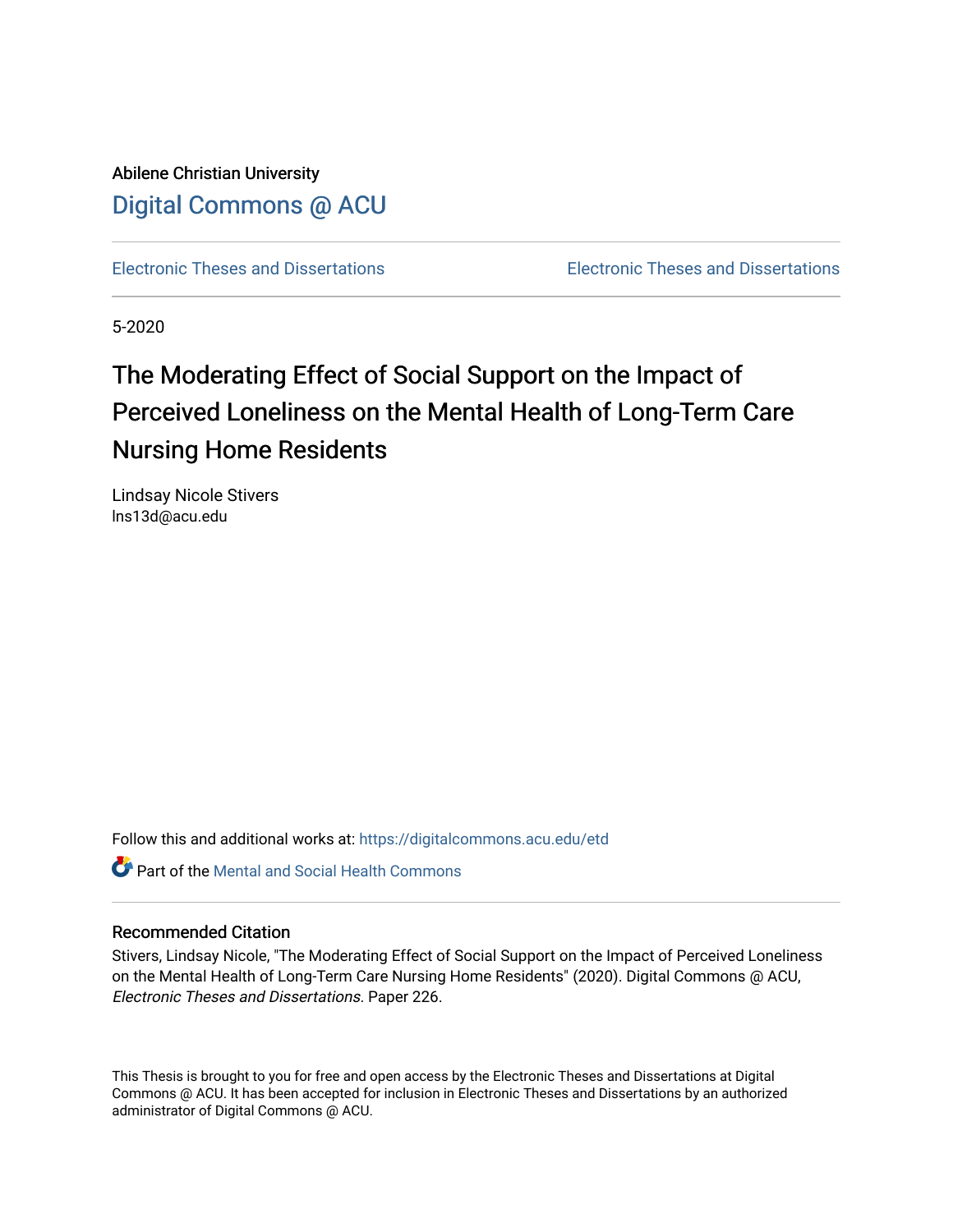## ABSTRACT

The purpose of the present study is to examine the moderating effect of social support on the impact of loneliness on anxiety and depression in long-term care residents in nursing homes. Recent research suggests that a relationship exists between loneliness and rates of depression and anxiety in long-term care nursing home residents. The present study seeks to examine the buffering effect of social support and utilize the findings to provide suggestions for policy, practice, and research. A binary logistic regression and a series of multiple linear regressions were conducted to examine the relationships between the variables. The present study's sample consists of 12 long-term care nursing home residents from a nursing home in West Texas. Due to the small sample size, there were few statistically significant findings in the present study. Some of these findings did not align with the findings in recent research, such as the finding that loneliness and depression did not have a statistically significant correlation. However, loneliness did have a statistically significant relationship with anxiety in the present study. Social support was not found to have a moderating effect on the impact of loneliness on depression or anxiety. The implications of the findings for policy and practice would be to place more emphasis on the impact of loneliness on anxiety, as well as to standardize the utilization of anxiety testing in nursing home settings. Further research is needed to explore the buffering effect of social support on the mental health of long-term care nursing home residents.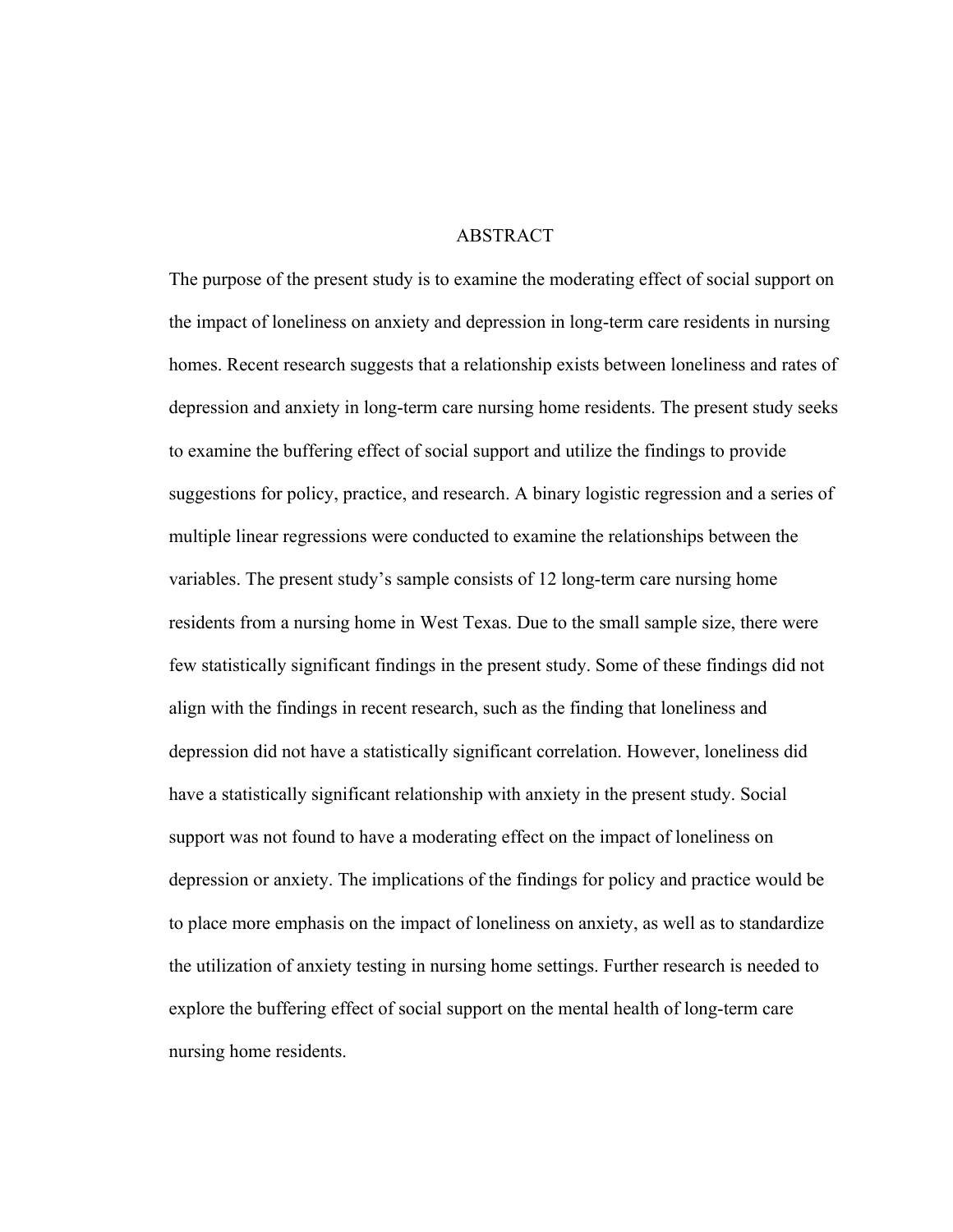# The Moderating Effect of Social Support on the Impact of Perceived Loneliness on the Mental Health of Long-Term Care Nursing Home Residents

A Thesis

Presented to

The Faculty of the School of Social Work

Abilene Christian University

In Partial Fulfillment

Of the Requirements for the Degree

Master of Science

By

Lindsay Nicole Stivers

May 2020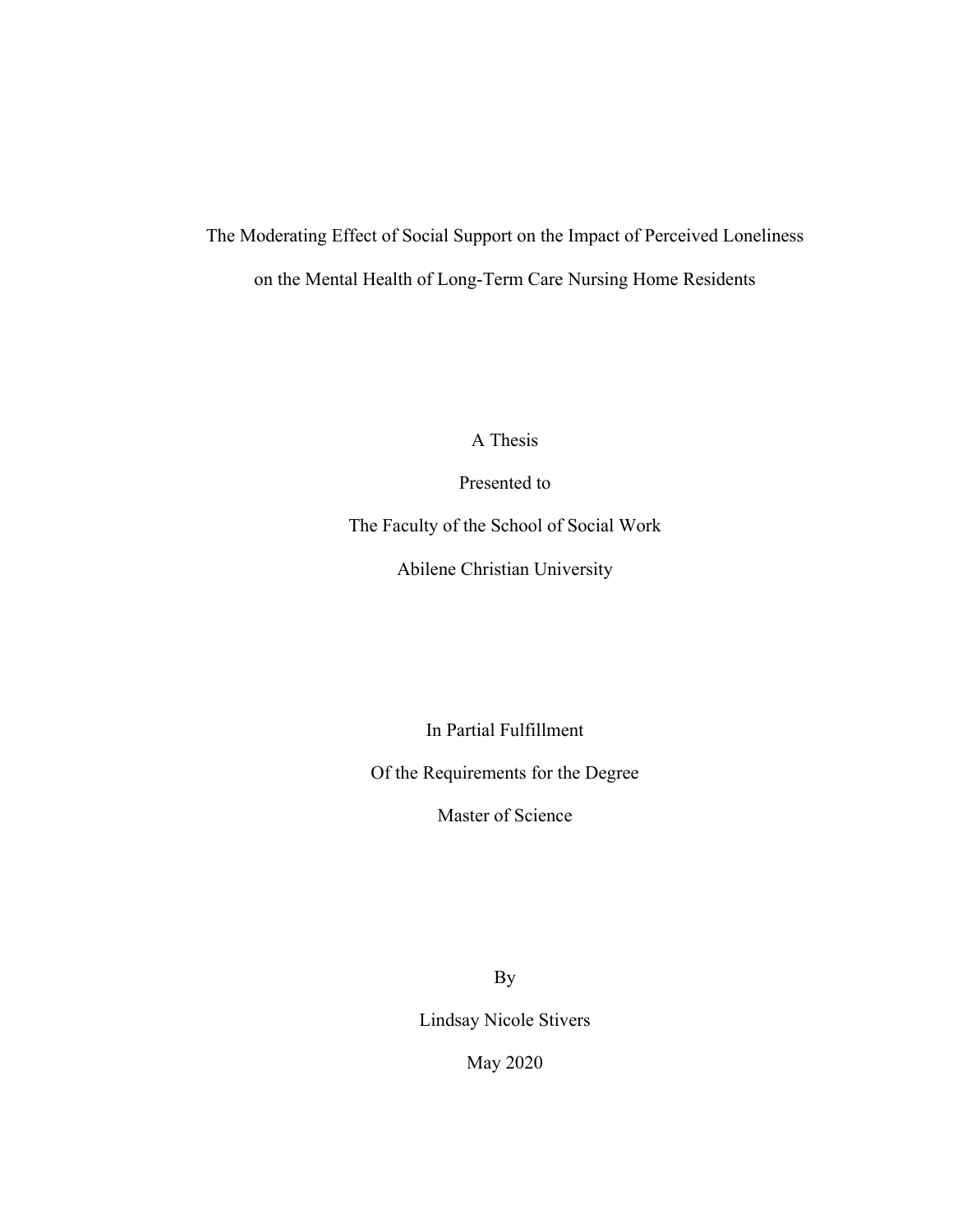This thesis, directed and approved by the committee for the thesis candidate Lindsay Stivers, has been accepted by the Office of Graduate Programs of Abilene Christian University in partial fulfillment of the requirements for the degree

Master of Science in Social Work

*Donnie Snider*

Assistant Provost for Graduate Programs

Date

May 15, 2020

Thesis Committee

Kyeonghee Jang, PhD, LMSW, Chair

Thomas L. Winter, EdD

Kari White, AMSW

Kari White, LMSW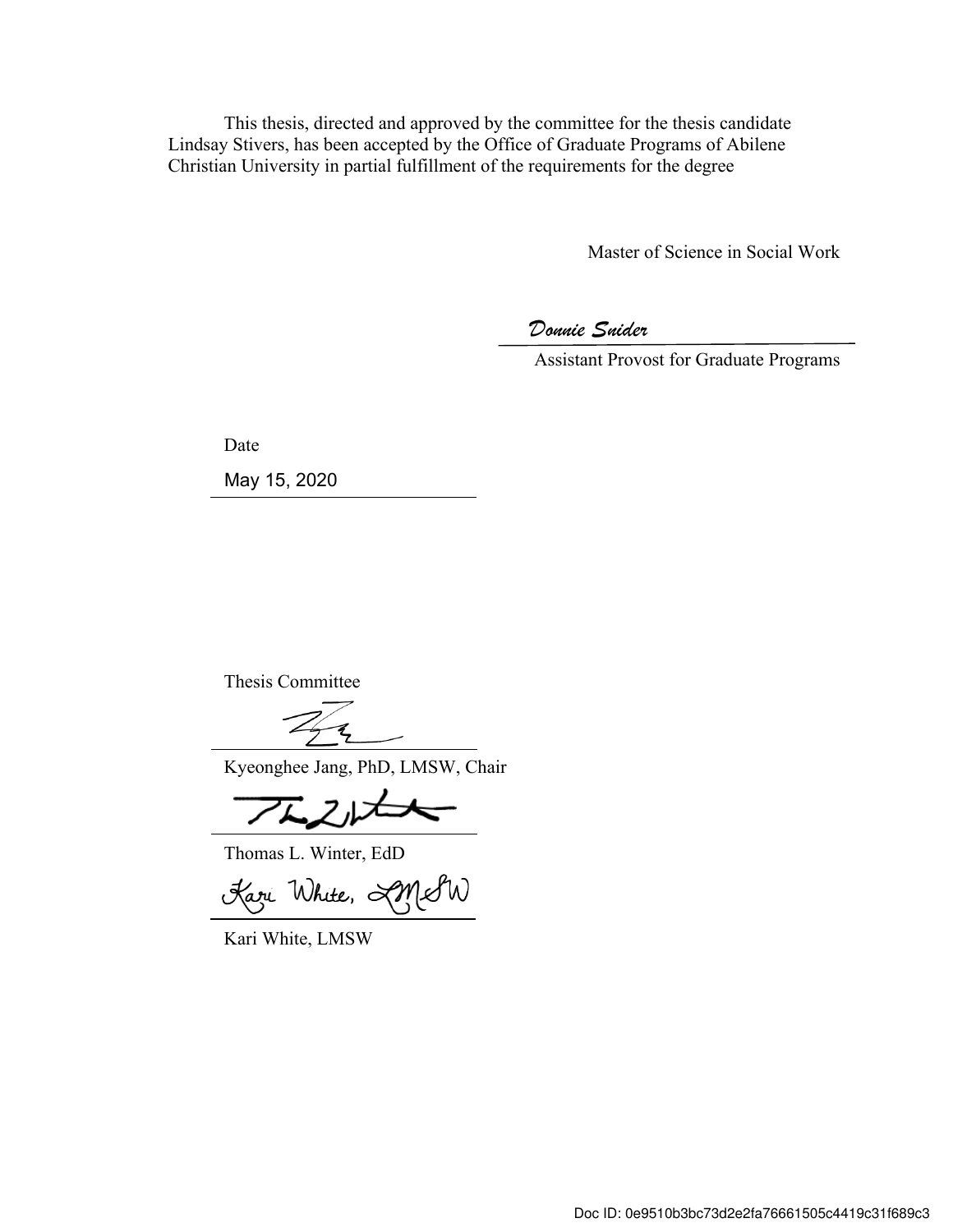To all of the residents of Mesa Springs, Northern Oaks, SilverSpring, and St. Joseph's.

To my grandparents who have always modeled Christlike love and service, been there to

love and support me, and helped me become the person I am today.

To my friends, family, and all who have loved and supported me over the years.

I could not have done any of this without you.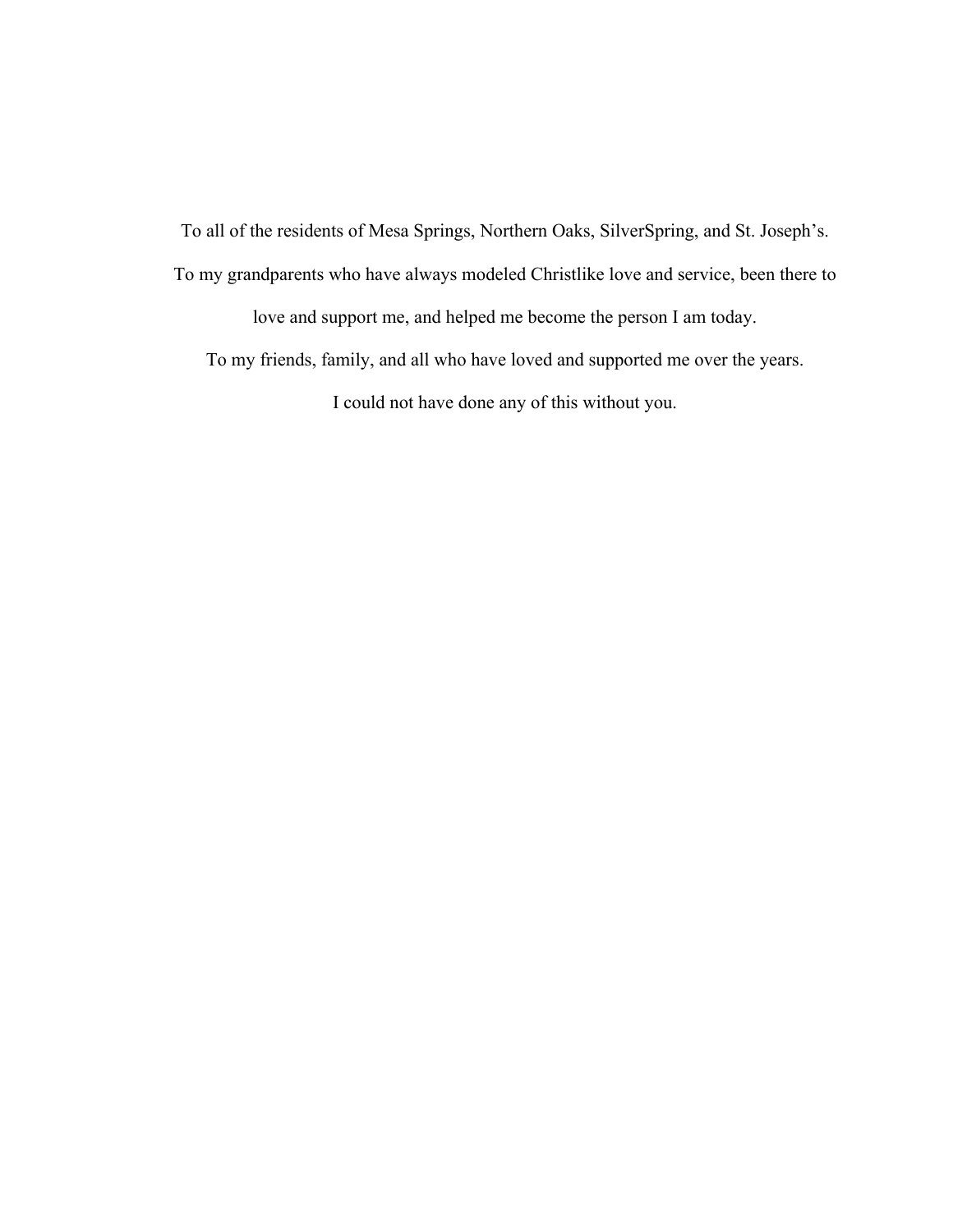## ACKNOWLEDGMENTS

I would like to thank and acknowledge my thesis chair, Dr. Kyeonghee Jang, for all of her help throughout this process. Thank you for standing by my side all year, answering thousands of questions and always being there to listen and provide encouragement. I could not have done this without you. I would also like to thank and acknowledge the members of my committee, Dr. Thomas L. Winter and Kari White, for all of their help, support, and encouragement throughout this process. I would also like to thank and acknowledge the members of my cohort for all of the commiseration, moral support, and love. I am so grateful for every one of you.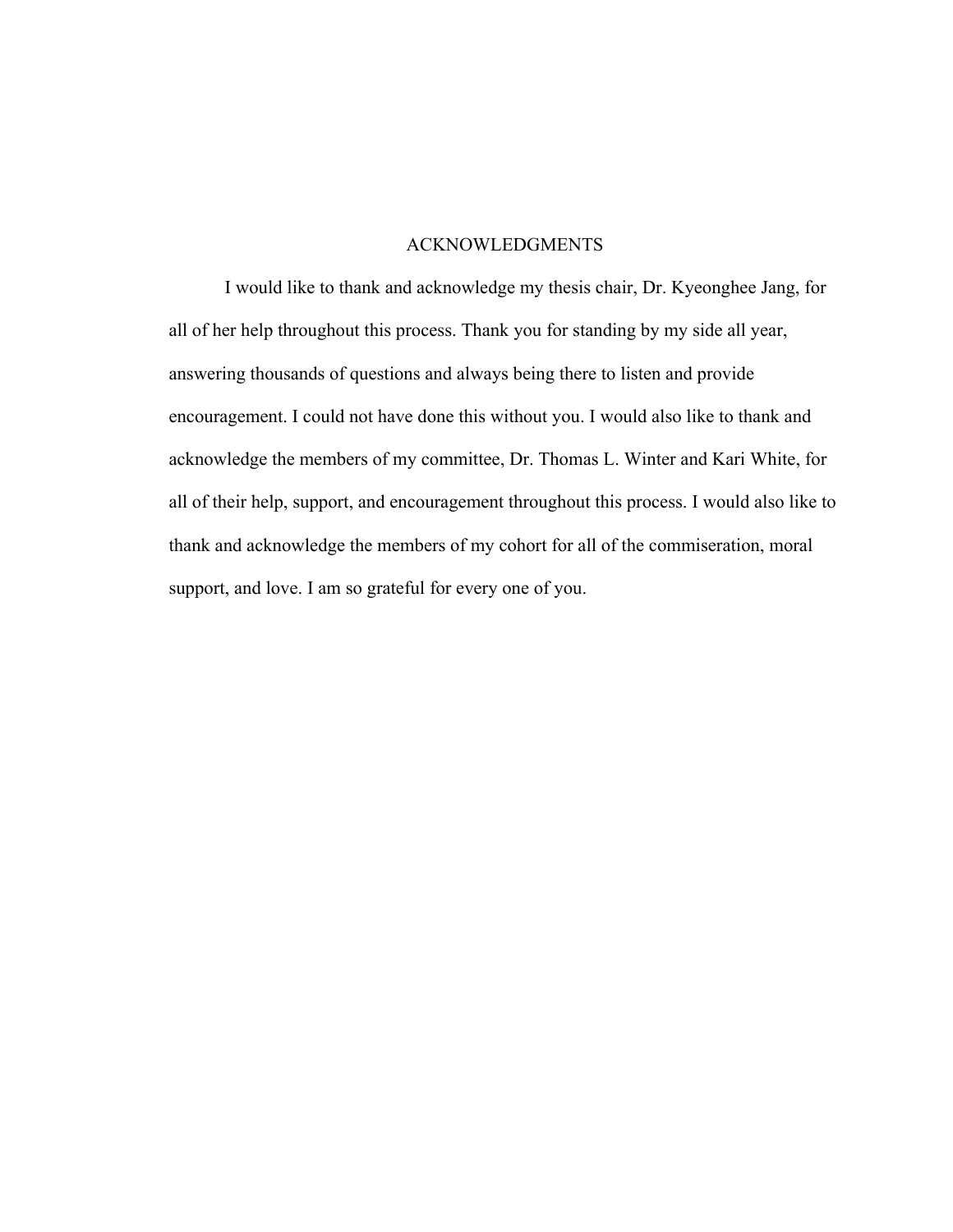# TABLE OF CONTENTS

| I.   |                                                          |  |
|------|----------------------------------------------------------|--|
| II.  |                                                          |  |
|      |                                                          |  |
|      |                                                          |  |
|      |                                                          |  |
|      |                                                          |  |
|      |                                                          |  |
|      |                                                          |  |
|      |                                                          |  |
|      |                                                          |  |
|      |                                                          |  |
|      |                                                          |  |
| III. |                                                          |  |
|      |                                                          |  |
|      |                                                          |  |
|      | Special Population: Decisionally Impaired Individuals 18 |  |
|      |                                                          |  |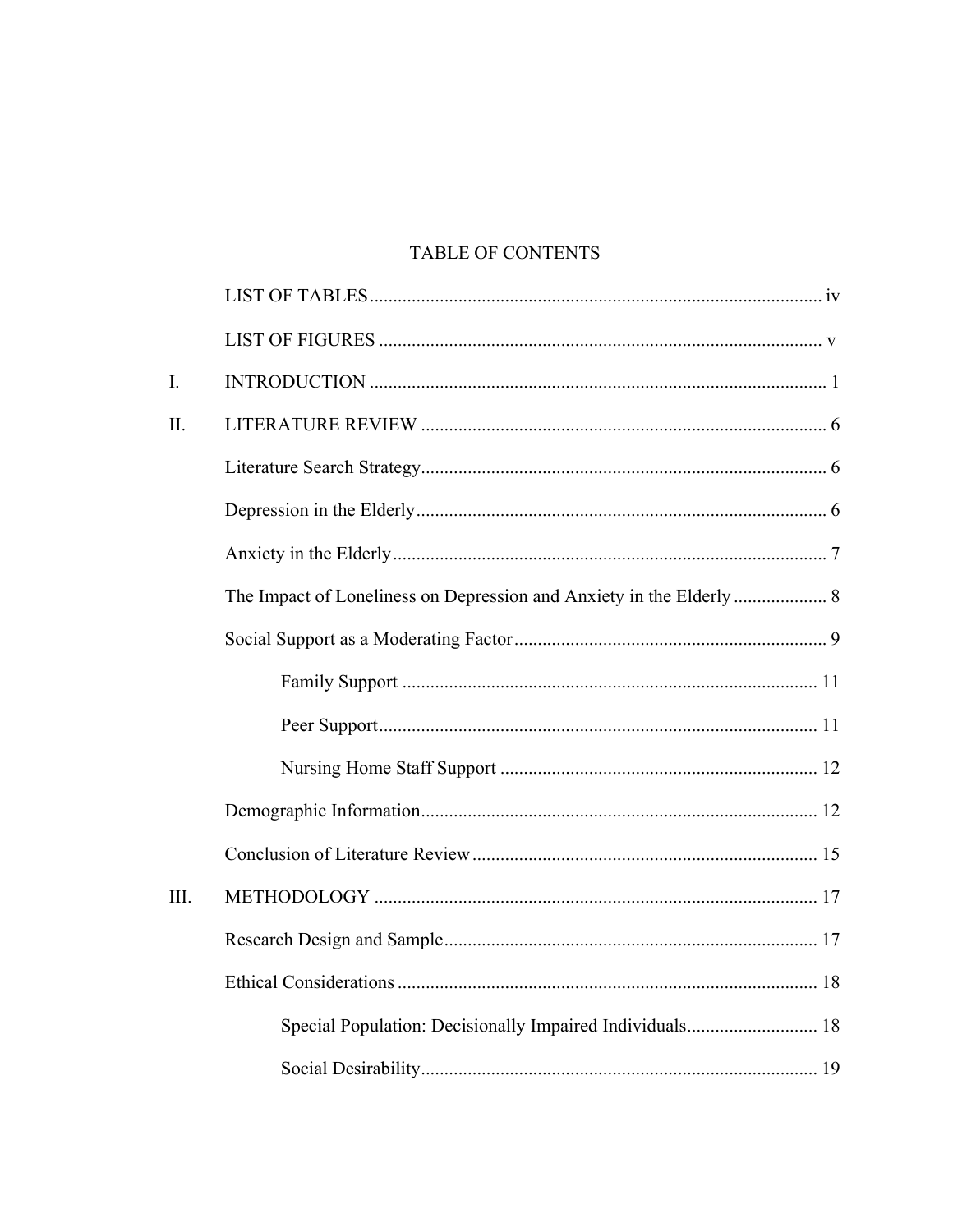| IV. |  |
|-----|--|
|     |  |
|     |  |
|     |  |
|     |  |
|     |  |
|     |  |
|     |  |
| V.  |  |
|     |  |
|     |  |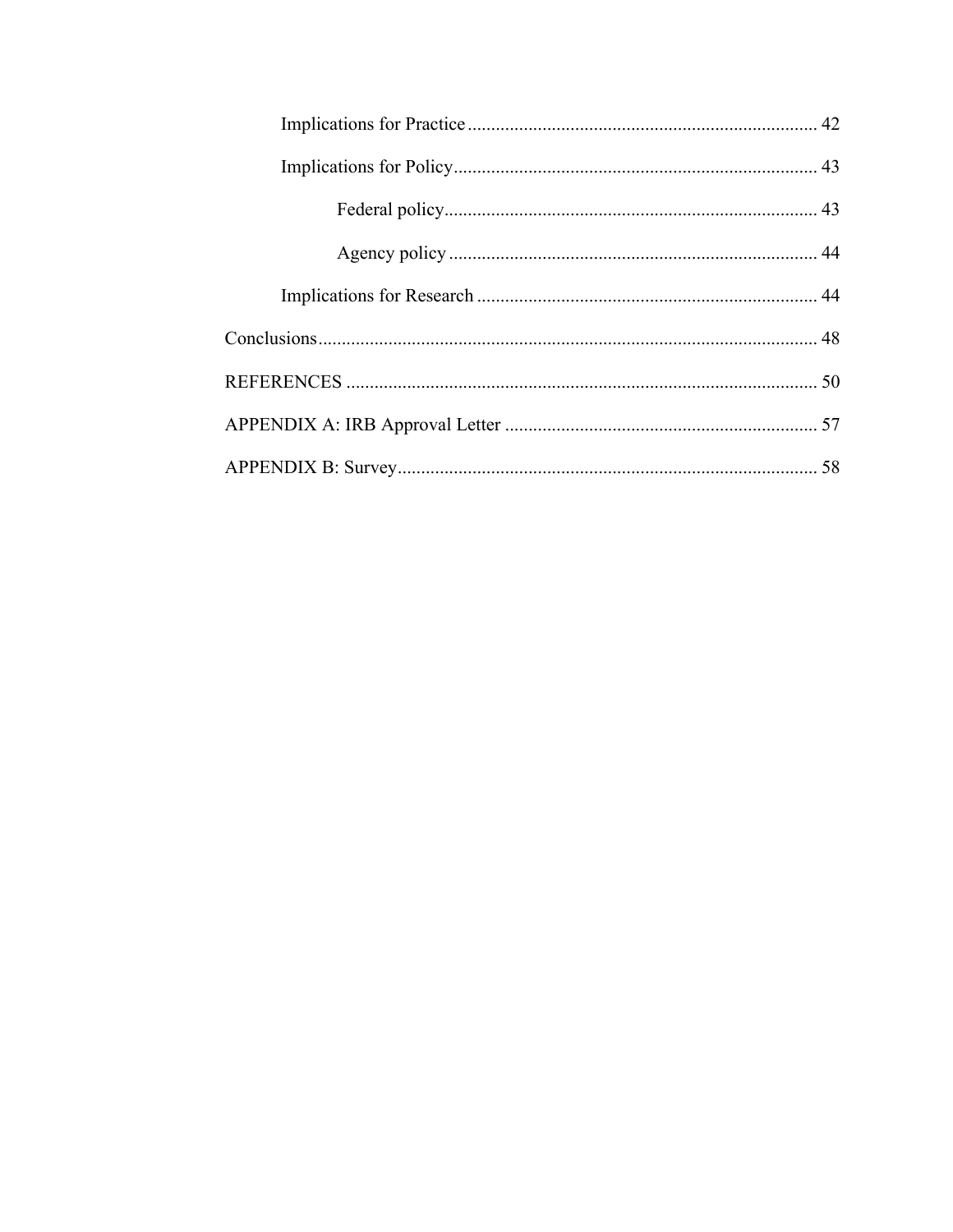## LIST OF TABLES

| 8. Binary Logistic Regression (BLR) Model of Having Depression Symptoms 38 |  |
|----------------------------------------------------------------------------|--|
|                                                                            |  |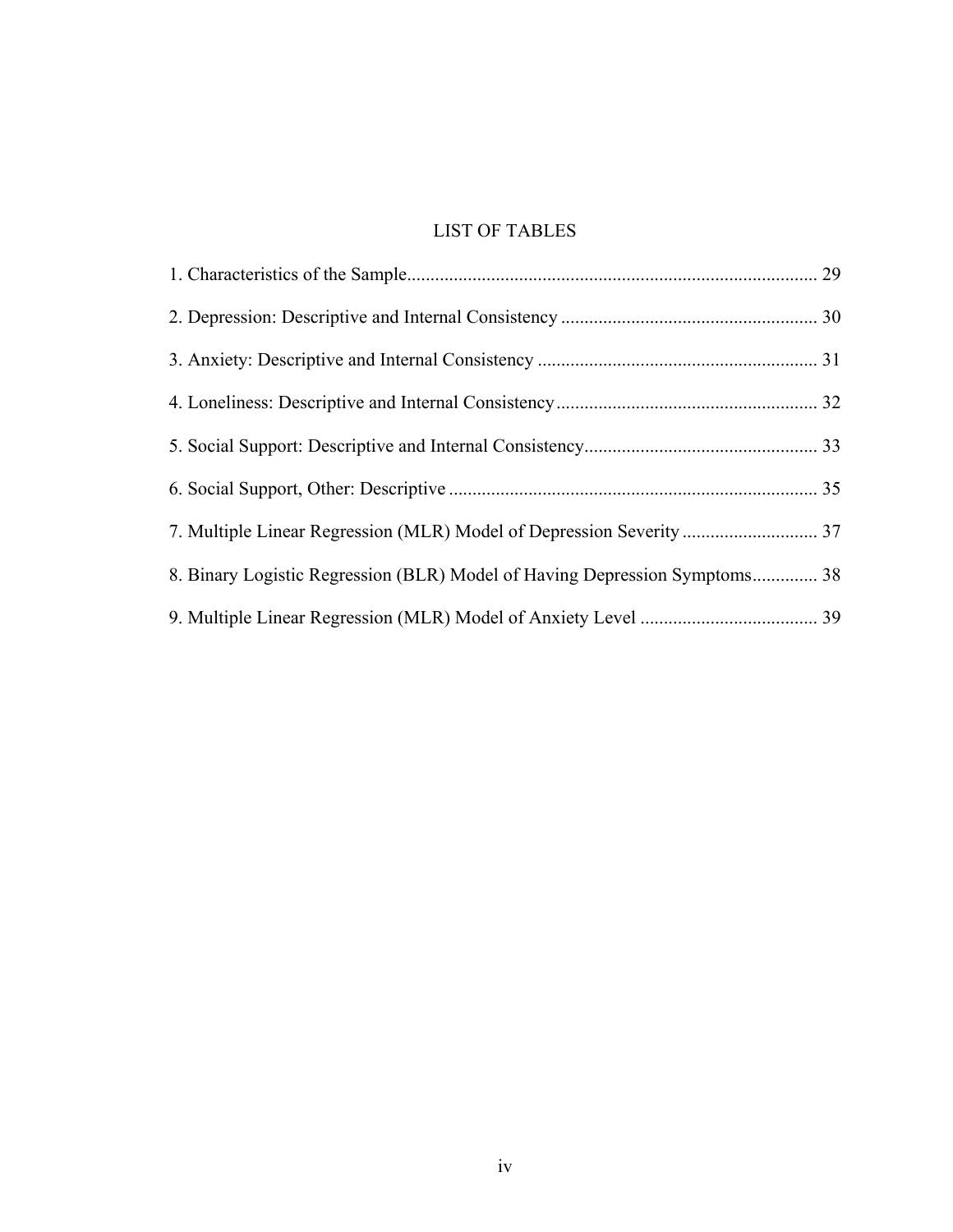## **LIST OF FIGURES**

|--|--|--|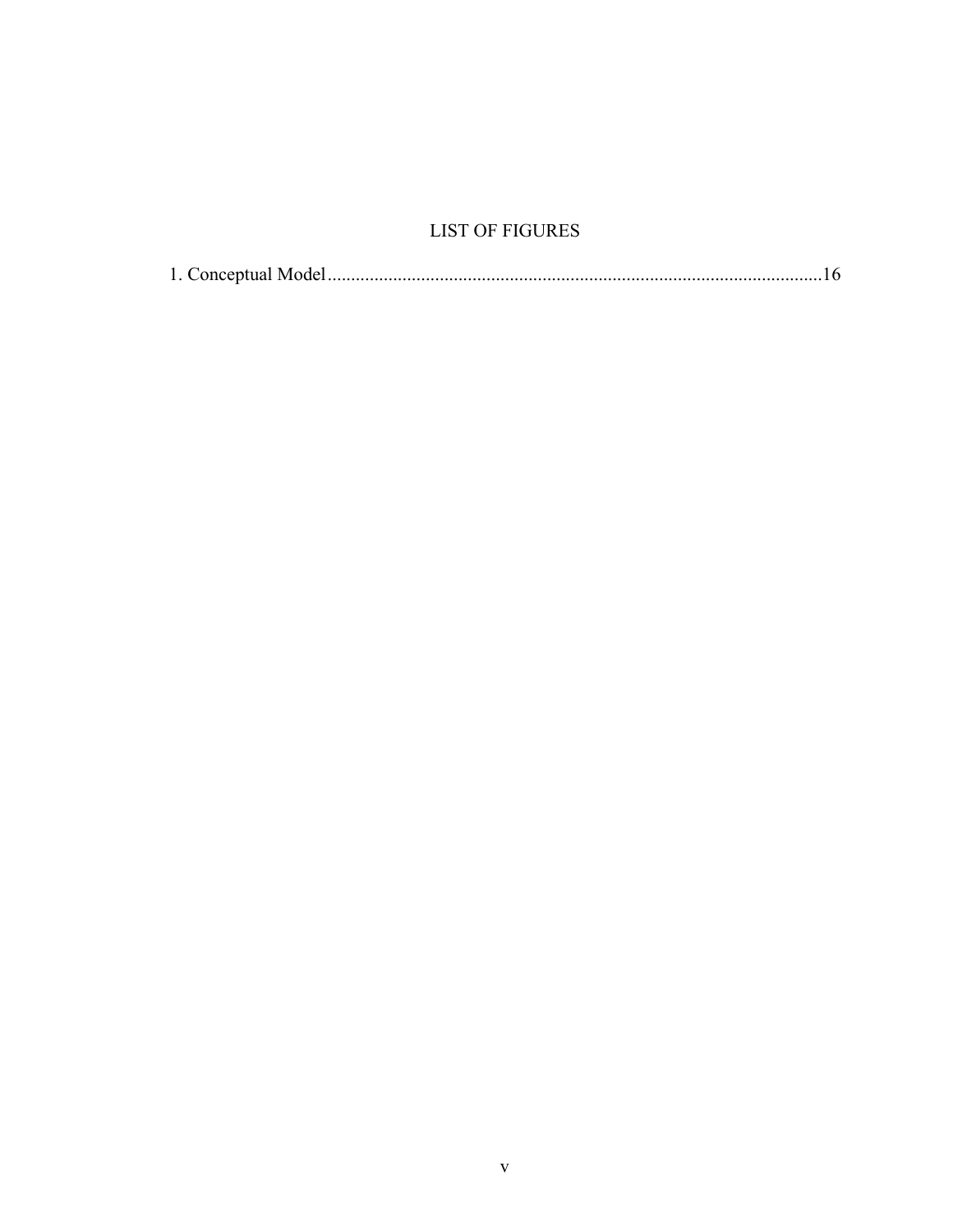## CHAPTER I

## **INTRODUCTION**

Loneliness is a pervasive problem that can impact people of all ages. The impact of loneliness on the overall wellbeing of individuals has been widely discussed in recent years. Several news stories have come out in the past several years that address the issue of loneliness and what is being done to remedy and prevent it. In January 2018, the United Kingdom appointed a Minister for Loneliness in order to address the growing issue of loneliness in their nation (Yeginsu, 2018). Recently, society has grown in its understanding of loneliness and has recently begun to recognize the impact that it has on humanity. Many agencies, communities, states, and nations are taking steps to reduce the incidence and prevalence of loneliness and individuals, as well as reducing its negative consequences.

Recently, research both on loneliness and the factors influencing the wellbeing of nursing home residents has increased in popularity and prevalence. One population that is often disproportionately impacted by the experience of loneliness is long-term care residents in nursing homes. Nursing homes can be particularly isolating places for their residents, as the residents are in a place away from home and the life they once knew, surrounded by people and things that are unfamiliar to them. Recent research has suggested that this experience of loneliness in elderly individuals living in nursing homes may have negative implications for their overall mental and physical health.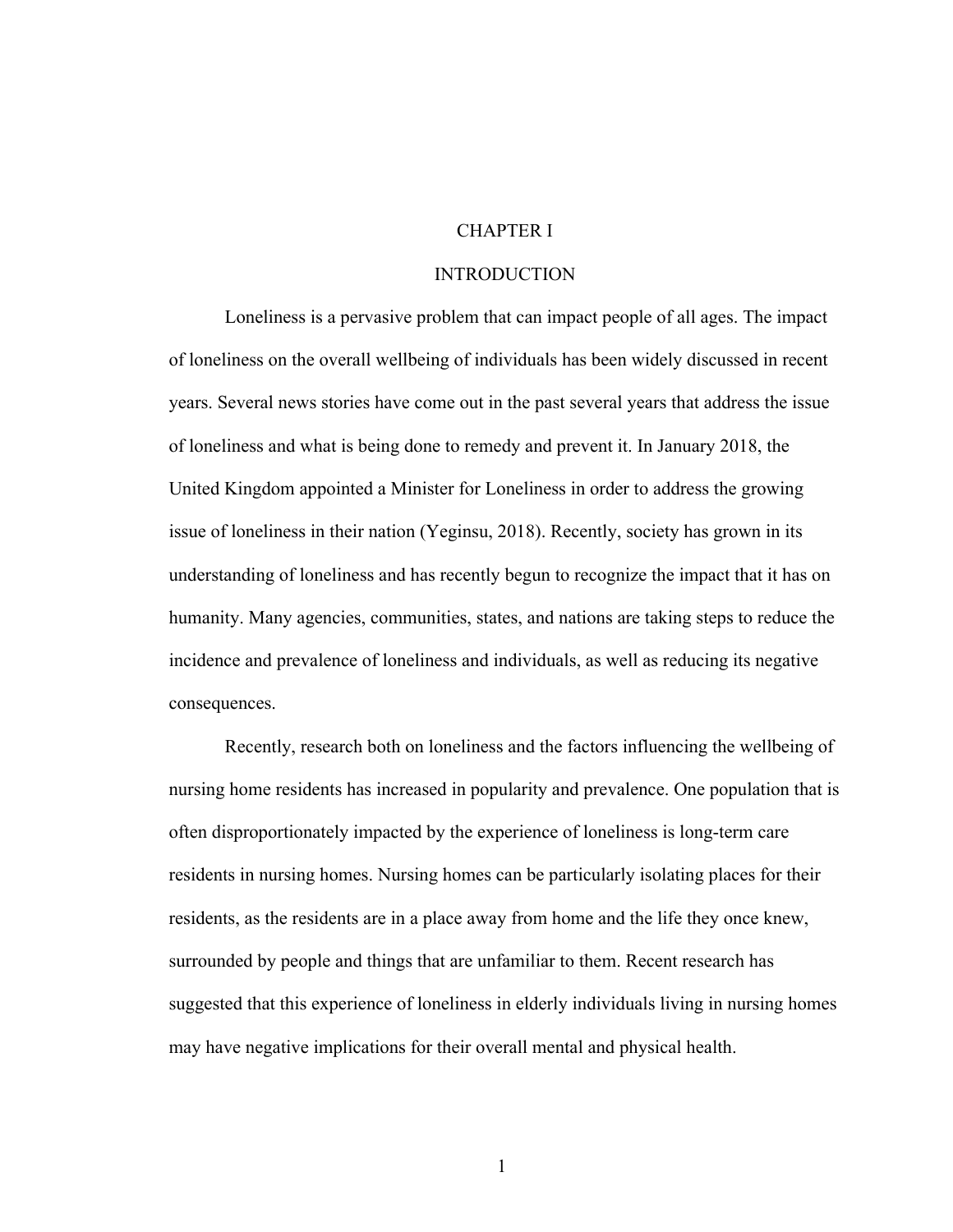Recent research has suggested that loneliness may be a factor in increased rates of physical illness or even in early mortality rates (Chan, Raman, & Malhotra, 2015; Leigh-Hunt et al., 2017; Richard et al., 2017). A meta-analysis of social relationships and health suggests that strong evidence exists in support of the idea that social isolation and loneliness may have an equivalent impact to smoking or obesity on early rates of mortality (House, Landis, & Umberson, 1988). Recent research has recommended that social relationships be taken more seriously by healthcare professionals as risk factors for poor health (Holt-Lunstad, Smith, & Layton, 2010). A meta-analysis of research on the consequences of social isolation and loneliness found that both social isolation and loneliness had statistically significant associations with increased levels of all-cause mortality (Leigh-Hunt et al., 2017). However, some studies have suggested that loneliness is not independently associated with early mortality (Julsing, Kromhout, Geleijnse, & Giltay, 2016). Other research has suggested that social isolation, rather than loneliness, is what impacts rates of early mortality (Tanskanen & Anttila, 2016). Thus, the exact manner and extent to which loneliness impacts physical health and mortality rates in elderly individuals is debated in the research community.

Some studies have looked at loneliness in the elderly as a public health issue. In these studies, the researchers largely focus on whether loneliness indicates an increase in healthcare utilization in elderly individuals. This topic has been disagreed upon in recent studies. Some studies have indicated that loneliness in the elderly is significantly related to higher rates of healthcare utilization (Zhang et al., 2018). However, some studies have suggested that, although rates of depression are associated with increased rates of healthcare consumption, loneliness may not directly be associated with increased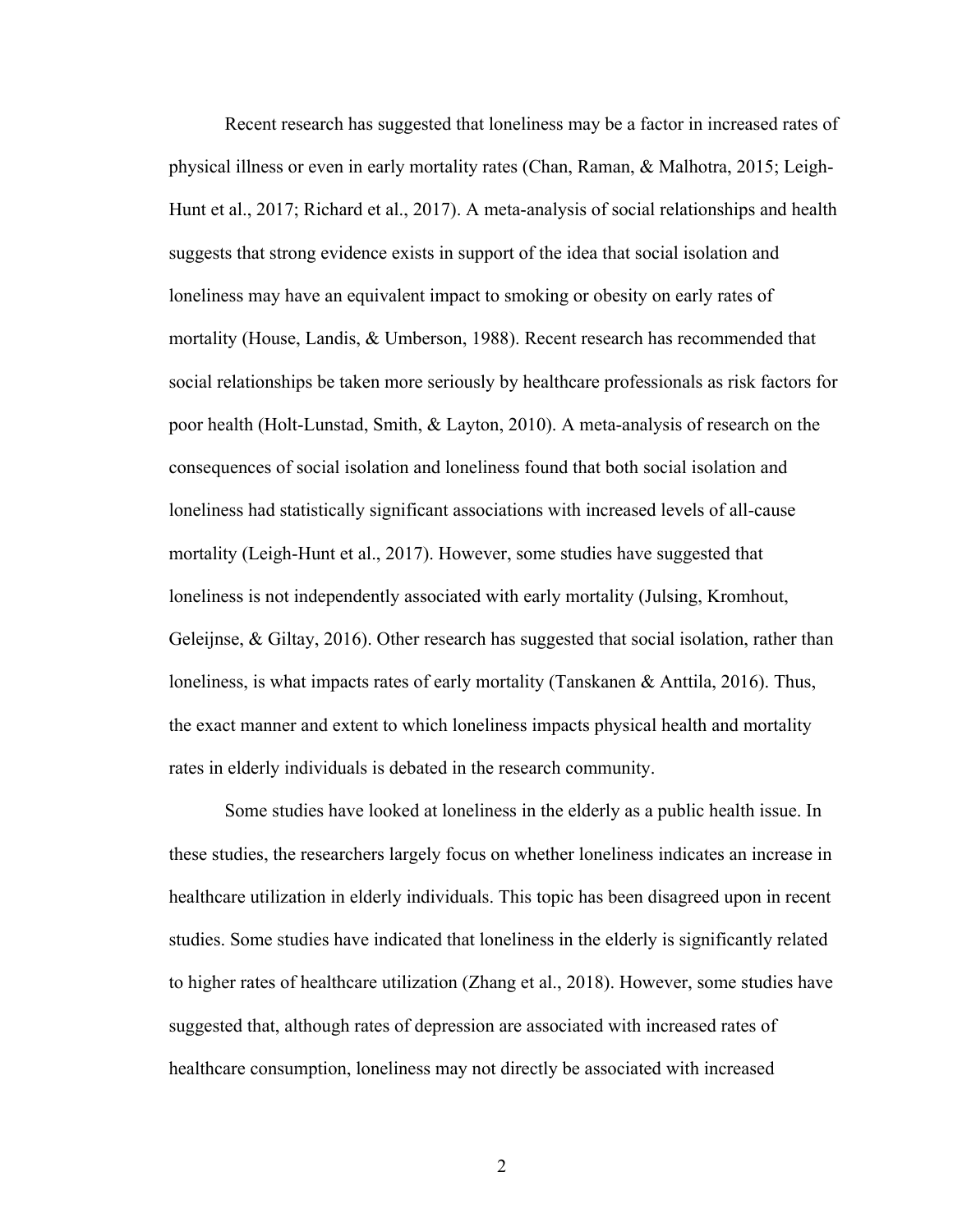healthcare consumption (Taube, Kristensson, Sandberg, Midlöv, & Jakobsson, 2015). Due to the fact that this is a public health issue and that a consensus has not been made in the research community, further research is needed in order to assess whether loneliness in the elderly has a significant impact on healthcare utilization.

In nursing homes, residents' physical needs are prioritized, but their social and emotional needs often are not. Some agencies have created programs and interventions that address the issue of loneliness that faces long-term care nursing home residents. Nonprofit agencies such as the American Association of Retired Persons (AARP), Friends for Life, Bessie's Hope, Adopt-A-Grandparent, and more have programs that share the goal of serving the elderly and decreasing their feelings of loneliness and social isolation. Agencies such as these often partner with nursing facilities with the overall goal of enriching the lives and experiences of long-term care nursing home residents. Although this can be a positive way to address this issue for nursing home residents, many nursing homes are not partnered with other organizations for the sole purpose of resident socialization. Due to the focus on meeting physical needs and the lack of prioritizing meeting the social and emotional needs of long-term care residents, many agencies lack programs and policies that address these needs and thus promote the psychological wellbeing of residents.

Depression and anxiety are prevalent in elderly individuals. Recent research on depression and anxiety has sought to examine the ways in which depression and anxiety in elderly individuals impact their quality of life, physical health, healthcare utilization, mortality rates, and more. The prevalence of depression is lower in the community than in medical settings (Phelan et al., 2010). It has also been suggested that depression is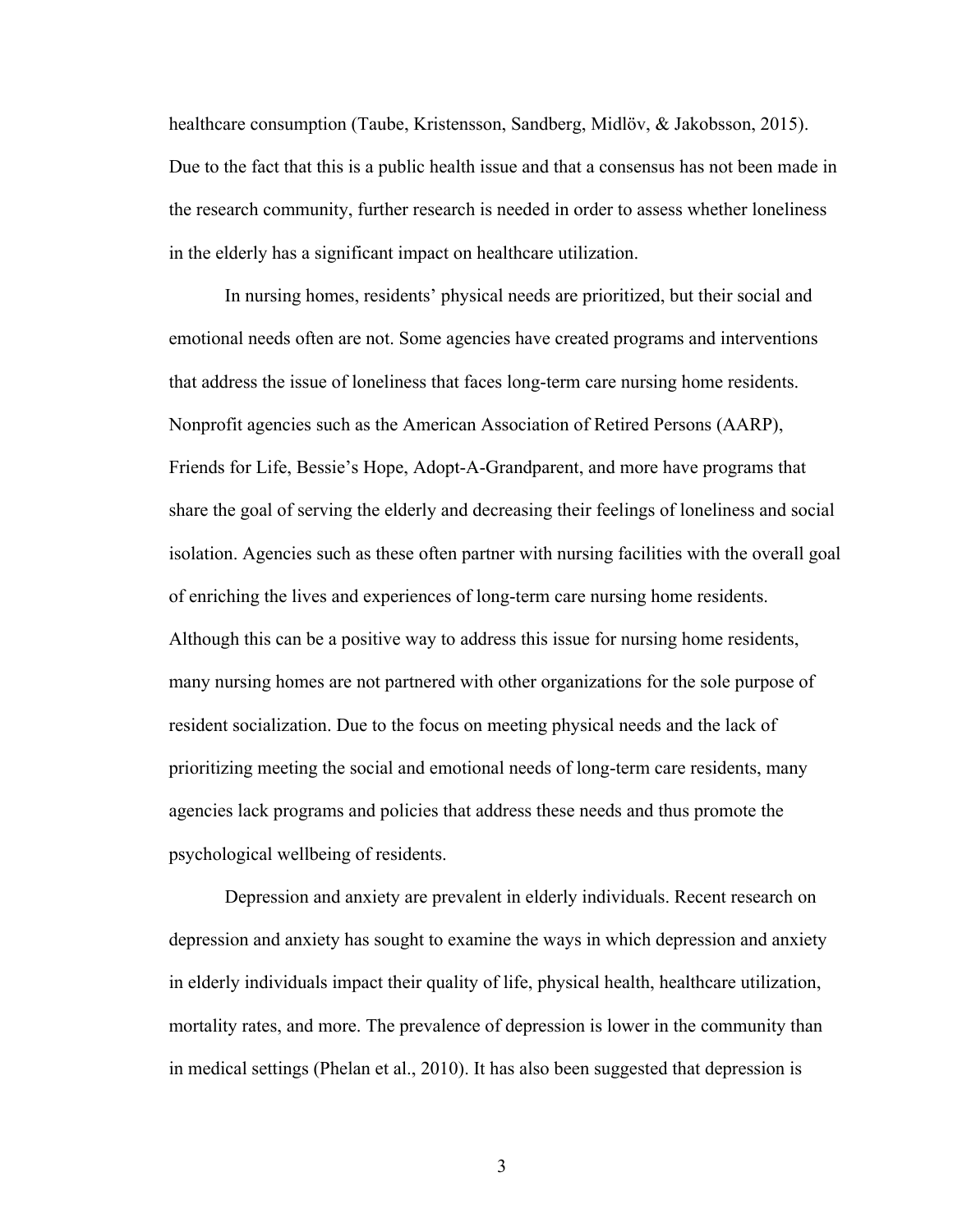associated with higher rates of healthcare consumption, which indicates that depression is a public health issue (Taube et al., 2015). Thus, depression could have several negative implications for long-term care nursing home residents and for the general public. Anxiety may also have negative implications for long-term care nursing home residents, and it may disproportionally affect residents with neurocognitive disorders. Several sources (as cited by Calleo et al., 2011) found that anxiety symptoms are present in nearly three out of every four residents with dementia and that severe anxiety in these residents may lower their quality of life. Thus, further research is necessary in order to gain a deeper understanding of the extent to which depression and anxiety impact longterm care nursing home residents.

Over the past decade, research on loneliness and mental health in the elderly has grown in prevalence. Fortunately, the research community has come to recognize the importance of exploring the ways in which loneliness may impact elderly individuals. Studies have recently been conducted on whether levels of loneliness are higher in elderly individuals and what the consequences of that may be for those individuals. The consequences of loneliness in the elderly that have recently been studied have included the incidence of physical and mental illnesses, increased healthcare utilization, and rates of early mortality. Although some studies have been conducted on how loneliness impacts the mental health of individuals receiving long-term care in nursing homes, more knowledge is needed about the extent to which social support may moderate the influence of loneliness on levels of depression and anxiety in the elderly.

The purpose of the present study is to examine the moderating effect of social support while examining the relationship between loneliness and anxiety and depression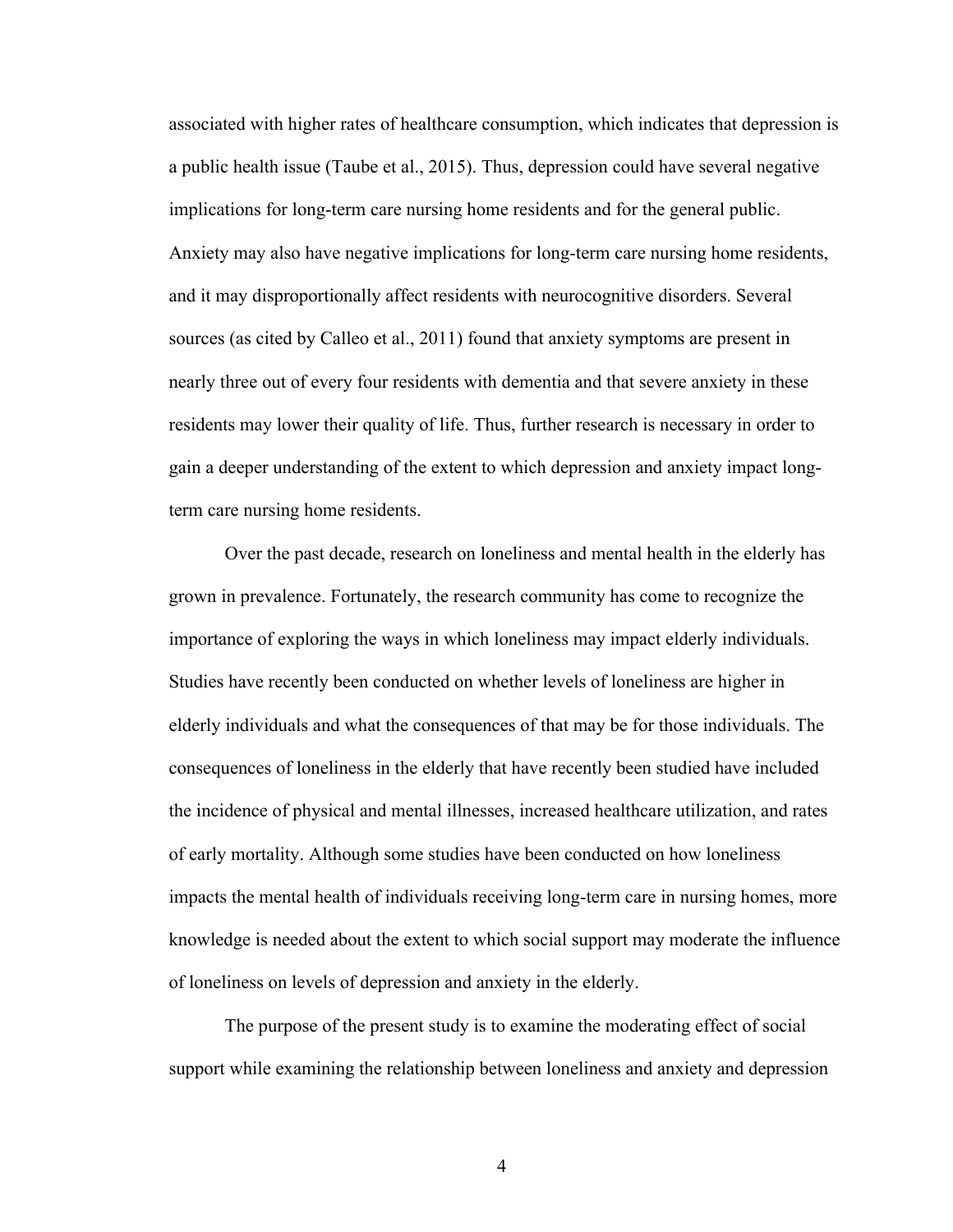in long-term care residents in nursing homes. The implications of the findings of this research for policy and practice can be utilized in nursing home facilities with residents receiving long-term care and the companies that own them. If the findings of this study indicate that social support positively moderates the relationship between loneliness and depression and anxiety in long-term care nursing home residents, this may indicate the need for the creation or alteration of programs and policies that could increase residents' social support.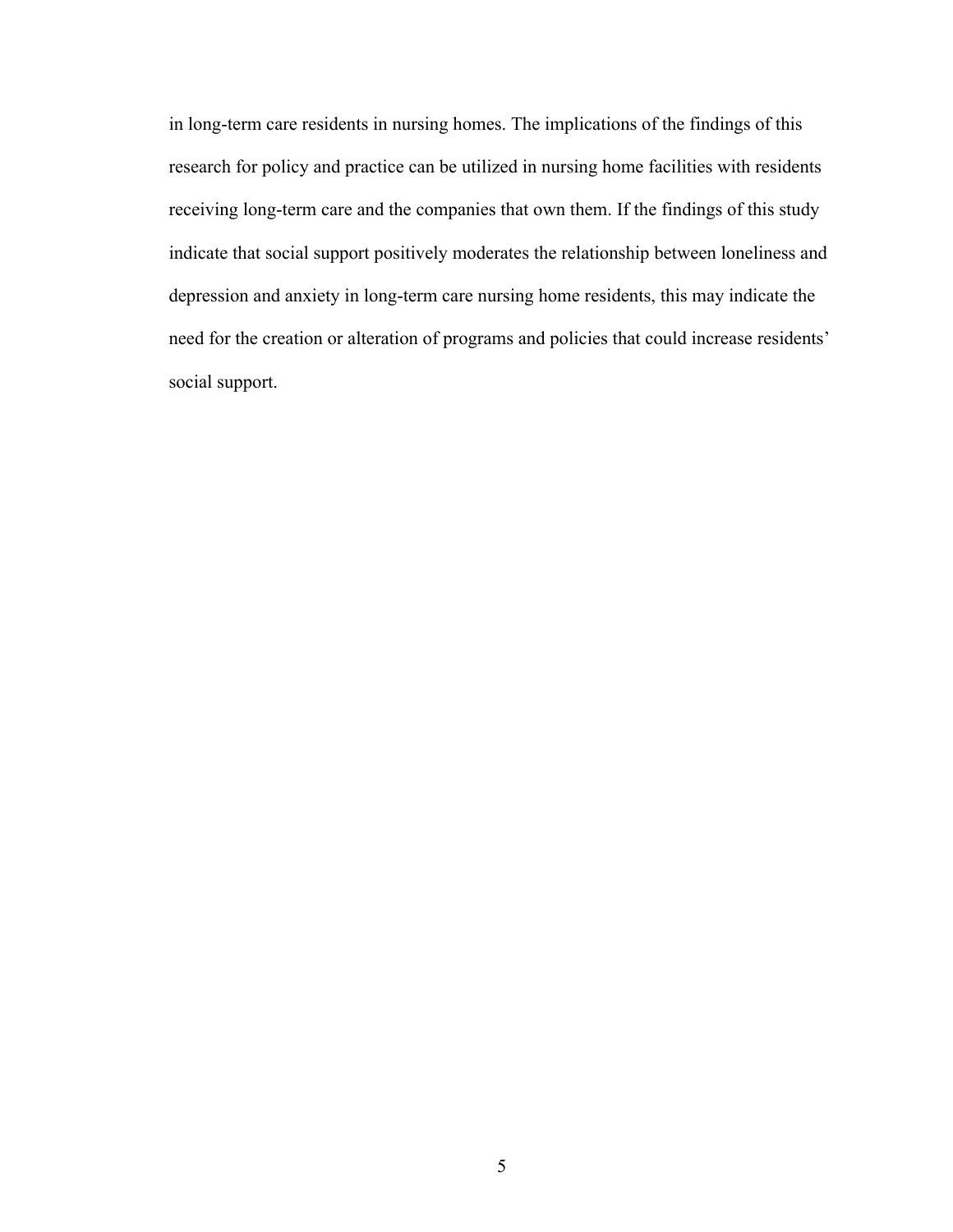## CHAPTER II

## LITERATURE REVIEW

## **Literature Search Strategy**

The criteria for inclusion in this study were that the literature was written in English, was peer-reviewed, and had been published in the past decade. The search was limited to sources that were published on or after January 1, 2010, to ensure that the only resources referenced in this study were recent. Any study from before January 1, 2010, included in the research was only included if it had relevant content that positively contributed to the literature review. In order to locate relevant literature, various databases were utilized, including the ACU Library Database, ScienceDirect, Google Scholar, and Google. Search terms utilized to locate appropriate sources for this research included "loneliness elderly," "loneliness health," "loneliness physical health," "family support nursing homes," "family involvement elderly," "elder orphans," "social nursing homes," "interventions for loneliness in the elderly," "nursing home activities," and more. An initial scan was conducted of titles and abstracts in order to identify sources that may be relevant to the present study. Articles were then chosen based on their relevance to the purpose of the study. Additional literature was found in cases when an article referenced other literature that appeared relevant to the present study.

## **Depression in the Elderly**

One of the most prevalent and pervasive mental health issues facing the elderly population is depression. The fifth edition of the *Diagnostic and Statistical Manual of*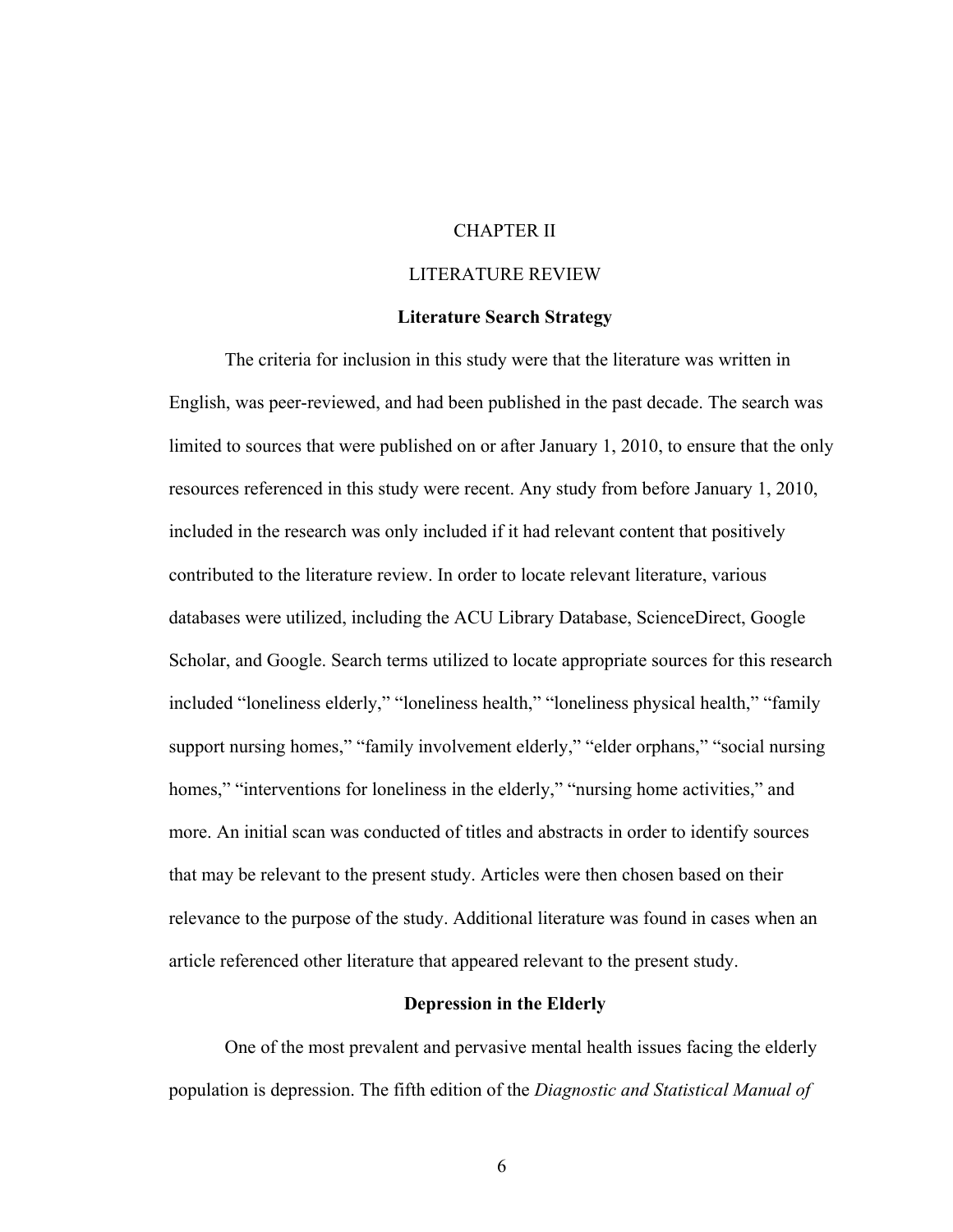*Mental Disorders* (*DSM-5*) identifies that the commonality between all depressive disorders is that they are associated with feelings of sadness, emptiness, or irritability that have cognitive or somatic implications and significantly impact the individual's functioning (American Psychiatric Association [APA], 2013). Recent research suggests that up to 50% of residents living in nursing homes experience depression, which can impact the life span and quality of life in long-term care nursing home residents (Nauert & Johnson, 2011). This research has also indicated that levels of depression may be correlated with the experience of chronic health conditions (Nauert  $\&$  Johnson, 2011). Depression is an issue that impacts several members of the elderly and those living in nursing homes, and it appears to have negative implications for those individuals.

When compared with those living in their homes, long-term care nursing home residents often experience higher levels of depression and lower quality of life (Karakaya, Bilgin, Ekici, Köse, & Otman, 2009). Depression is associated with various health implications (Chen & Austin, 2019). Several negative implications have been shown to exist for elderly individuals struggling with anxiety, including physical and mental health consequences. According to the *DSM-5*, elderly individuals who face depression when admitted to a nursing home have higher rates of mortality in their first year at the facility (APA, 2013). Due to its prevalence and the severity of its consequences, depression in the elderly is not an issue that should be overlooked.

## **Anxiety in the Elderly**

Another prominent mental health issue facing the elderly population is anxiety. The DSM-5 defines *anxiety* as the anticipation of a perceived impending threat and identifies fear and anxiety as major characterizations of anxiety disorders (APA, 2013).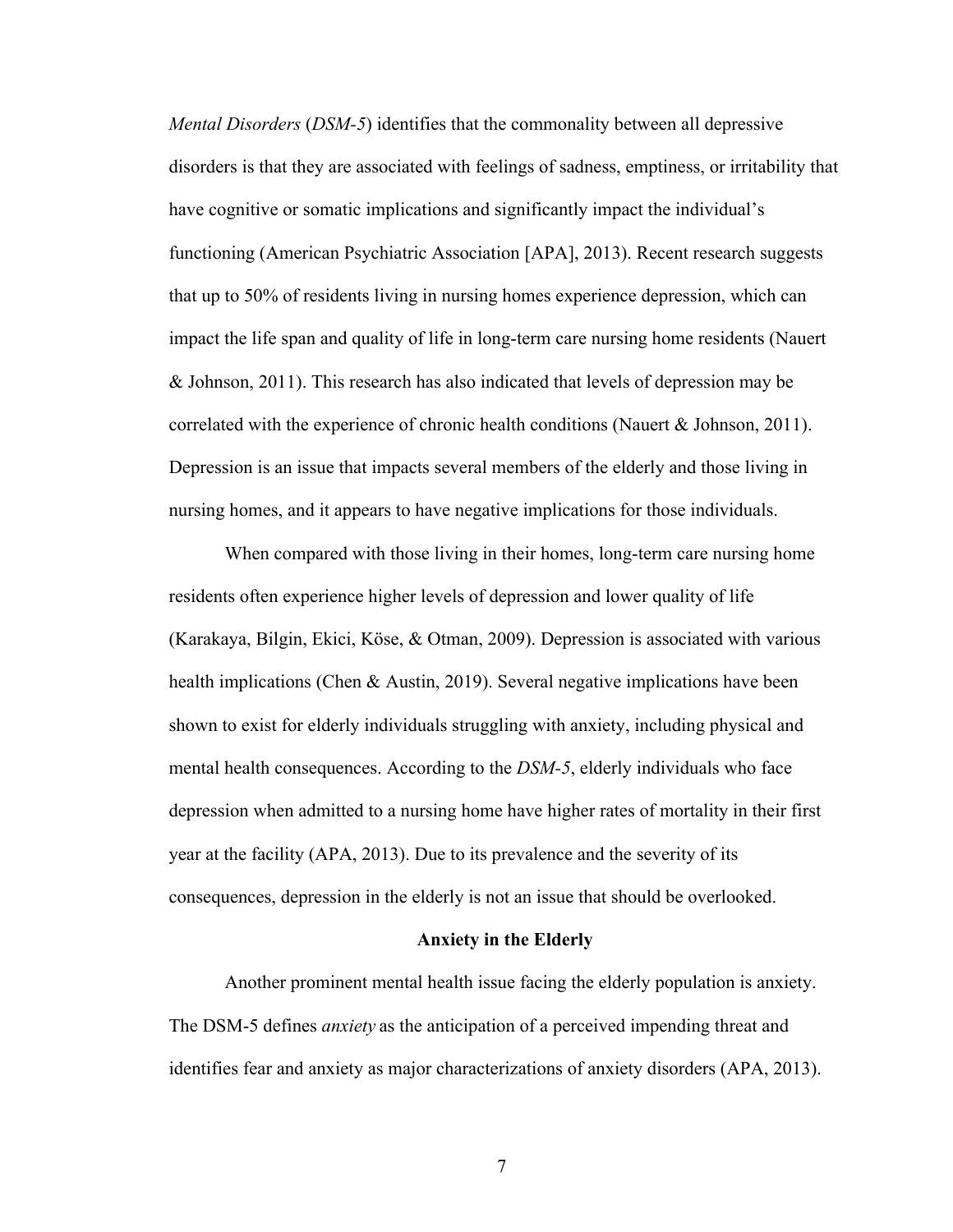Anxiety significantly impacts the elderly population. One population within the elderly community that is disproportionately affected by anxiety is those who are also affected by dementia. Due to the symptoms of dementia, such as difficulty concentrating and restlessness, it can be challenging to distinguish between the disease and anxiety in dementia patients (Calleo et al., 2011). As the disease progresses, fewer diagnoses of generalized anxiety disorder re given due to the decreased cognitive abilities of the individual (Calleo et al., 2011). Although it is possible that individuals with dementia may grow decreasingly aware of their specific worries, they may still experience several of the symptoms of generalized anxiety disorder (Calleo et al., 2011). Thus, it is important to address the issue of anxiety in all residents, with or without dementia, due to the significantly distressing symptoms that it causes them.

#### **The Impact of Loneliness on Depression and Anxiety in the Elderly**

Several studies have suggested that loneliness may be correlated with levels of depression and anxiety. A study examining the reliability and validity of the UCLA Loneliness Scale found that loneliness had a significant relationship with depression (Russell, 1996). More recent research by Domènech-Abella et al. suggested that a bidirectional relationship exists between loneliness and the risk of experiencing major depressive disorder or generalized anxiety disorder (2019). Thus, the present study will focus on examining the relationship between loneliness and depression and anxiety in long-term care nursing home residents.

Recent research indicates that perceived loneliness may lead to higher levels of depression (Richard et al., 2017). It has been suggested that loneliness is a risk factor for depression in the nursing home residents (Zhao et al., 2018). In 2018, Grover et al. found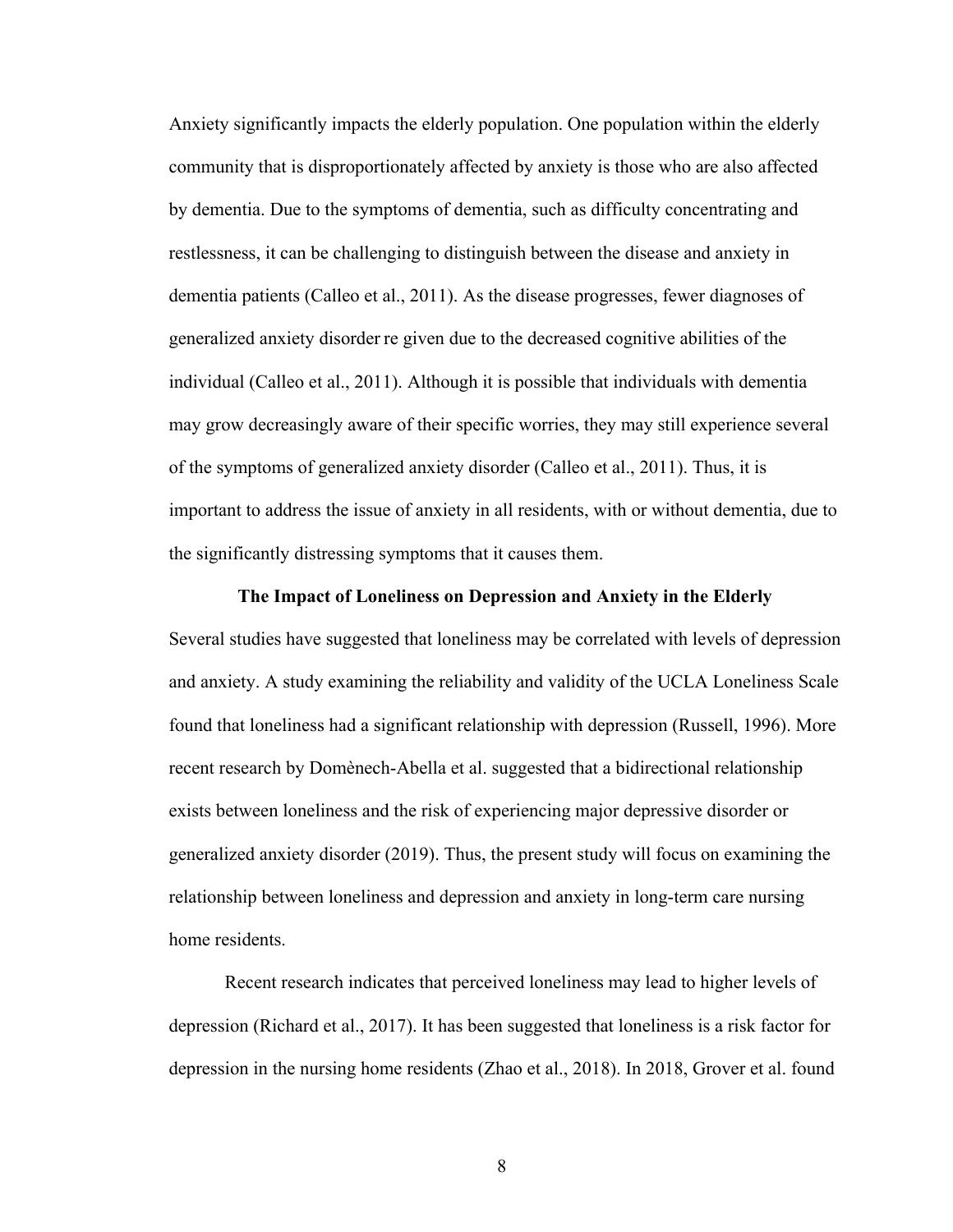that both the level and severity of depression are associated with loneliness in the elderly population. Further, higher levels of loneliness may be associated with a higher prevalence of suicidal thoughts (Grover et al., 2018). In addition to high levels of loneliness being a risk factor for depression, it has been suggested that high levels of loneliness are also a risk factor for anxiety (Domènech-Abella et al., 2019). More specifically, loneliness has been found in recent studies to be associated with higher severity of anxiety in the elderly (Grover et al., 2018).

#### **Social Support as a Moderating Factor**

Due to the fact that human beings are social creatures, social support is a factor that impacts all of society. Social support may have positive impacts in several areas of one's life. Social support can help one to experience increased happiness due to interactions with others and can help one to have feelings of being cared for, emotionally supported, and loved. According to a large survey by Lei et al., lack of social support from family, neighbors, and other social networks was associated with negative impacts in several areas of one's physical quality of life (2016). In addition to having direct effects, social support may also be a moderator for health outcomes. A recent study examined social support and resilience and determined that higher levels of social support were associated with a less severe impact of loneliness on levels of depression in longterm care nursing home residents through resilience (Zhao et al., 2018). Although it may not eliminate loneliness, higher levels of social support may be correlated to a decreased influence of loneliness on depression and anxiety in long-term care nursing home residents. For this reason, social support will be examined as a moderating factor in the present study.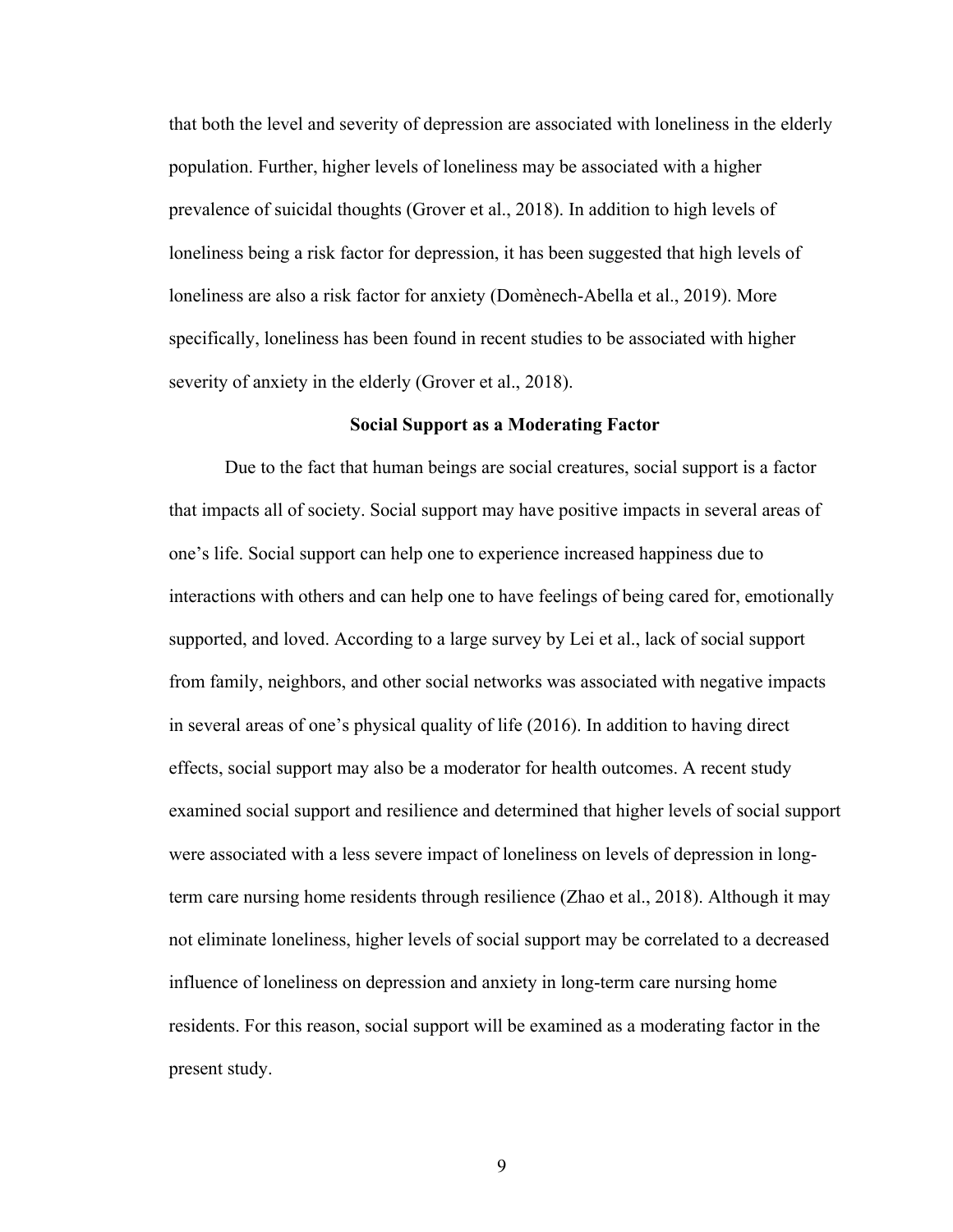Recent studies have indicated that social support does have an influence on loneliness (Drageset, Kirkevold, & Espehaug, 2011). According to Boen, Dalgard, and Bjertness, a lack of social support has a relationship with the experience of psychological distress in elderly individuals (2012). Lacking social support has been associated with negative medical health implications, including early mortality rates (Carney, Fujiwara, Emmert, Liberman, & Paris, 2016). A meta-analytic review examining mortality rates and social support found that those with more social support had a 50% higher chance of surviving than those who did not have strong social support (Holt-Lunstad, 2010). Social support is a significant factor in the lives of long-term care nursing home residents and may influence their overall wellbeing and mortality rates.

One specific population of individuals within the elderly community that deserves special attention in terms of lacking social support is the "elder orphan" population. Elder orphans are aged individuals who experience social and/or physical isolation and do not have family or other caregivers available to them (Carney el al., 2016). Elder orphans lack familial support and are often more socially isolated than their counterparts. This population should not be overlooked due to their increased levels of isolation and subsequent loneliness. It will be important to assess whether the participants of this study fit the definition of an elder orphan in order to understand how deeply their loneliness and isolation impact their overall wellbeing.

The levels of social support vary greatly among long-term care nursing home residents, and the ways in which they receive social support also vary greatly. There are several ways that individuals can provide social support to their loved ones, such as visiting them, calling them, writing them, and more. There are several avenues through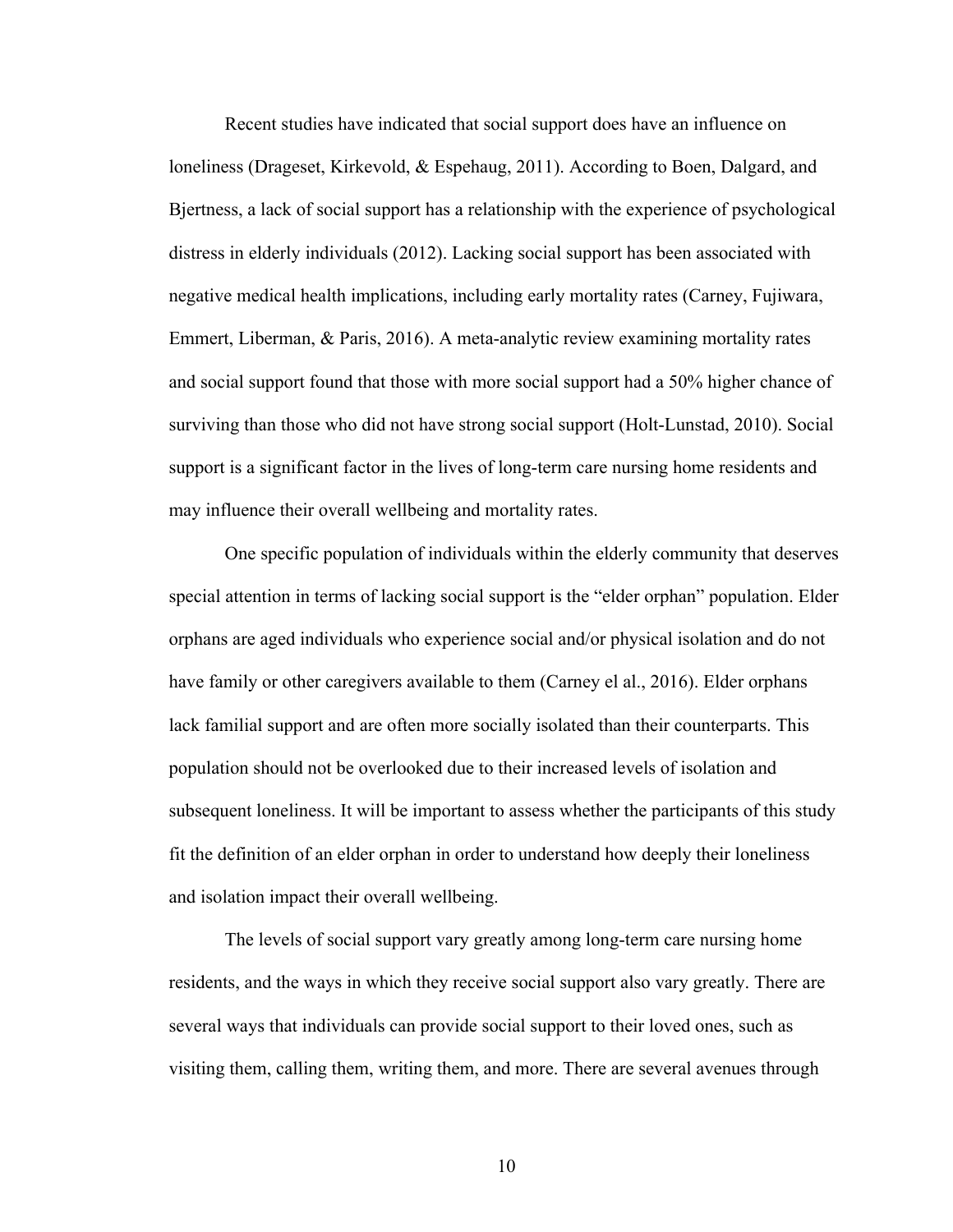which long-term care nursing home individuals may receive social support, such as through their children, spouse, siblings, close friends, neighbors at the facility, staff members at the facility, and more. Largely, social support can largely be broken into three main sources: support from family, support from peers, and support from nursing home staff.

## **Family Support**

Family support is one of the most common sources of social support that longterm care nursing home residents receive. Research on familial support has been conducted across many nations, including several that are known for having collectivist, family-centered cultures. The impact of family support on factors such as the quality of life, wellbeing, and psychological health of elderly individuals has been studied in several contexts (Fuller-Iglesias & Antonucci, 2016; Li, Ji, & Chen, 2014). Further, these studies also suggested that higher levels of family support could be associated with lower levels of depression and higher quality of life. While studying nursing home residents in China, Xu et al. found that nursing home residents who had more than two children received more frequent child visits and more family support and thus experienced a higher quality of life (2019). Family support may play a significant role in the overall wellbeing of longterm care nursing home residents.

## **Peer Support**

Although many first think of family support when they consider social support for elderly individuals, peer support is also an important avenue through which elderly individuals receive support. Peer support has the power to have a positive influence on all residents, but it may be especially helpful for those who do not have regular contact with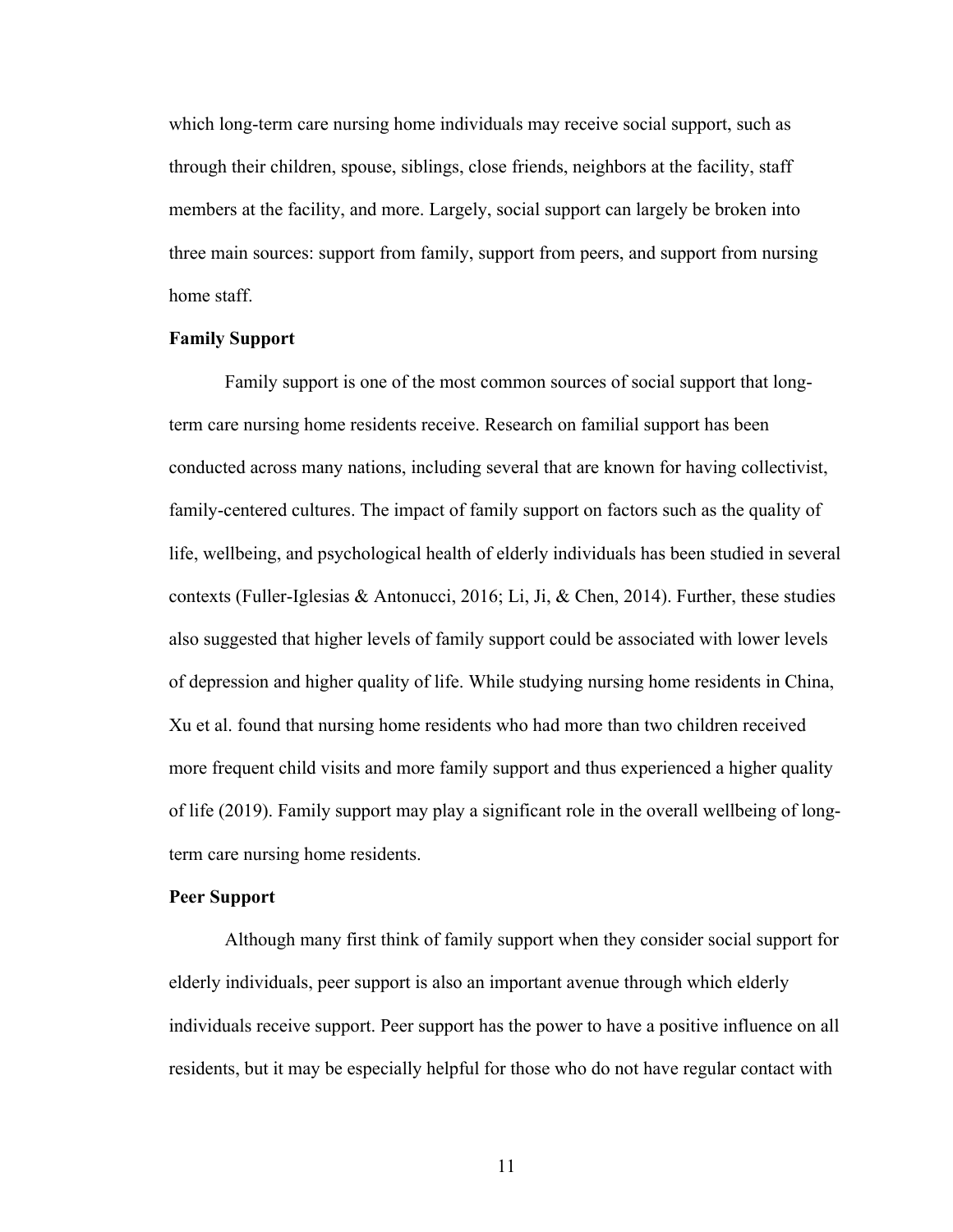family members. Recent research has indicated that social support from peers may be more sought out by elderly men than by elderly women (Mathur, 2015). This research suggested that, although spousal support was the primary preference of receiving social support for both genders, women may be partial to support from other family members rather than from their peers (Mathur, 2015).

## **Nursing Home Staff Support**

It is possible that family and peer support may not be enough to moderate the experience of loneliness in the lives of long-term care nursing home residents (Drageset et al., 2011). Thus, it is recommended that those working in nursing homes keep this in mind and work to ensure that the residents are receiving social support each day (Drageset et al., 2011). Further, it could be helpful to encourage residents to engage in actions that enable them to stay in contact with friends and family (Drageset et al., 2011). Recent research has suggested that presenting residents with opportunities to socialize with one another may improve their quality of life (Scocco  $\&$  Nassuato, 2017). Nursing homes providing social opportunities for residents and prioritizing their social support could be beneficial for long-term care nursing home residents.

#### **Demographic Information**

There are several demographic factors that could influence the levels of depression and anxiety in long-term care nursing home residents, including gender, age, visits from family members, marital status, number of children, socioeconomic status, length of stay, and perceived physical health. Although they are not the main factors being studied in this research, it is important to recognize the moderating effect that these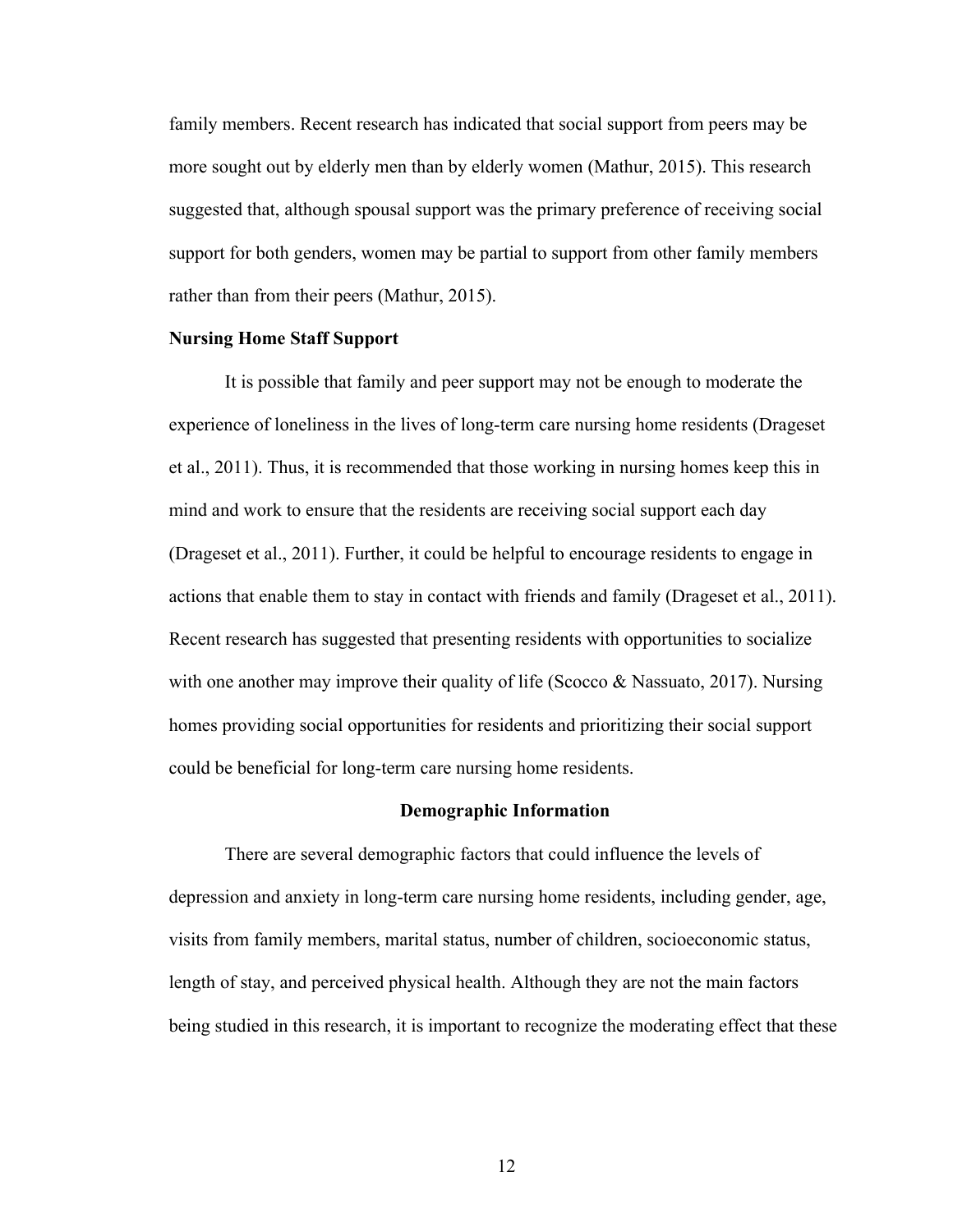factors may have on the levels of depression and anxiety in long-term care nursing home residents.

Gender may also influence levels of depression in long-term care nursing home residents. A systematic review by Djernes indicates that female gender is one of the predominant predictors of depression in the elderly (2006). However, other studies have indicated that rates of suicidal thinking, which is often related to depression, are higher in elderly males (Ko et al., 2019). In addition to gender, a recent study suggested that age could moderate the association of loneliness with physical health, mental health, and lifestyle characteristics (Richard et al., 2017). Thus, common factors such as gender and age could influence the experience of depression and other challenges in elderly individuals.

It is possible that the frequency of contact with friends and family could also impact the mental health of long-term care nursing home residents. Recent studies (as cited by Drageset et al., 2011) have not agreed on whether frequency of contact influences loneliness in elderly individuals. Although it has been suggested by some studies that frequency of contact may not be associated with loneliness, it is possible that frequency of contact with friends and family may be associated with other factors impacting long-term care nursing home residents (Drageset et al., 2011). A recent comprehensive review revealed that low frequency of contact was correlated with anxiety (Vink et al., 2008). This review also indicated that marital status and whether one had children could have an impact on one's mental health, suggesting that having no children was associated with anxiety and being unmarried was associated with depression (Vink et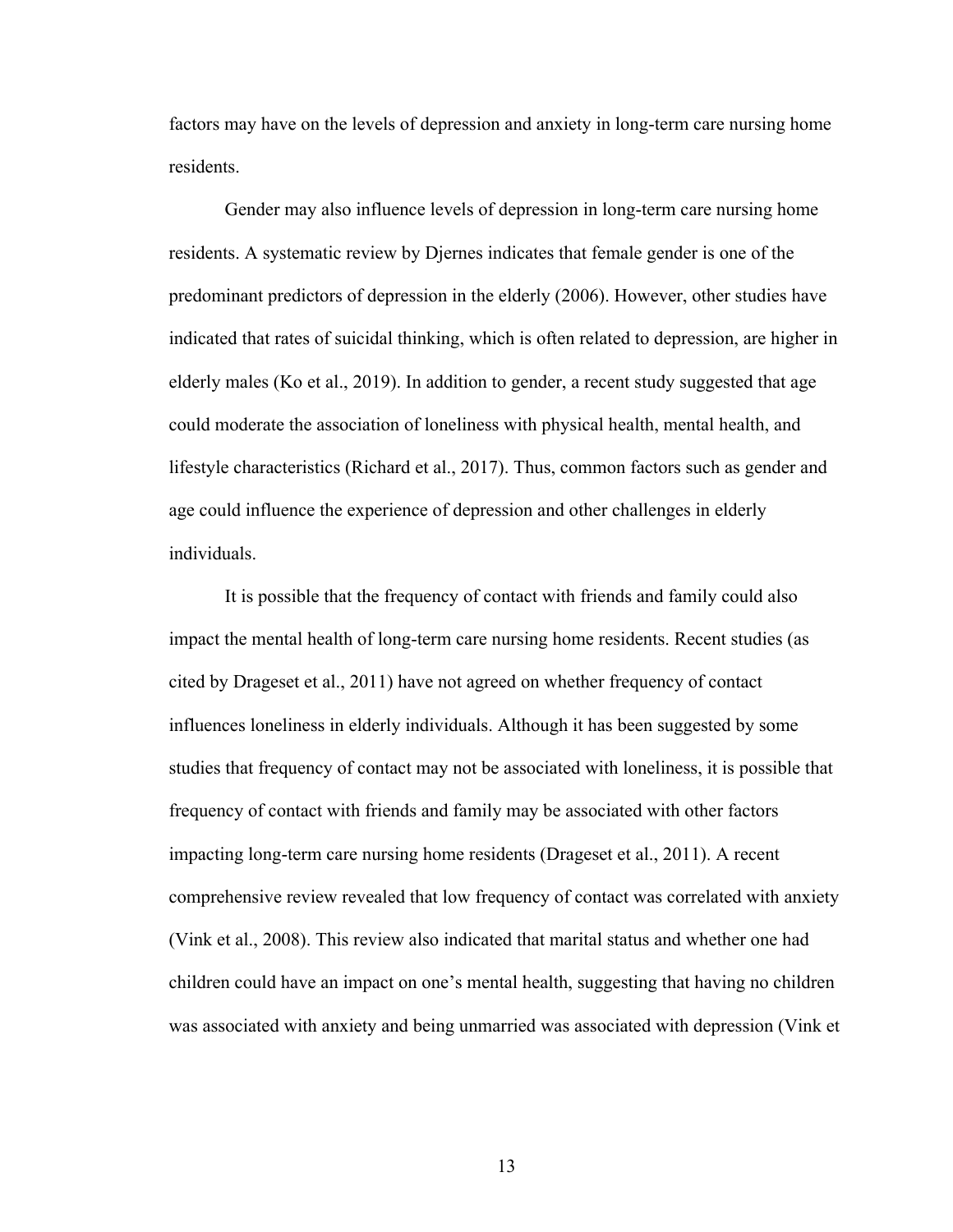al., 2008). Thus, family status may have an influence on the levels of depression and anxiety in long-term care nursing home individuals.

Socioeconomic status may influence levels of loneliness in elderly individuals. Recent research has indicated that low income may be associated with higher levels of loneliness (Tanskanen & Anttila, 2016). Due to the cost of living in a nursing home, socioeconomic status may change throughout one's stay in a nursing home facility. The length of time that an individual has lived in a nursing home may have an impact on the loneliness that they experience. Recent studies (as cited by Scocco & Nassuato, 2017) have suggested that, although the feelings of loneliness and lack of social support may be intense for those who recently moved into a nursing home, it is conceivable that those who have lived in a nursing home for longer periods of time may experience lower levels of loneliness due to making friends in the facility. The length of stay in nursing homes may impact the loneliness experienced by long-term care nursing home residents and as a result may lead to lower rates of depression and anxiety.

Recent research has suggested that perceived health of elderly individuals could have an impact on their mental health and overall wellbeing. Loneliness has shown to have a statistically significant relationship with lower rates of perceived health (Richard et al., 2017). Although the correlation was strongest amongst middle-aged adults, there was also a significant relationship between loneliness and perceived health in elderly individuals (Richard et al., 2017). Levels of loneliness could be related with one's lower perception of his or her health, which could contribute to higher rates of depression and anxiety due to negative self-beliefs about one's prognosis.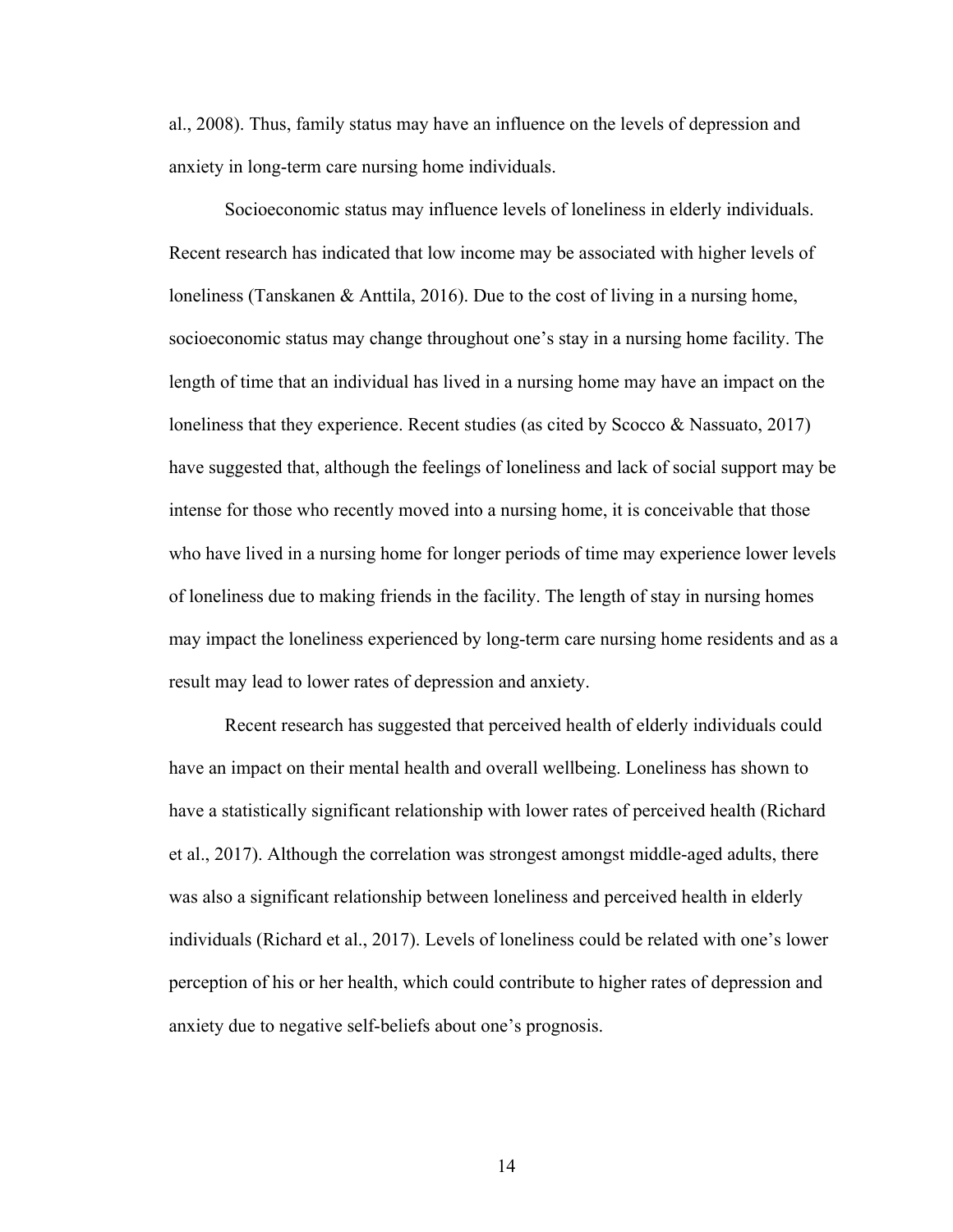### **Conclusion of Literature Review**

According to the reviewed literature, there are several factors that influence levels of depression and anxiety in elderly individuals. It is suggested that loneliness is associated with negative implications on the depression and anxiety levels of elderly individuals. Based on the findings of existing literature, it is possible that social support could moderate the impact of loneliness on levels of depression and anxiety in long-term care nursing home residents.

The conceptual model for the present study includes four hypotheses that have been developed for this research. The first hypothesis is that perceived loneliness will have a positive correlation with the level of depression among long-term care nursing home residents. The second hypothesis is that perceived loneliness will have a positive correlation with level of anxiety among long-term care nursing home residents. The third hypothesis is that the impact of loneliness on the level of depression in long-term care nursing home residents will be lower when rates of social support are higher. The fourth and final hypothesis is that the impact of loneliness on the level of anxiety in long-term care nursing home residents will be lower when rates of social support are higher.

Based on the literature, social support was studied as a moderating factor on the extent to which loneliness influences depression and anxiety in long-term care residents in nursing homes. The conceptual model below (Figure 1) was created based on the literature review in order to formulate the present study's methodology. By utilizing this model for the research study, social support was able to be viewed as a moderating factor of the impact of perceived loneliness on depression and anxiety in long-term care nursing home residents. It is possible that control variables, such as demographic information,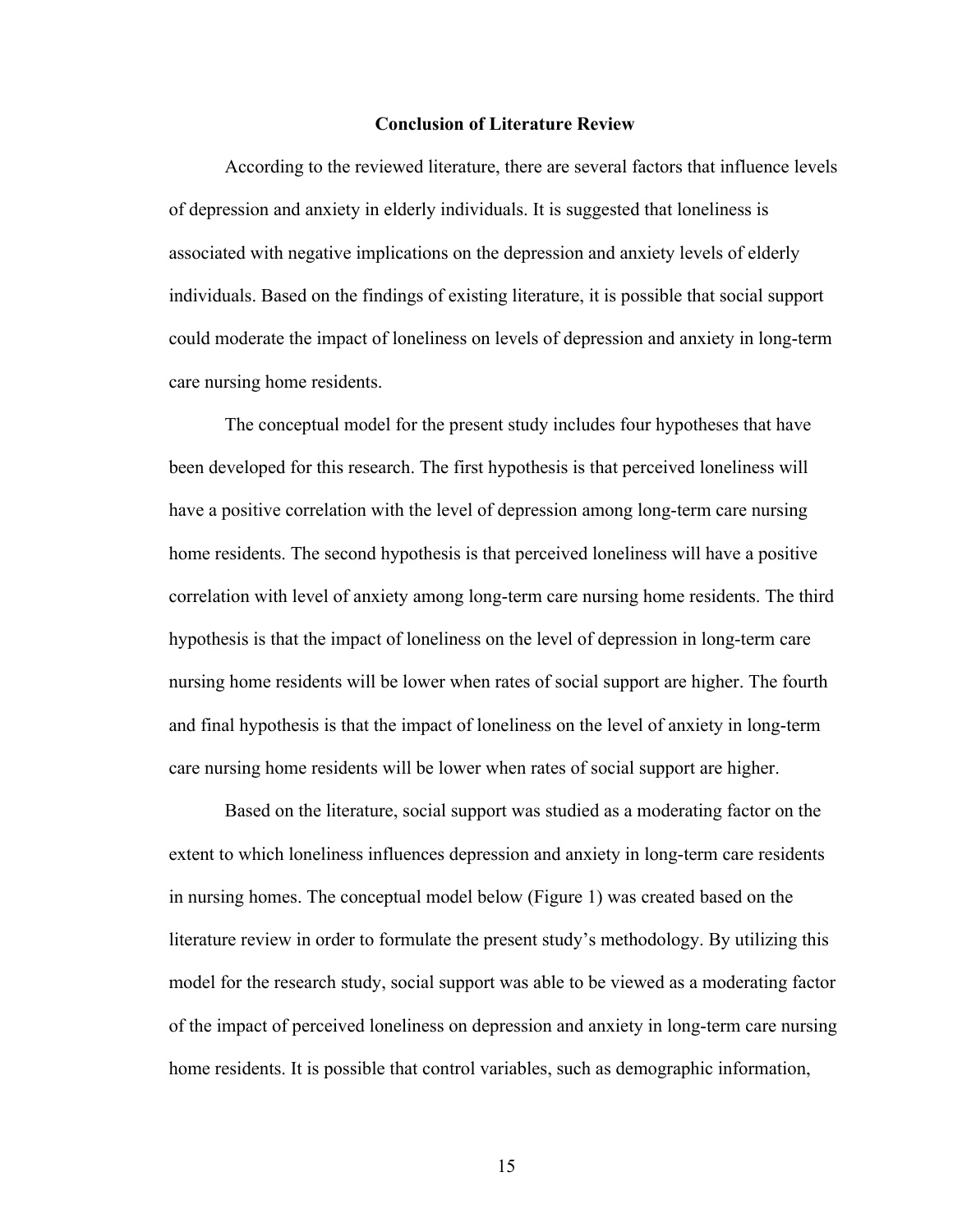might exist in this study that could have also moderated the impact of perceived loneliness on depression and anxiety.



*Figure 1*. Conceptual Model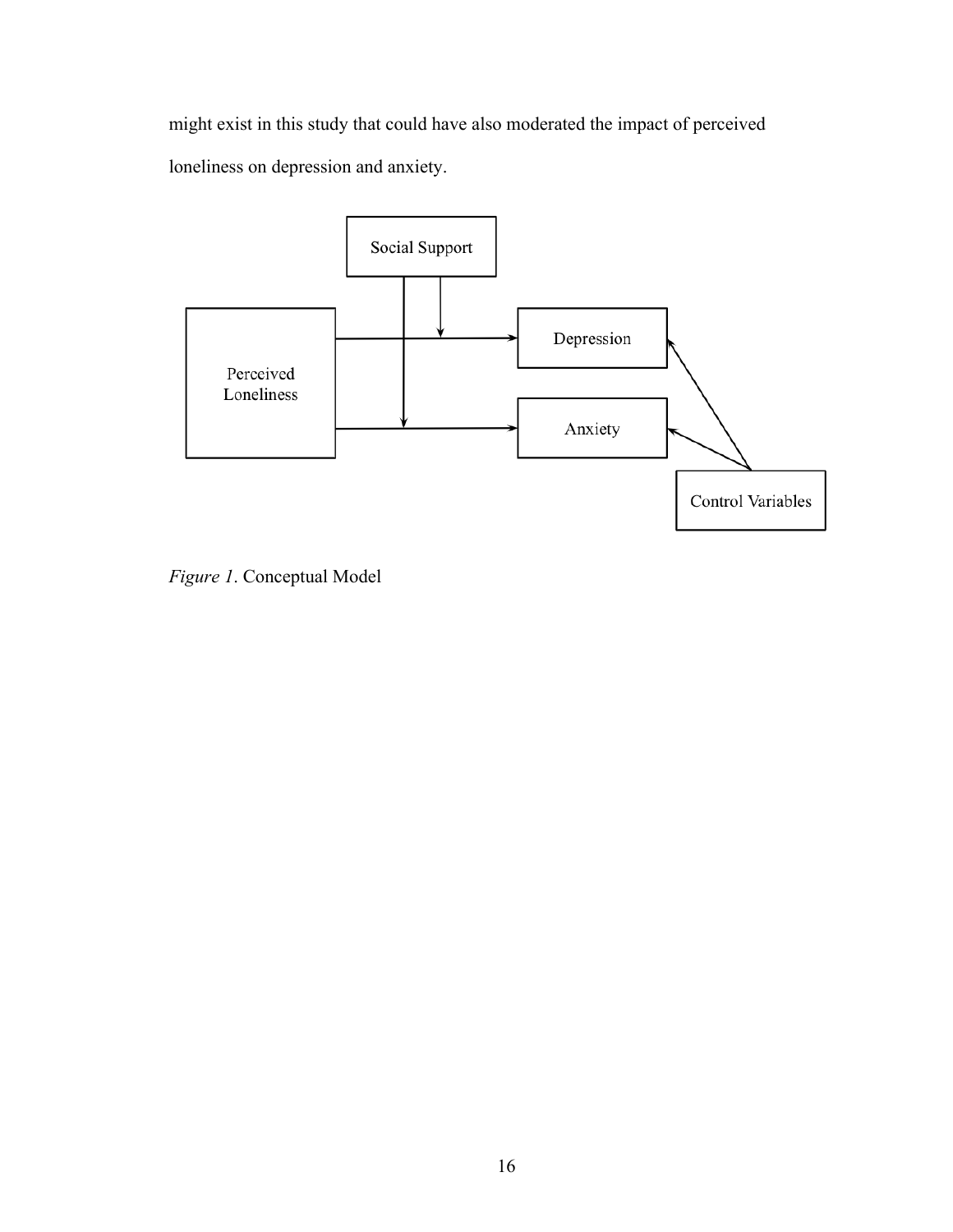## CHAPTER III

## METHODOLOGY

The purpose of the study is to examine the moderating effect of social support on the impact of loneliness on depression and anxiety at nursing homes in Texas. Based on an extensive literature review, it appears that it is possible that increased social support could decrease the negative impact of loneliness on levels of depression and anxiety in elderly individuals. The overarching goal of this study is to provide practical implications for policy and practice that advocate for programs, policies, and practices that seek to decrease levels of depression and anxiety in long-term care nursing home residents. In order to fulfill this purpose, the present study administered a survey that sought to measure levels of depression, anxiety, loneliness, and social support in long-term care nursing home residents.

## **Research Design and Sample**

The present study is a cross-sectional survey study that was initially intended to take place at several nursing homes in West and North Central Texas. Due to time constraints, the study took place at one nursing home in West Texas. There are three main eligibility criteria that had to be met in order to participate in this study: the participant must have long-term care status, be above the age of 65, and not have a legal guardian or power of attorney. The eligibility criteria are in place to ensure that the sample is representative of the elderly population living in nursing homes and to protect vulnerable individuals who may not be able to provide consent. In order to select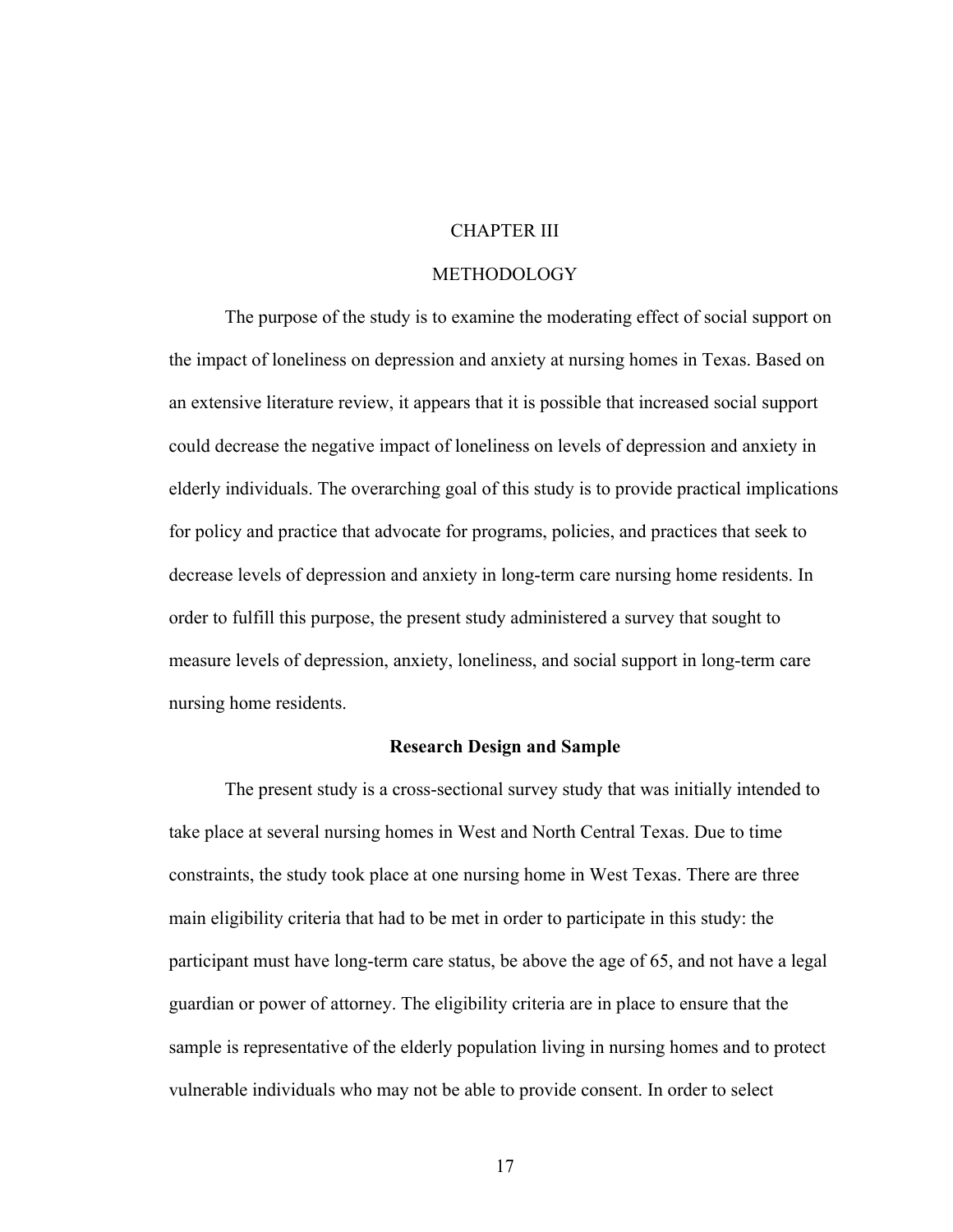participants, the researcher asked the nursing home social worker for a list of residents who met the above eligibility criteria. Due to the limited pool of eligible participants, convenience sampling was utilized. Thus, all participants who met the eligibility criteria and consented to participate were included in the study. Of the 26 residents who were eligible for the study, 12 residents provided informed consent and completed the survey, yielding a 46.15% response rate. No cases had to be excluded from the sample, so the working sample includes 12 cases.

## **Ethical Considerations**

There are various ethical considerations to take into account when conducting research amongst the elderly population in a clinical setting. Researchers must take into account the various factors that impact their participants, such as decisional impairment, social desirability, clinical responsibility to prioritize safety, HIPAA considerations, possible effects of participation in the study, and data management. Each of these factors was carefully considered before conducting this study.

## **Special Population: Decisionally Impaired Individuals**

Due to the high rates of neurocognitive disorders that cause mental decline in elderly individuals, one of the primary considerations should be determining that the individuals are able to properly consent to participate in the study. When working with this population, all actions should be taken to ensure that participants in this age demographic will be able to understand the procedures, risks, and benefits of the study, as well as their rights as participants. Individuals who are not deemed able to knowingly and willingly provide consent to participate in the study will not be eligible. In order to address this issue in this study, restrictions were placed on eligibility based on whether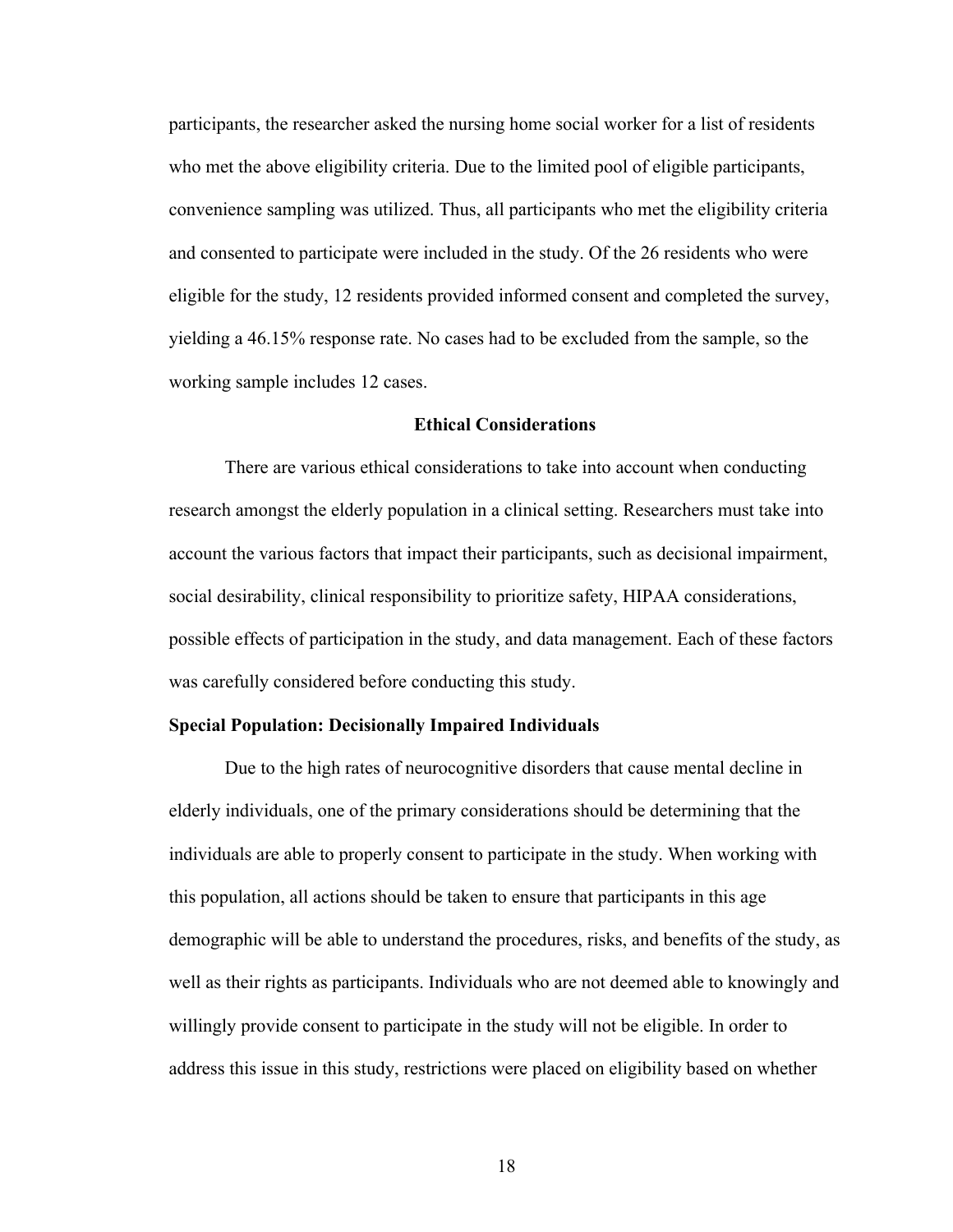the resident has a power of attorney or legal guardian. This action was taken in order to protect the vulnerable population of individuals with neurocognitive decline from entering and participating in the study without being fully informed or willing. **Social Desirability**When creating this study, the original plan was to administer the survey with each participant in a face-to-face interview where the questions would be orally posed by the researcher and answered by the participant. However, due to the nature of some of the questions posed in the survey regarding mental health, it is possible that participants would be tempted to answer questions in a socially acceptable manner rather than answering truthfully. For this reason, the researcher chose to alter the method of data collection to address and attempt to avoid this issue. In order to achieve this, the researcher chose to include the option of a hard copy of the survey for participants in order to address the issue of social desirability as much as possible in the study.

Although it may have still been present, the risk of the issue of social desirability impacting the study was low when residents were administered a hard copy of the survey. This is largely due to their ability to record their responses without the researcher knowing their individual responses. However, the risk of social desirability impacting responses increased when alternative measures had to be used for this study. The researcher conducted face-to-face interviews with residents who struggle with their vision or preferred that option over being administered a hard copy of the survey. It is important to remember that the issue of social desirability may impact the results of this study, especially for those who chose or needed to utilize the alternate procedure of survey administration.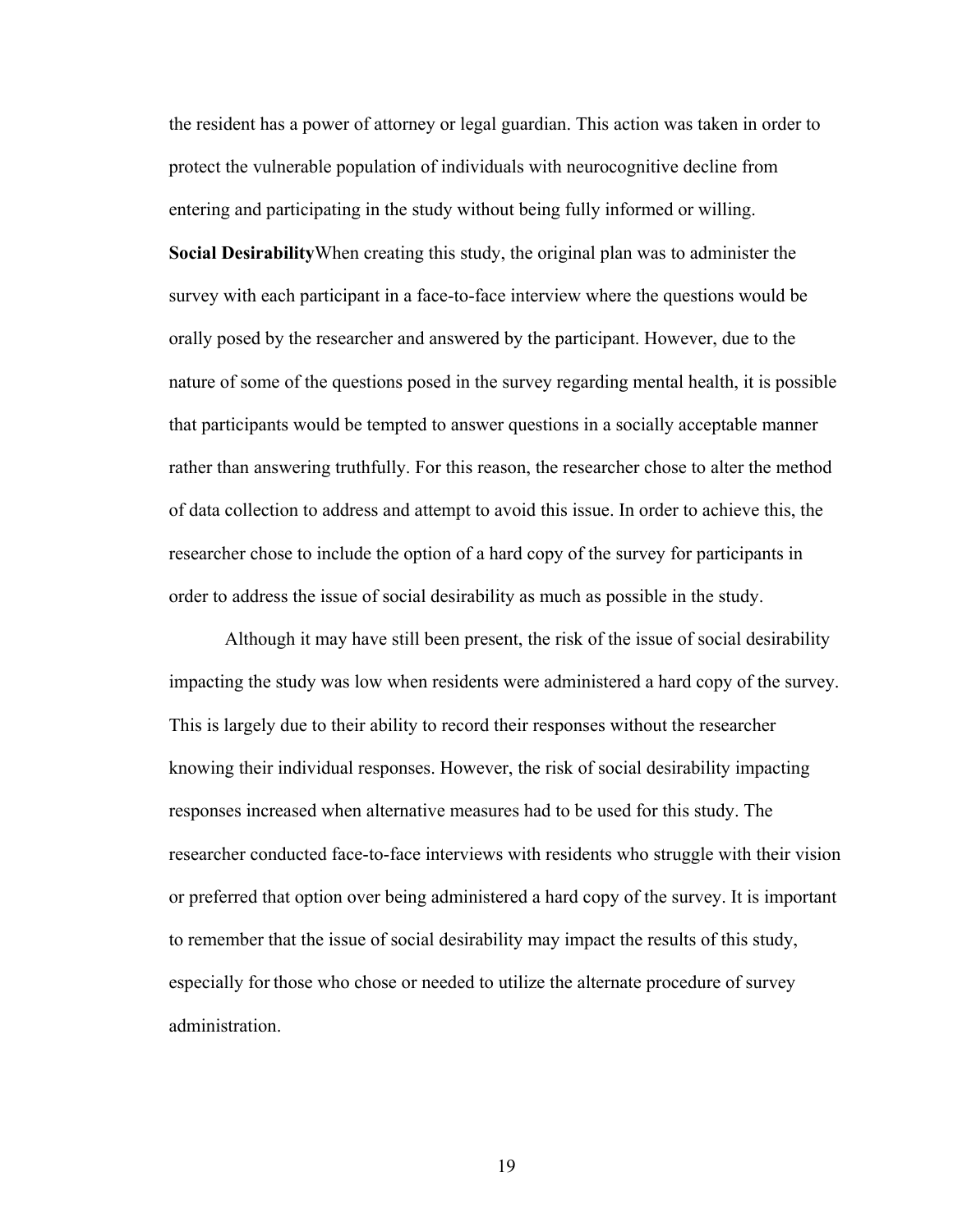## **Clinical Responsibility to Prioritize Safety**

Another ethical consideration in conducting this study is related to one of the items that was used to assess levels of depression in long-term care residents. After asking the participant to report how often they have been impacted by the following problems in the past two weeks, the question is posed of whether residents have had "thoughts that [they] would be better off dead, or of hurting [themselves] in some way" (Kroenke & Spitzer, 2002, p. 6). A conflict exists between clinical responsibility to report suicidal thoughts and seeking accurate responses from responses. In order to address this issue, the informed consent form for this study included a section that alerted the participant that any answer indicating suicidal ideation would have to be reported by the researcher to the social worker at that nursing home. Although this could have altered participants' responses, the clinical responsibility to protect and prioritize the safety of residents outweighed the benefits of possibly having more accurate responses if a positive response to that item did not mandate a report.

## **HIPAA Considerations**

Due to utilizing nursing home residents as participants, several HIPAA considerations were made in this study. No medical information was collected about the participants of this study, so there were minimal risks of violating HIPAA rules or regulations. The only personal information the researcher needed access to was the names of the residents who were eligible to participate in the study. Upon arriving at the facility, the researcher obtained a list of names of residents who may have been eligible for the study from the social worker at each facility. Upon completing the surveys, the researcher shredded the list of participants in the study before leaving each nursing home facility.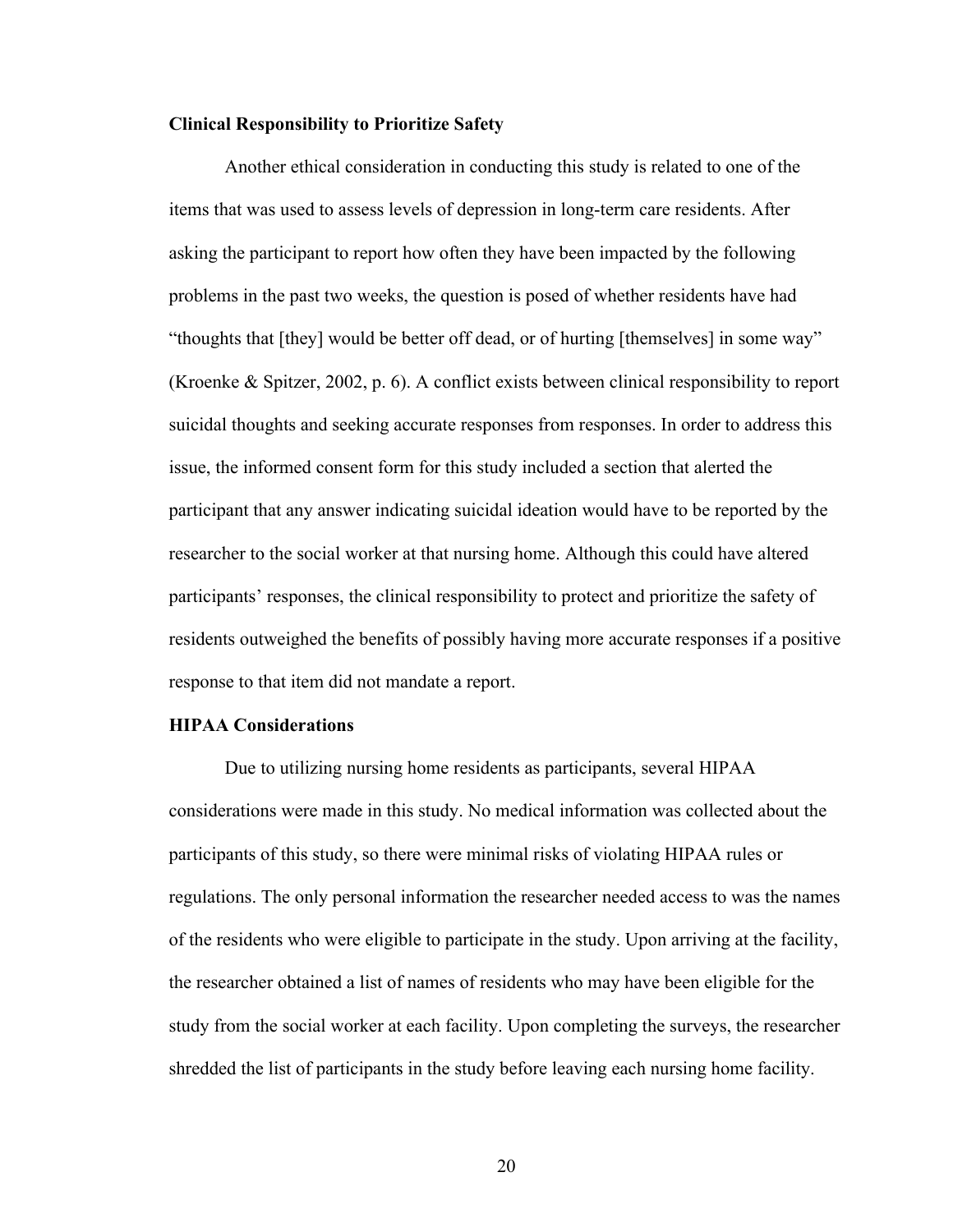This action was taken in order to ensure that the residents remained unidentifiable and could not be linked to their responses. Every action was taken to ensure that no HIPAA violations were made during the course of this study.

## **Possible Effects of Participation**

Due to the nature of the topics discussed in the study, it is possible that participants may feel down or upset after participating in the study. It can be challenging for some to reflect on their feelings of depression, anxiety, loneliness, and social support. If any residents report feeling as though they do not have strong social support or have been feeling lonely, it could bring up negative emotions about their overall situation. In order to prevent these negative feelings as much as possible, the researcher ensured that each participant had a copy of the facility's activities and events calendar. This helped ensure that residents knew that there were options for socialization in case they felt lonely or that they were lacking social support.

## **Data Management**

Data collected from the surveys were compiled into a spreadsheet within a week of data collection. In order to account for the possibility of technological problems, the participants' individual surveys will be kept until three years after collection, which will be May 2023. These surveys will be kept in a locked filing cabinet to which only the researcher and the research team have access. Raw data will not be shared with anyone outside of the researcher and the research team. Three years after completing the research in May 2020, the principal investigator will destroy the data in the hard copies of the surveys and consent forms and in the software used for statistical analysis.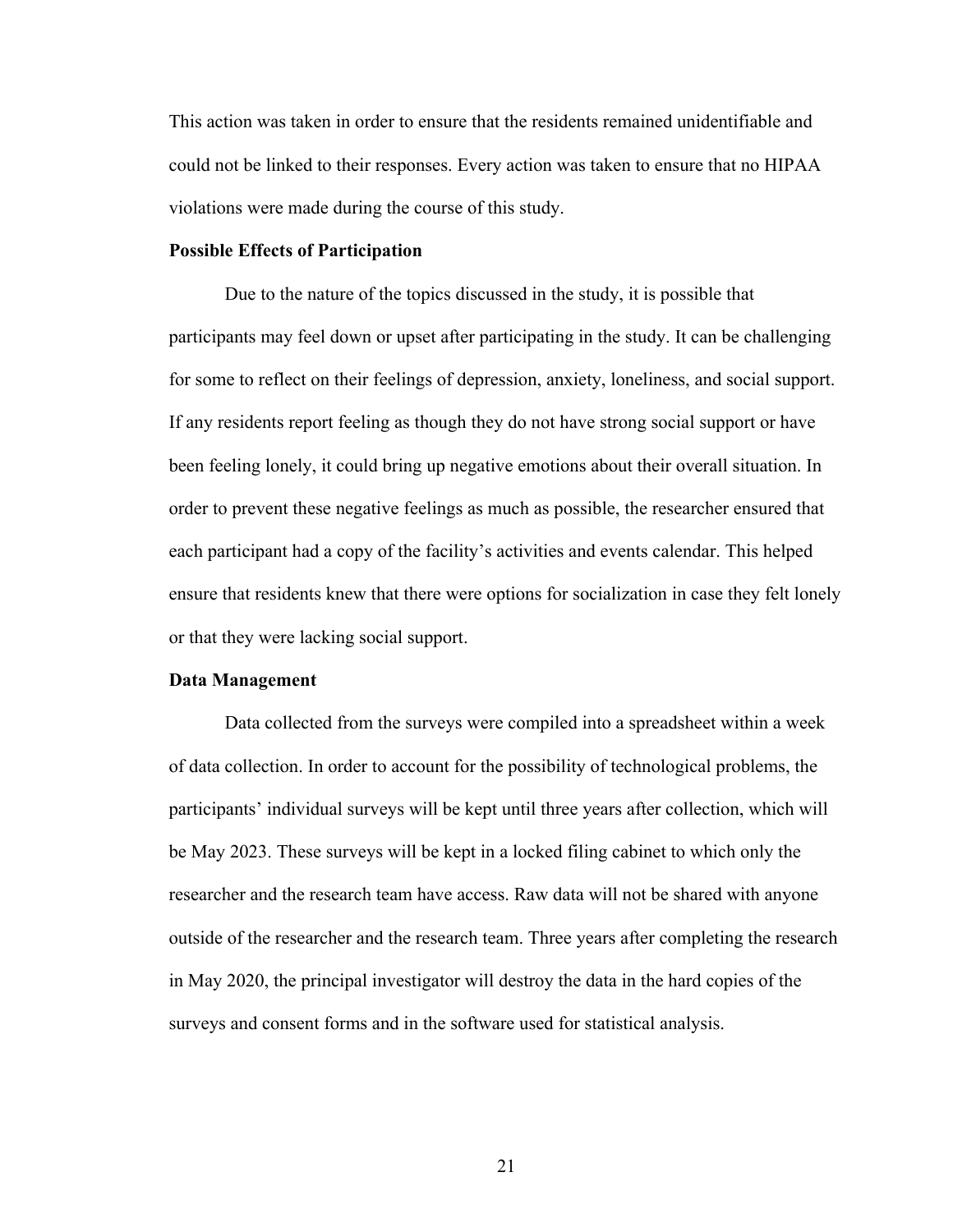## **Data Collection**

Data were collected from March 2, 2020, to March 5, 2020. In order to collect data, the researcher obtained informed consent from and then administered surveys to each participant. While receiving informed consent from the residents, the researcher inquired whether the resident needed or preferred face-to-face administration of the survey as a result of poor vision, personal preference, or other factors. After obtaining informed consent, the researcher administered the survey immediately rather than delaying survey administration in order to ensure that residents still fully consented to participate in the study.

If the participant needed or preferred a hard copy of the survey, the researcher remained in the room to help answer any questions that the participant may have had along the way. If the participant needed or preferred a face-to-face interview, the researcher began a face-to-face interview with the participant, working through the survey with them one question at a time. When each participant concluded the survey, the researcher ensured that the resident had an events calendar of the activities that their facility has going on that month. This action was taken to combat feelings of isolation by reminding the participant of ways to get involved and socialize with those around them.

#### **Instruments**

Items for this survey were pulled from the Patient Health Questionnaire nine-item scale (PHQ-9), the Generalized Anxiety Disorder seven-item scale (GAD-7), the UCLA Loneliness Scale (version 3), and the Multidimensional Scale of Perceived Social Support (MSPSS). The survey also included the following control variables: age, gender, race, ethnicity, marital status, religious affiliation, perceived physical health, length of stay in the nursing home, and frequency of visits from friends and/or family.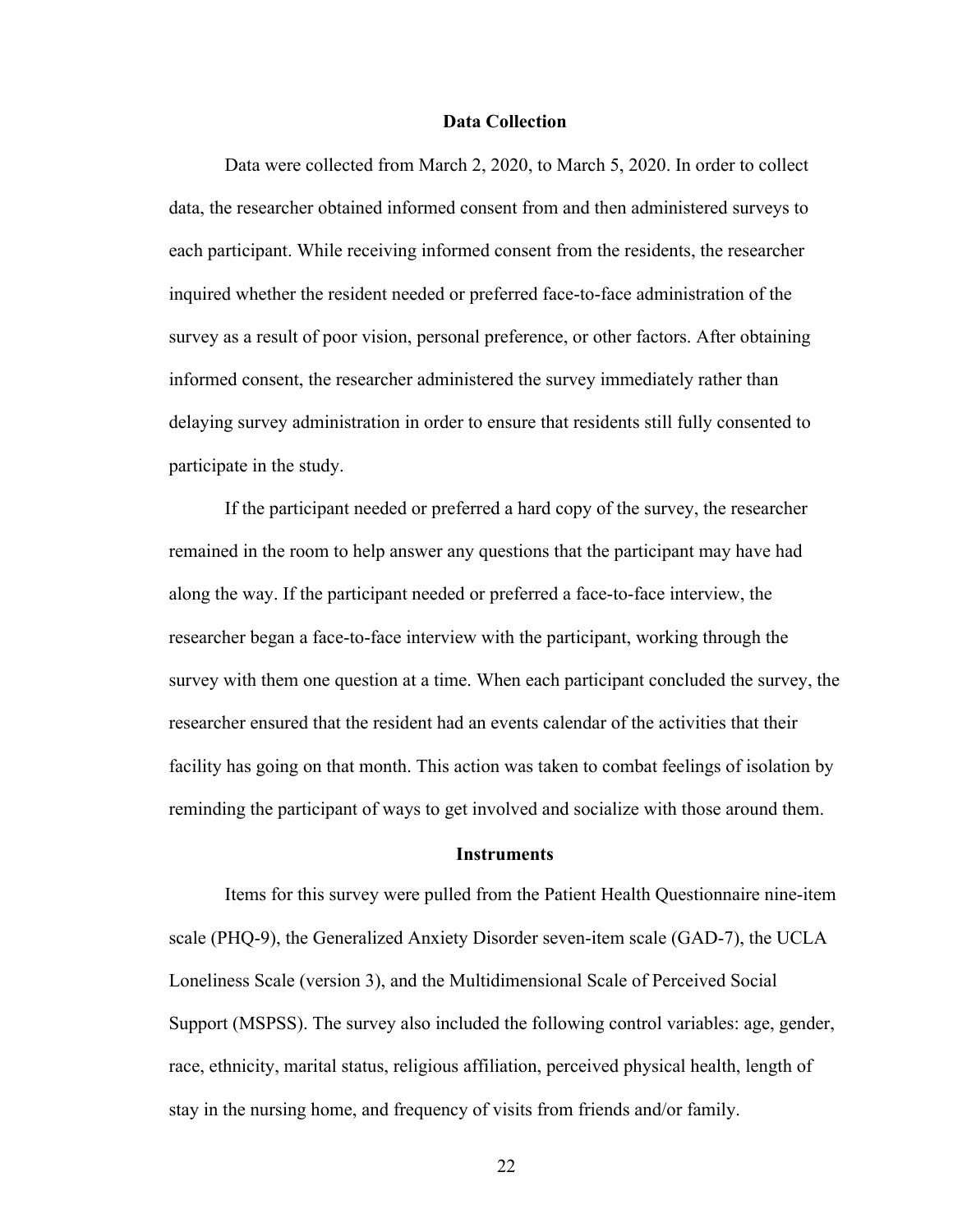## **Depression: An Outcome Variable**

There are several surveys that have been designed to measure depression. One of the most commonly used surveys to measure levels of depression for all populations is the nine-item Patient Health Questionnaire (PHQ-9). The PHQ-9's items correlate with the diagnostic criteria for *major depression* in the fourth edition of the *Diagnostic and Statistical Manual of Mental Disorders (DSM-IV*) (Kroenke & Spitzer, 2002). Although the *DSM-IV* is not the current edition of the *Diagnostic and Statistical Manual of Mental Disorders*, it still well addresses the various symptoms that are clinically significant and point towards a diagnosis of depression. Based on their review of literature, Kroenke, Spitzer, & Williams found that the PHQ-9 has shown to be a reliable and valid measure of one's level of depression (2001). Several studies have also commended the PHQ-9 due to its ability to successfully measure depression with brevity (Kroenke et al., 2001; Kroenke & Spitzer, 2002; Phelan et al., 2010).

While the PHQ-9 was created to assess all adults, other scales have been developed with a specific focus on particular age demographics, such as the Geriatric Depression Scale (GDS). The GDS was designed in order to assess levels of depression in elderly individuals. Although the GDS is a commonly used and widely trusted scale that was designed specifically for the population being studied in this research, the PHQ-9 has shown to perform comparably to the GDS when measuring depression levels in elderly individuals (Phelan et al., 2010). Although the study conducted by Phelan et al. (2010) sought to measure depression in primary care elderly individuals, it is possible that their findings could generalize to elderly individuals in other settings. When compared with the GDS, the PHQ-9 was not associated with a significantly larger need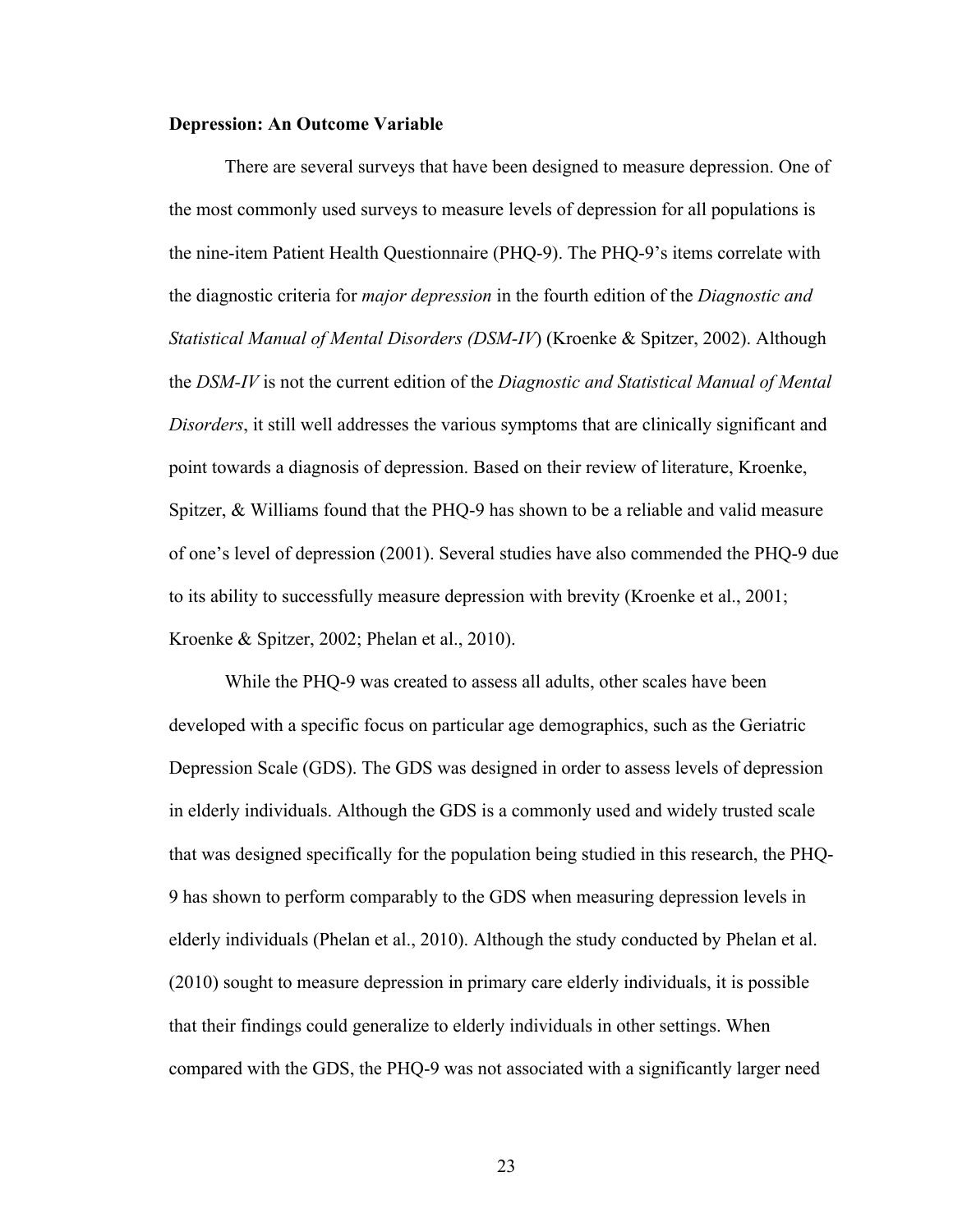for assistance when self-administered (Phelan et al., 2010). This is relevant to the present study due to the fact that the participants who do not experience visual impairments will self-administer the survey. Further, Phelan et al. suggested that the PHQ-9 could be a sensible alternative scale to use in place of the GDS (2010). Thus, the PHQ-9 was utilized in order to assess the levels of depression in participants due to its brevity, the comparable performance of the PHQ-9 to other scales, and the ability to self-administer the survey with relative ease.

#### **Anxiety: An Outcome Variable**

The second outcome variable being measured in this study is anxiety levels in long-term care nursing home residents. The most widely known scale that is used to assess anxiety is the seven-item General Anxiety Disorder scale (GAD-7). This scale has been shown to have strong, clinically significant internal consistency as well as good testretest reliability and procedural validity (Spitzer, Kroenke, Williams, & Löwe, 2006). This study also found that the GAD-7 also had good convergent validity due to its correlation with other anxiety scales (Spitzer et al., 2006). Due to its widespread use and strong reliability and validity, the researcher found the GAD-7 to be the best scale for anxiety in this study.

#### **Perceived Loneliness: The Independent Variable**

 The factor that is being measured as the independent variable in this study is perceived loneliness. There are several existing surveys that seek to measure perceived loneliness. The 20-item UCLA Loneliness Scale (version 3) was developed to assess levels of loneliness that individuals feel they are experiencing. The third version of the UCLA Loneliness Scale has been shown in research to have good reliability and validity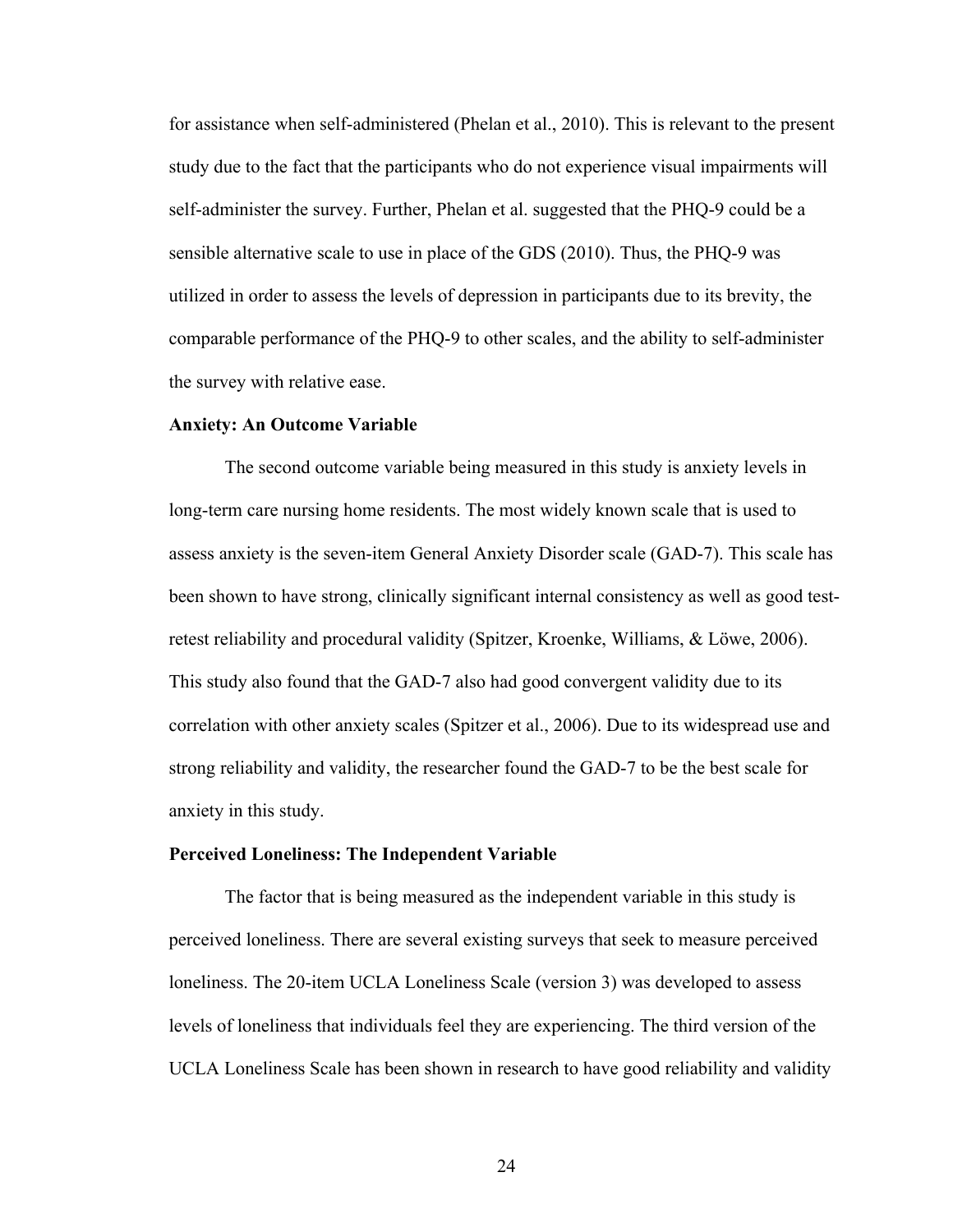with several populations, including the elderly (Russell, 1996). One possible weakness of the loneliness scale when compared to other scales in this study is that it is relatively long. With 20 items, the UCLA Loneliness Scale is the longest scale that will be used in this study. However, due to the reliability and validity of the assessment and the utility for the elderly population, the UCLA Loneliness scale was used to measure the levels of loneliness in participants of this study.

## **Social Support: The Moderating Factor**

The moderating factor being studied in this research is social support, including familial support, peer support, and support from nursing home staff. The goal of the social support scale is to determine how much support the participants feel they receive from the people in their lives. There are several scales that have been utilized in research to assess the participant's level of social support. One of the scales used to assess levels of social support is the Multidimensional Scale of Perceived Social Support (MSPSS). This scale mixes in items to assess social support in three categories: support from family, support from friends, and support from a significant other. The MSPSS has been shown to be easy to administer and to have good reliability, concurrent validity, and construct validity (Kazarian & McCabe, 1991). Due to its brevity, reliability, validity, and ease of administration, the MSPSS was utilized in this study to measure perceived social support.

When considering which of this scale's categories to use in the survey, the researcher considered the removal of the significant other category due to the fact that a large majority of nursing home residents are not married. However, the ambiguous wording used in the scale indicates that the significant person being referred to in the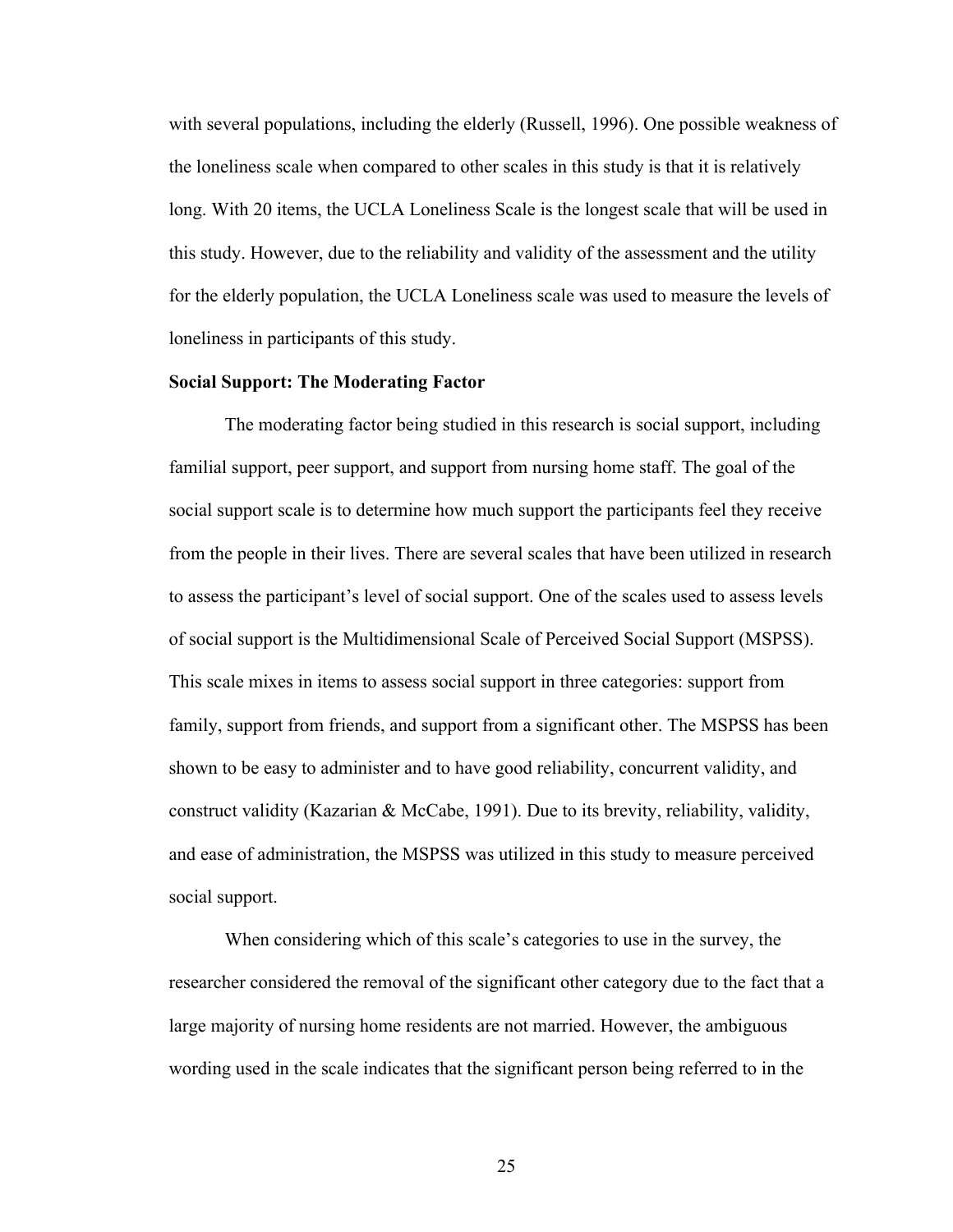questions could be any significant person in the individual's life and does not necessarily have to be a spouse. Due to the wording of these items, the researcher chose to include the items related to support from a significant other.

### **Demographic Information: Control Variables**

The researcher chose to collect the following demographic details from the participants: age, gender, race, ethnicity, marital status, number of children, religious affiliation, perceived physical health, and length of stay in the nursing home. These specific details were chosen based on the literature's suggestions about factors impacting depression and anxiety levels in elderly individuals. The demographic information collected in this study was utilized in order to determine whether loneliness disproportionately impacts depression and anxiety levels in any specific population.

Although research suggests that it is possible that one's financial situation could impact his or her levels of depression and anxiety, socioeconomic status will not be measured in this study. Many individuals living in nursing homes sell their homes, cars, and other assets upon moving into a nursing home. This happens for various reasons, including no longer having a need for or ability to use those things, not having room for those things in the nursing home facility, or needing the money to cover their stay in a facility. The average cost of living in a nursing home in Texas is \$54,750 per year for a semi-private room and \$72,635 per year for a private room (Elder Options of Texas, n.d.). Many long-term care nursing home residents pay for their stay with Medicare or Medicaid benefits. There are several criteria that individuals must meet in order to receive Medicare and/or Medicaid services, often including stipulations that the client cannot have or make more than a certain amount of money (Elder Options of Texas,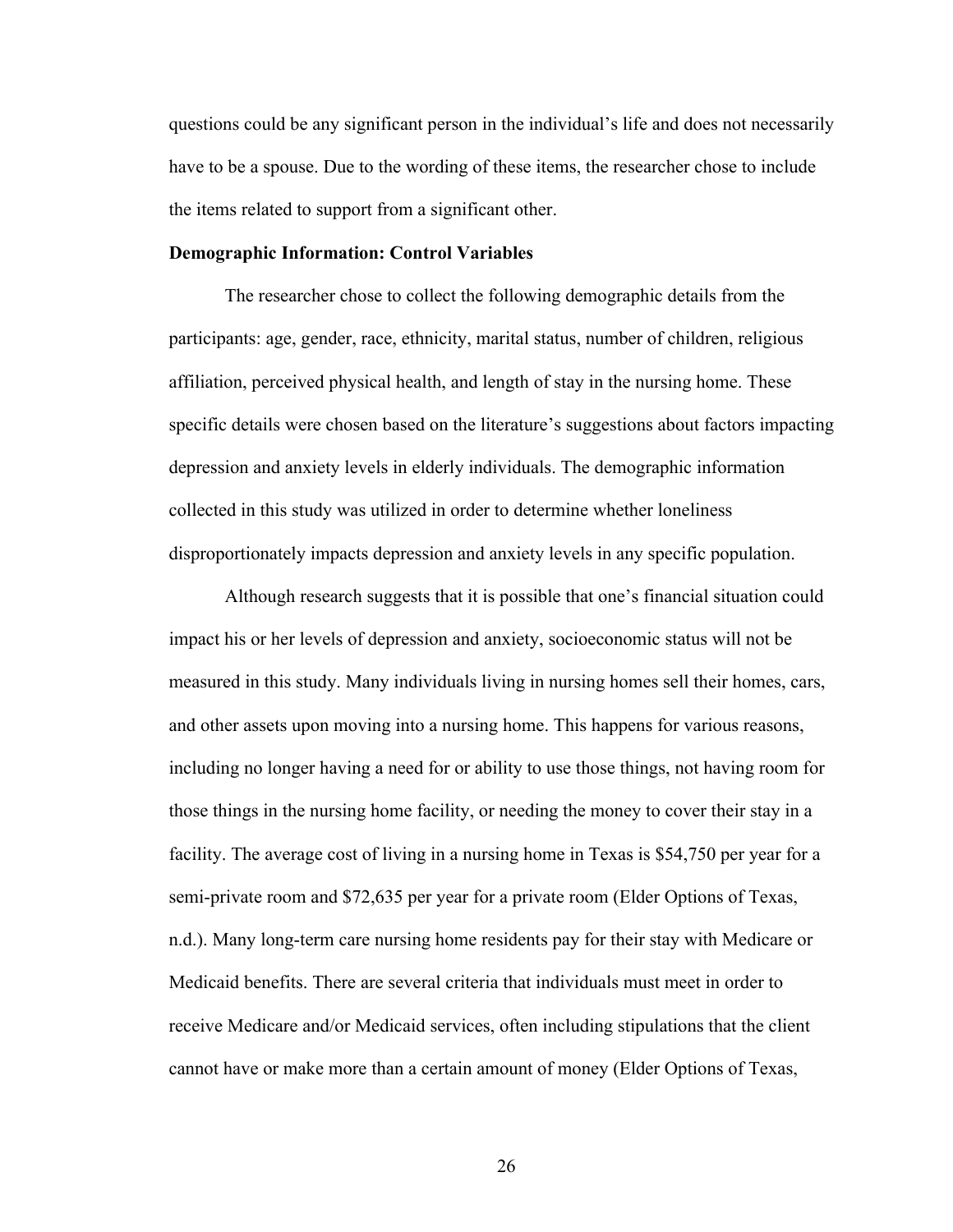n.d.). The residents who privately pay for their stay in the nursing home often experience having all of their savings, investments, and assets being drained in order to cover the costs of living in the facility. Thus, it can be difficult to measure the financial status of those living in nursing homes, and it is very common for these individuals to have little to no money or assets. For these reasons, socioeconomic status was not measured in this study.

#### **Statistical Analysis**

After receiving permission from the Institutional Review Board of Abilene Christian University on February 19, 2020 (see Appendix A), data were collected from March 2, 2020, to March 5, 2020. After collecting the data from each of the surveys, the data were compiled into SPSS (version 23.0) and analyzed. The researcher conducted descriptive analyses in order to summarize the characteristics of the sample. Descriptive analyses were also used to examine the distribution of the major variables being tested in this study. Reliability analyses were utilized to assess the reliability (i.e., internal consistency) of each scale used in the survey. A hierarchical regression analysis was utilized in order to investigate the moderating effect of social support on the impact of perceived loneliness on depression and anxiety. If the moderating factor was found to be statistically significant in this study, the effect would have been examined in a graph utilizing Hayes' PROCESS macro model (2013). However, the moderating effect of social support was not found to be statistically significant in this study. Therefore, the researcher conducted several multiple linear regressions and a binary logistic regression to examine the effects of the independent variable on the outcome variables.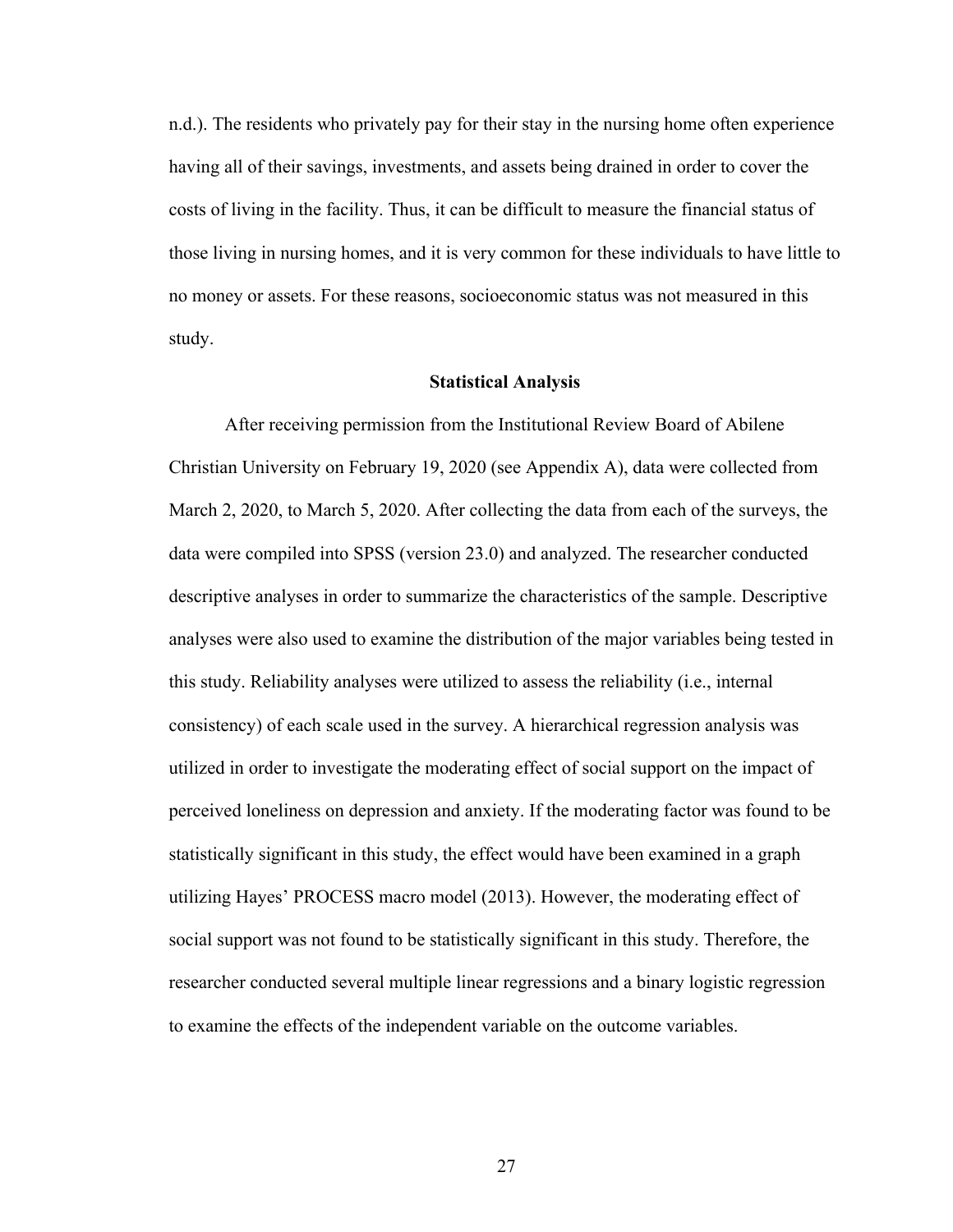## CHAPTER IV

## **FINDINGS**

#### **Description of the Sample**

Of the 26 total eligible participants identified in the facility, 14 declined to participate in the study and 12 agreed to participate  $(N = 12)$ , yielding a response rate of 46.15%. The demographic information of the participants in the sample can be seen in Table 1. The age of the participants ranged from 66 to 94 ( $M = 80.08$  years,  $SD = 9.53$ ). The majority of participants identified as female (83.3%). A small portion of participants identified their gender as other (8.3%) or preferred not to answer (8.3%). The sample is comprised of individuals identifying as Caucasian (100.0%). The majority of the respondents reported being non-Hispanic (91.7%) and a minority reported being Hispanic (8.3%). All of the respondents identified as Christian (100.0%) with the majority identifying as Protestant (91.7%) and the minority identifying as Catholic (8.3%). The majority of the participants had been widowed (66.7%) while the others reported being divorced (16.7%) or having never married (16.7%). The majority of participants had positive views of their physical health  $(M = 3.50, SD = 1.17)$ , with the majority reporting that they believed their health was "good" (41.7%) or "very good" (16.7%). Fewer participants reported feeling that their health was "very poor" (8.3%), "poor" (8.3%), or "average" (25.0%). The length of stay in a nursing home ranged from 2 months to 312 months amongst the participants with an average length of stay of 49.83 months  $(SD =$ 86.06).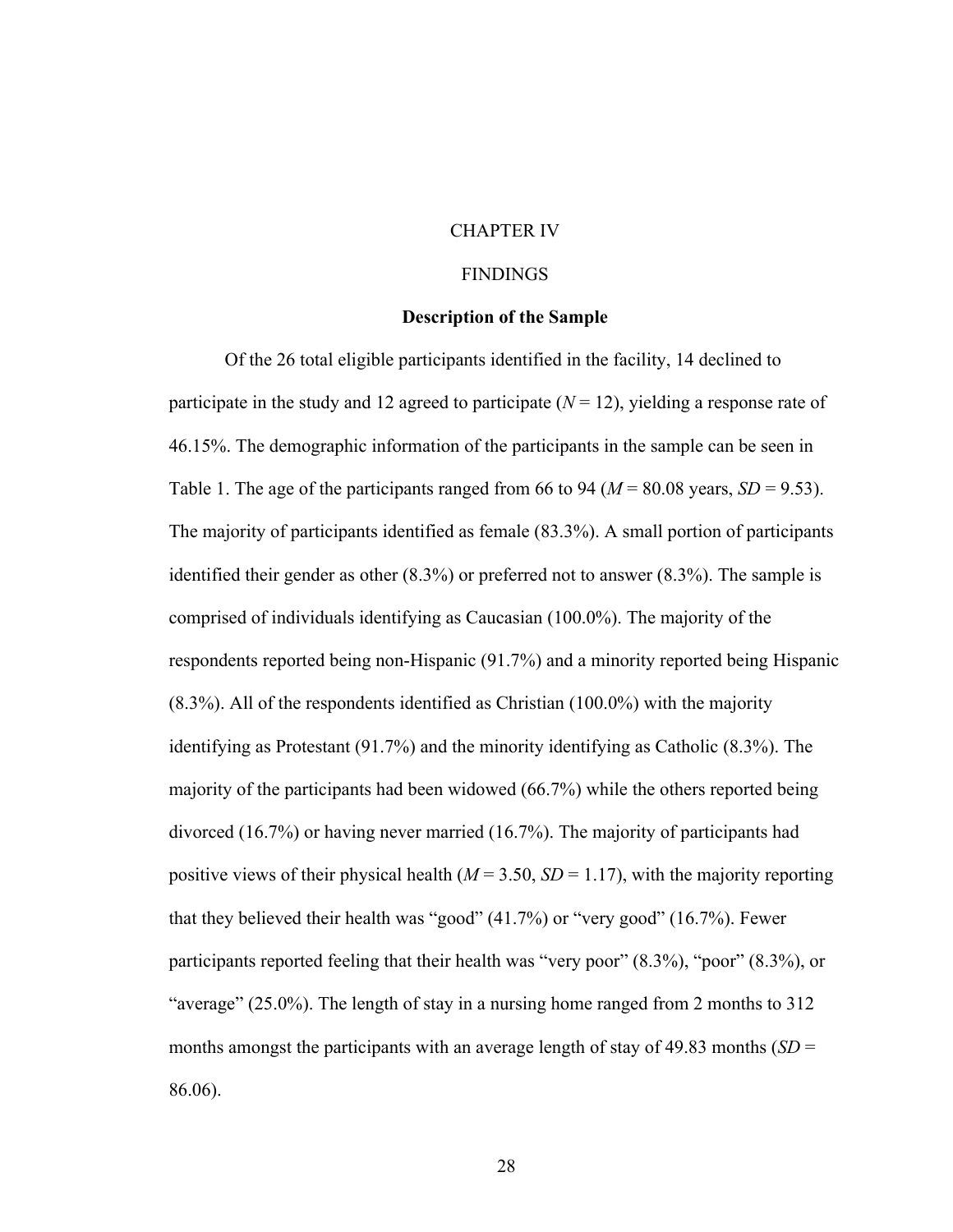| Variable               | Category or Range      | N or M         | $%$ or SD |
|------------------------|------------------------|----------------|-----------|
| Age (years)            | $66 - 94$              | 80.08          | 9.53      |
| Gender                 | Female                 | 10             | 83.3      |
|                        | Other                  | 1              | 8.3       |
|                        | Prefer not to say      | $\mathbf{1}$   | 8.3       |
| Race                   | White (Hispanic)       | 1              | 8.3       |
|                        | White (Non-Hispanic)   | 11             | 91.7      |
| Religion               | Christian (Catholic)   | 1              | 8.3       |
|                        | Christian (Protestant) | 11             | 91.7      |
| <b>Marital Status</b>  | Single (Never Married) | $\overline{2}$ | 16.7      |
|                        | Widowed                | 8              | 66.7      |
|                        | Divorced               | $\overline{2}$ | 16.7      |
| Physical Health        | 1 (Very Poor)          | 1              | 8.3       |
|                        | 2 (Poor)               | 1              | 8.3       |
|                        | 3 (Average)            | 3              | 25.0      |
|                        | 4 (Good)               | 5              | 41.7      |
|                        | 5 (Very Good)          | $\overline{2}$ | 16.7      |
| Physical Health (Mean) | $1\sim5$               | 3.50           | 1.17      |
| Time in NH (Months)    | $2 - 312$              | 49.83          | 86.06     |

*Characteristics of the Sample (*N *=12)*

### **Descriptive Statistics of Major Variables**

The present study includes several measurement scales: the Patient Health Questionnaire-9 (PHQ-9), Generalized Anxiety Disorder-7 (GAD-7), UCLA Loneliness Scale, and Multidimensional Scale of Perceived Social Support (MSPSS). According to the literature review, these scales have been widely researched and have shown to be valid and reliable for measuring depression, anxiety, loneliness, and social support, respectively.

### **Depression**

As noted in Table 2, the internal consistency for depression was acceptable (Crochbach's  $\alpha$  = .792). According to Kroenke and Spitzer (2002), the total sum of scores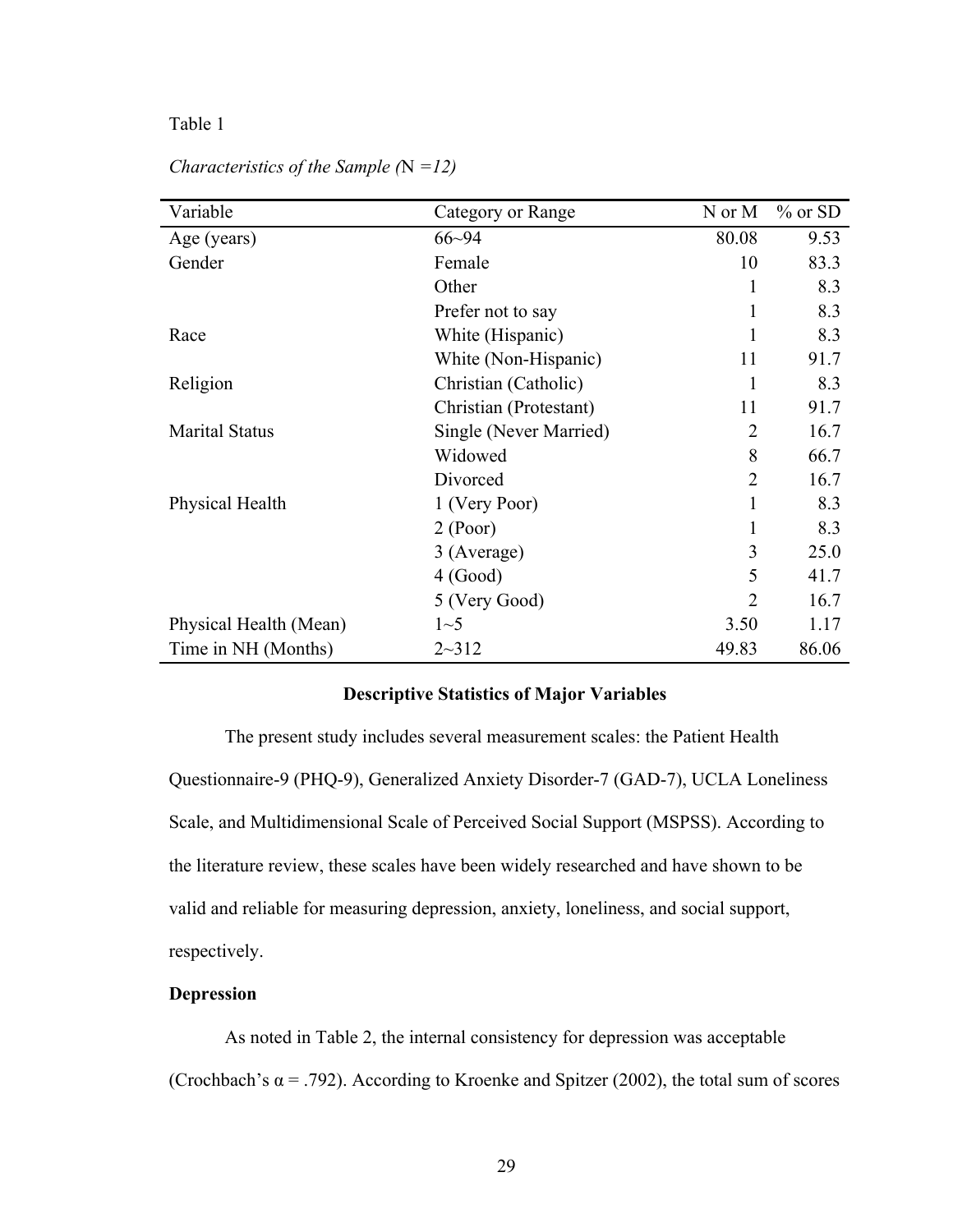of each participant should be generated in order to assess levels of depression. Therefore, the mean score of the participants was generated by averaging together the sum of the subscores from each participant. A score of less than 5 on the PHQ-9 indicates no depression, while values greater than or equal to 5 indicate at least mild depression (Kroenke & Spitzer, 2002). Table 2 demonstrates that the overall mean score for the population was 5.25 with a standard deviation of 5.40, indicating an average of "mild depression" amongst the participants with wide variety in their responses.

Table 2

|                                                                                                                                                                                          | N  | Min            | Max      | M      | <i>SD</i> |
|------------------------------------------------------------------------------------------------------------------------------------------------------------------------------------------|----|----------------|----------|--------|-----------|
| DepressionTotal (Cronbach's $\alpha$ =.792)                                                                                                                                              | 12 | $\theta$       | 19       | 5.25   | 5.40      |
| 1. Little interest or pleasure in doing things                                                                                                                                           | 12 | $\theta$       | 2        | 0.58   | 0.79      |
| Feeling down, depressed, or hopeless<br>2.                                                                                                                                               | 12 | $\theta$       | 2        | 0.33   | 0.65      |
| Trouble falling or staying asleep, or sleeping too<br>3.<br>much                                                                                                                         | 12 | $\theta$       | 3        | 0.75   | 1.14      |
| 4. Feeling tired or having little energy                                                                                                                                                 | 12 | $\theta$       | 3        | 1.00   | 1.35      |
| Poor appetite or overeating<br>5 <sub>1</sub>                                                                                                                                            | 12 | $\Omega$       | 3        | 0.50   | 0.90      |
| Feeling bad about yourself or that you are a failure<br>6.<br>or have let yourself or your family down                                                                                   | 12 | $\theta$       | 3        | 0.42   | 1.00      |
| Trouble concentrating on things, such as reading<br>7.<br>the newspaper or watching television                                                                                           | 12 | $\theta$       | 3        | 0.67   | 1.15      |
| Moving or speaking so slowly that other people<br>8.<br>could have noticed. Or the opposite -- being so<br>fidgety or restless that you have been moving<br>around a lot more than usual | 12 | $\overline{0}$ | 3        | 1.00   | 1.28      |
| Thoughts that you would be better off dead, or of<br>9.<br>hurting yourself*                                                                                                             | 12 | $\theta$       | $\theta$ | (0.00) | 0.00      |

*Depression: Descriptive and Internal Consistency (*N*=12)*

*Note.* \* = Answers of 1-3 on this item must be reported for resident's safety

### **Anxiety**

As is shown in Table 3, the internal consistency for Anxiety was acceptable

(Crochbach's  $\alpha$  = .874). The mean score of the participants was generated by averaging

the scores on the 7 items in the GAD-7. Similar to the scoring of the PHQ-9, the GAD-7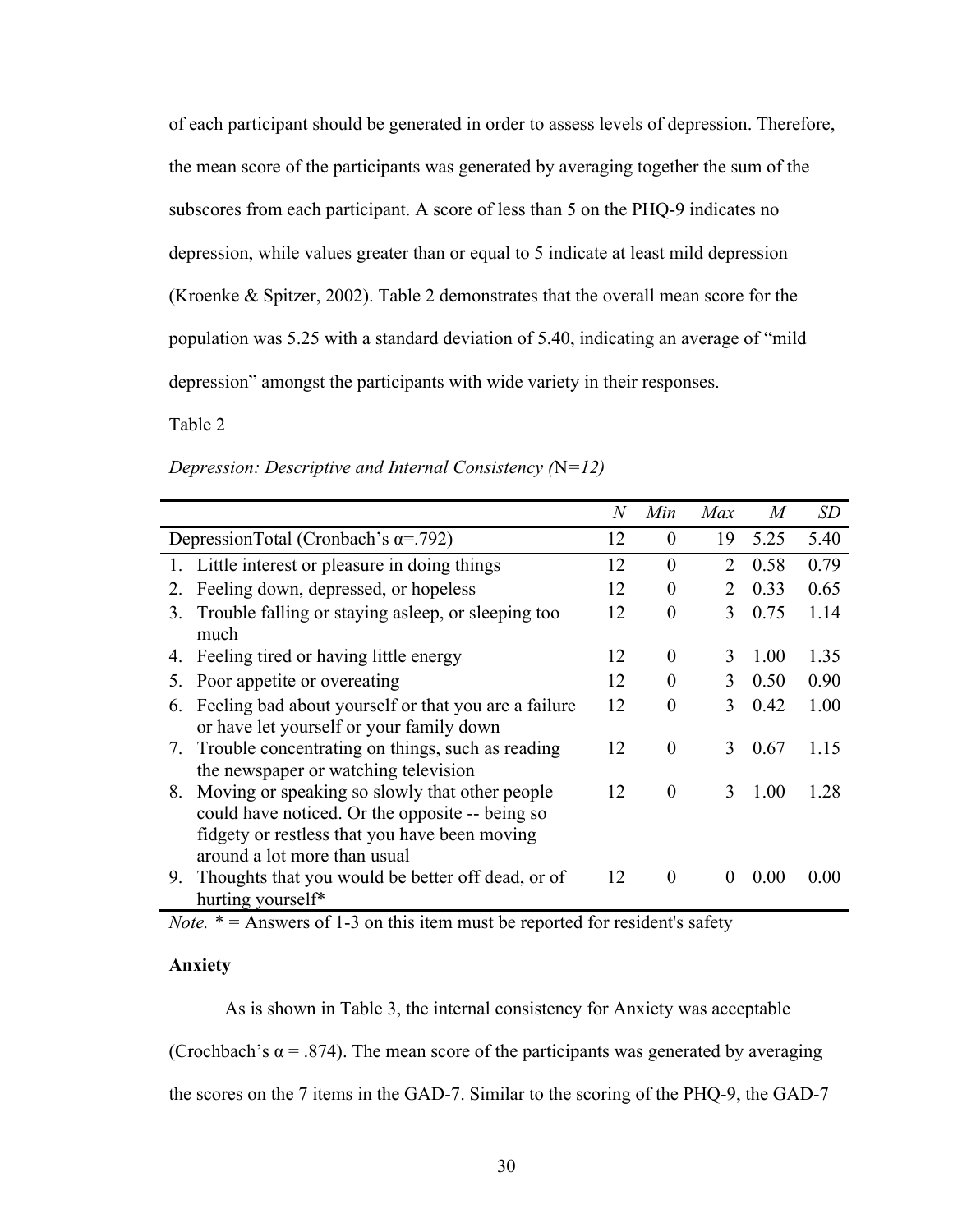requires that one add up the total of the subscores for each participant to come up with a total value that will indicate is minimal, mild, moderate, or severe anxiety (Spitzer et al., 2006). Therefore, the mean score in this study was generated by finding the average from the sum of subscores from each participant. The mean of the population  $(M = 3.67)$ indicated "minimal anxiety" though there was substantial variation amongst the scores

 $(SD = 5.66)$ .

Table 3

*Anxiety: Descriptive and Internal Consistency (*N*=12)*

|                                                      | N  | Min      | Max | M    | <i>SD</i> |
|------------------------------------------------------|----|----------|-----|------|-----------|
| AnxietyTotal (Cronbach's $\alpha$ =.874)             | 12 | 0        | 19  | 3.67 | 5.66      |
| 1. Feeling nervous, anxious, or on edge.             | 12 | 0        | 3   | 0.58 | 1.16      |
| 2. Not being able to stop or control worrying.       | 12 | 0        | 3   | 0.58 | 1.16      |
| Worrying too much about different things.<br>3.      | 12 | 0        |     | 0.42 | 0.67      |
| 4. Trouble relaxing.                                 | 12 | $\theta$ | 3   | 0.58 | 1.16      |
| Being so restless that it's hard to sit still.<br>5. | 12 | 0        | 3   | 0.75 | 1.36      |
| 6. Becoming easily annoyed or irritable.             | 12 | 0        | 3   | 0.58 | 1.16      |
| Feeling afraid as if something might happen.         | 12 | 0        |     | 0.17 | 0.58      |
| Feeling nervous, anxious, or on edge.<br>8.          | 12 | 0        | 3   | 0.58 | 1.16      |
| 9. Not being able to stop or control worrying.       | 12 | 0        |     | 0.58 | 116       |

# **Loneliness**

Table 4 demonstrates the descriptive and internal consistency for loneliness. The internal consistency for loneliness was acceptable (Crochbach's α = .887). Several items in this scale were reverse coded. Items with an asterisk are to be identified as items that were reverse coded. The researcher made an error when typing item 12 of the survey that was distributed to the participants. The researcher typed "How often do you feel that your relationships with others are meaningful?" instead of the correct version of the question, "How often do you feel that your relationships with others are not meaningful?"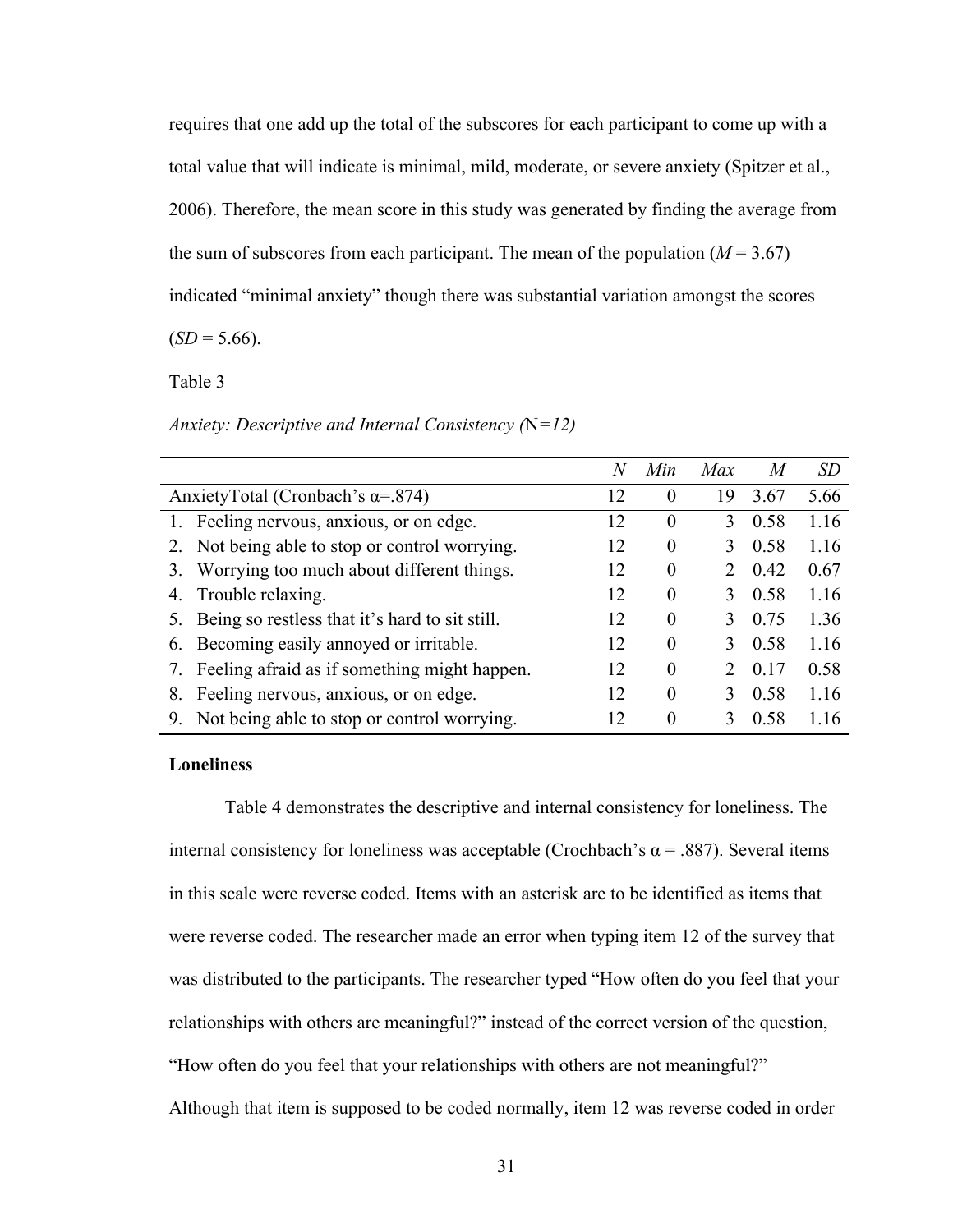to compensate for this error. When accounting for the reverse coding, the mean score in

the population was 44.92 on a scale of 20-80 points with some variation among the

sample  $(SD = 12.64)$ . Thus, the average level of loneliness in the population is modest.

Table 4

|                                                                                        | N               | Min Max |                | M     | SD    |
|----------------------------------------------------------------------------------------|-----------------|---------|----------------|-------|-------|
| LonelinessTotal (Cronbach's $\alpha$ =.887)                                            | 12              | 28      | 68             | 44.92 | 12.64 |
| 1. How often do you feel that you are "in tune" with the<br>people around you?*        | 12              |         | 4              | 2.00  | 1.04  |
| How often do you feel that you lack companionship?<br>2.                               | 12              |         | 4              | 2.25  | 0.97  |
| How often do you feel that there is no one you can<br>3.<br>turn to?                   | 12              | 1       | 4              | 1.33  | 0.89  |
| 4. How often do you feel alone?                                                        | 12              | 1       | 4              | 2.00  | 1.28  |
| 5. How often do you feel part of a group of friends?*                                  | 12              | 1       | 4              | 2.67  | 1.23  |
| 6. How often do you feel that you have a lot in common<br>with the people around you?* | 12              | 1       | $\overline{4}$ | 2.92  | 1.08  |
| How often do you feel that you are no longer close to<br>$\gamma$ .<br>anyone?         | 12              | 1       | 4              | 1.75  | 1.22  |
| How often do you feel that your interests and ideas<br>$\mathbf{x}$                    | 12 <sup>1</sup> |         | $\Delta$       | 2.50  | 1 N.  |

*Loneliness: Descriptive and Internal Consistency (*N*=12)*

|    | TIOW OILON GO YOU TOOI DUIT OF a group of fillenus:                                           | ∸  |              |                |      | 1.ZJ |
|----|-----------------------------------------------------------------------------------------------|----|--------------|----------------|------|------|
| 6. | How often do you feel that you have a lot in common<br>with the people around you?*           | 12 | 1            | $\overline{4}$ | 2.92 | 1.08 |
| 7. | How often do you feel that you are no longer close to<br>anyone?                              | 12 | $\mathbf{1}$ | $\overline{4}$ | 1.75 | 1.22 |
|    | 8. How often do you feel that your interests and ideas<br>are not shared by those around you? | 12 | $\mathbf{1}$ | $\overline{4}$ | 2.50 | 1.09 |
|    | 9. How often do you feel outgoing and friendly?*                                              | 12 | 1            | $\overline{4}$ | 1.83 | 1.03 |
|    | 10. How often do you feel close to people?*                                                   | 12 | 1            | 4              | 2.25 | 1.06 |
|    | 11. How often do you feel left out?                                                           | 12 | $\mathbf{1}$ | $\overline{4}$ | 2.25 | 1.42 |
|    | 12. How often do you feel that your relationships with<br>others are meaningful?*             | 12 | 1            | $\overline{4}$ | 2.25 | 0.97 |
|    | 13. How often do you feel that no one really knows you<br>well?                               | 12 | $\mathbf{1}$ | $\overline{4}$ | 2.92 | 1.24 |
|    | 14. How often do you feel isolated from others?                                               | 12 | $\mathbf{1}$ | 3              | 2.08 | 0.90 |
|    | 15. How often do you feel you can find companionship<br>when you want it?*                    | 12 | $\mathbf{1}$ | $\overline{4}$ | 2.67 | 1.15 |
|    | 16. How often do you feel that there are people who<br>really understand you?*                | 12 | $\mathbf{1}$ | $\overline{4}$ | 2.67 | 1.07 |
|    | 17. How often do you feel shy?                                                                | 12 | $\mathbf{1}$ | $\overline{4}$ | 2.00 | 1.21 |
|    | 18. How often do you feel that people are around you but<br>not with you?                     | 12 | $\mathbf{1}$ | $\overline{4}$ | 2.75 | 1.29 |
|    | 19. How often do you feel that there are people you can<br>talk to? $*$                       | 12 | 1            | $\overline{4}$ | 2.08 | 1.16 |
|    | 20. How often do you feel that there are people you can<br>turn to? $*$                       | 12 | 1            | 4              | 1.75 | 0.97 |
|    | $N_{\alpha\beta\alpha}$ * $\equiv D_{\alpha\beta\alpha}$ and $\alpha$ it and                  |    |              |                |      |      |

*Note.*  $* =$  Reverse coded items.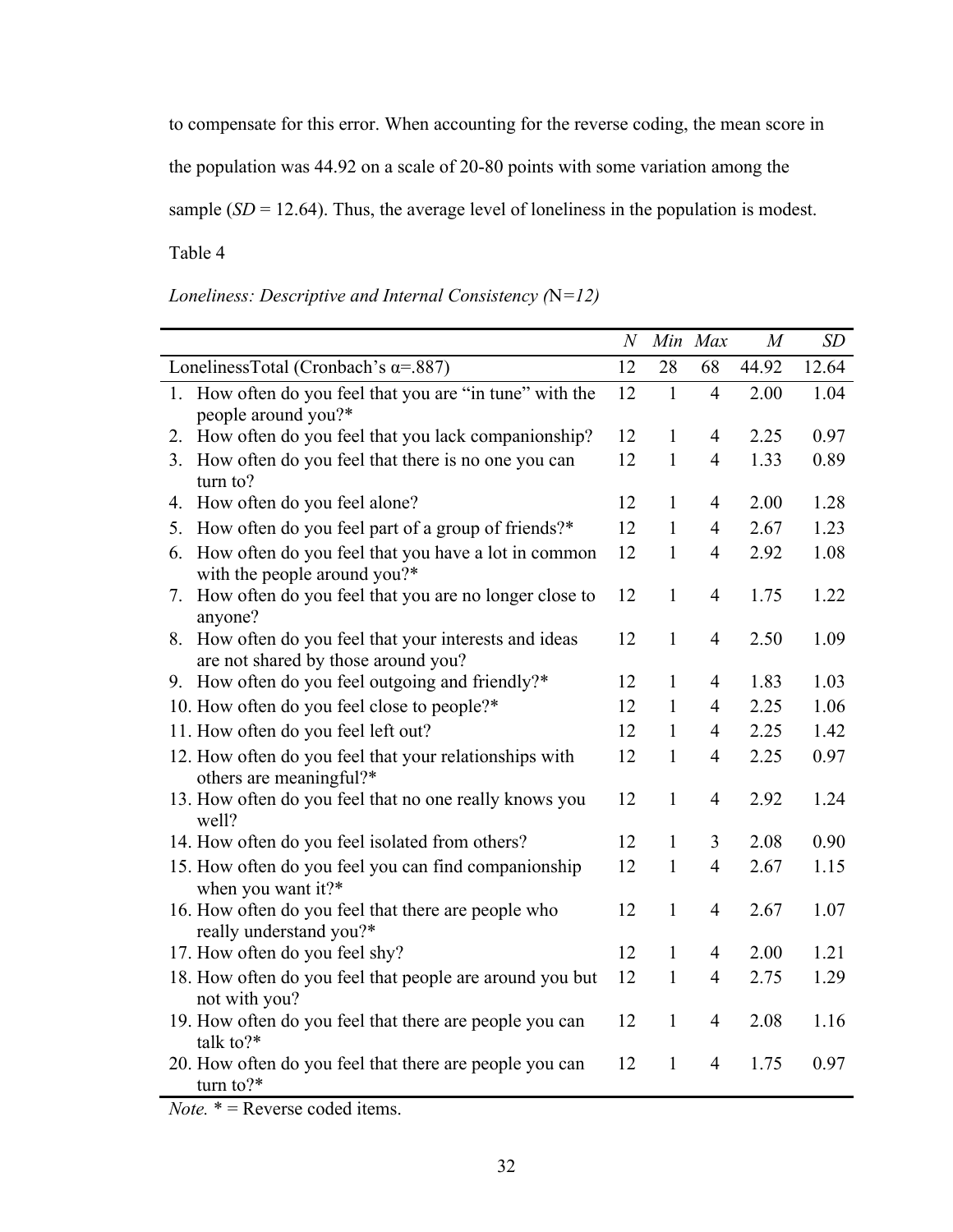## **Social Support**

Table 5 demonstrates the descriptive and internal consistency for social support. The internal consistency for social support was acceptable (Crochbach's  $\alpha$  = .950). The Multidimensional Scale of Perceived Social Support (MSPSS) has shown in the literature to be a valid and reliable measure of social support (Kazarian & McCabe, 1991). The results of the social support scale indicate an average response that is affirmative of the positive statements in the MSPSS items (*M* = 5.22). Although there was variation in the responses ( $SD = 1.56$ ), the mean suggests that the average response in the population was positive in terms of the participants' perception of the social support they receive.

Table 5

|                                                        | $\it N$ | Min            | Max             | M      | SD   |
|--------------------------------------------------------|---------|----------------|-----------------|--------|------|
| SocialSupportMean (Cronbach's $\alpha$ =.950)          | 12      | 1.25           | 6.83            | 5.22   | 1.56 |
| 1. There is a special person who is around when I am   | 12      | $\overline{2}$ | 7               | 5.00   | 1.81 |
| in need.                                               |         |                |                 |        |      |
| 2. There is a special person with whom I can share     | 12      | 1              | 7               | 4.92   | 1.98 |
| my joys and sorrows.                                   |         |                |                 |        |      |
| My family really tries to help me.<br>3.               | 12      | 1              |                 | 7 5.92 | 1.78 |
| I get the emotional help and support I need from<br>4. | 12      | 1              | 7               | 5.25   | 1.91 |
| my family.                                             |         |                |                 |        |      |
| 5. I have a special person who is a real source of     | 12      | 1              | 7               | 5.50   | 1.83 |
| comfort to me.                                         |         |                |                 |        |      |
| My friends really try to help me.<br>6.                | 12      | 1              | 7               | 5.00   | 1.65 |
| I can count on my friends when things go wrong.<br>7.  | 12      | 1              | 7               | 4.50   | 2.11 |
| I can talk about my problems with my family.<br>8.     | 12      | 1              | 7               | 5.33   | 2.10 |
| I have friends with whom I can share my joys and<br>9. | 12      | 1              | 7               | 5.25   | 2.09 |
| sorrows.                                               |         |                |                 |        |      |
| 10. There is a special person in my life who cares     | 12      | 1              | $7\overline{ }$ | 5.75   | 1.82 |
| about my feelings.                                     |         |                |                 |        |      |
| 11. My family is willing to help me make decisions.    | 12      | 1              | 7               | 5.83   | 1.80 |
| 12. I can talk about my problems with my friends.      | 12      |                |                 | 4.42   | 2.27 |

*Social Support: Descriptive and Internal Consistency (*N*=12)*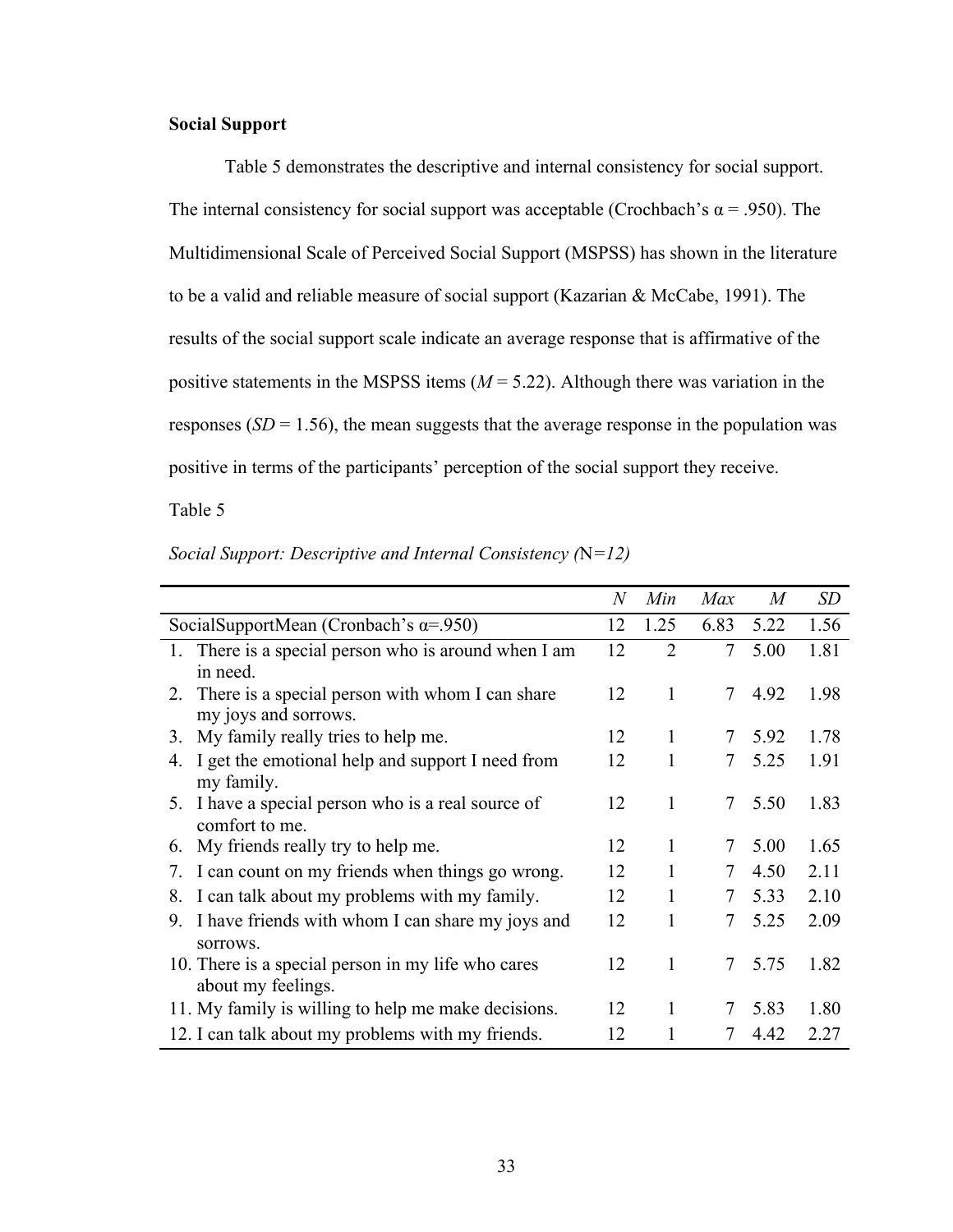Table 6 provides the descriptive information for the additional social support measures. Due to the fact that these items are independent of one another and did not come from a scale, the internal consistency of the other social support measures was not tested. In these items, lower numbers indicate affirmative responses and/or higher frequency. An answer of "1" to the question "How often do you receive visits from family members?" would indicate receiving visits from family members daily. An answer of "1" to the question "Other than children, do you have other local family members, such as grandchildren, nieces and nephews, or other relatives?" would indicate that the participant's response is "yes." The majority of participants reported having children (*M*  $= 1.17$ ), and the number of living children ranged from 0 to 4 sons and 0 to 4 daughters. The mean response to the question about the proximity of the participant's nearest child is that their child lives in the West Texas region  $(M = 2.00)$ . Many residents also reported having other extended family living nearby  $(M = 1.25)$ . On average, participants reported seeing family ( $M = 7.83$ , approximately "once a week") more often than friends ( $M =$ 5.17, approximately "once every few months").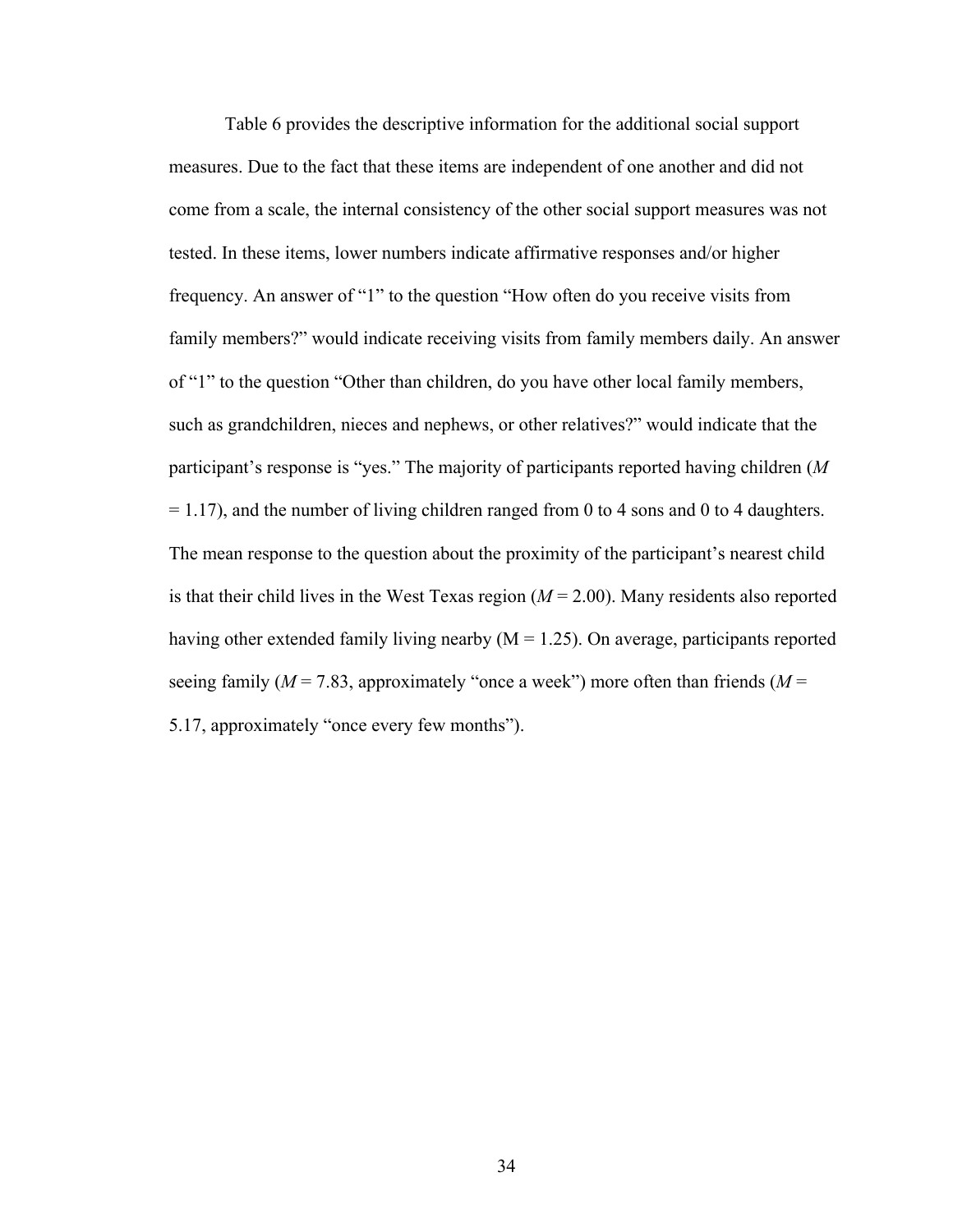| Social Support, Other: Descriptive $(N=12)$ |  |  |  |  |
|---------------------------------------------|--|--|--|--|
|---------------------------------------------|--|--|--|--|

|                                                                                                                                   | N  | Min            | Max                      | M     | SD   |
|-----------------------------------------------------------------------------------------------------------------------------------|----|----------------|--------------------------|-------|------|
| Do you have children?                                                                                                             | 12 |                |                          | 1.17  | 0.39 |
| How many living sons?                                                                                                             | 12 | $\theta$       | 4                        | 1 1 7 | 1.27 |
| How many living daughters?                                                                                                        | 12 | $\theta$       | 4                        |       | 1.27 |
| How close does your closest child/children live to you?                                                                           | 12 |                |                          | 2.00  | 1.48 |
| Other than children, do you have other local family<br>members, such as grandchildren, nieces and nephews,<br>or other relatives? | 12 |                | $\mathcal{D}$            | 1 25  | 0.45 |
| How often do you receive visits from family members?                                                                              | 12 | $\overline{4}$ | $\mathbf{I}(\mathbf{0})$ | 783   | 1.59 |
| How often do you receive visits from friends?                                                                                     | 12 |                | 9                        |       | 3.21 |

*Note.* One should also note that lower scores for "How close does your closes child live

to you?" indicate that the child/children live in close proximity to the participant, while

higher scores indicate that children are living further away.

## **Hypothesis Testing**

Four main hypotheses were laid out in the present study. Two were largely

concerned with the impact of other factors on depression, and two were largely concerned

with the impact of other factors on anxiety.

- 1. Hypothesis 1: Perceived loneliness will be positively correlated with the level of depression among long-term care nursing home residents.
- 2. Hypothesis 2: Perceived loneliness will have a positive correlation with level of anxiety among long-term care nursing home residents.
- 3. Hypothesis 3: Social support will buffer the negative effect of loneliness on levels of depression in long-term care nursing home residents.
- 4. Hypothesis 4: Social support will buffer the negative effect of loneliness on levels of anxiety in long-term care nursing home residents.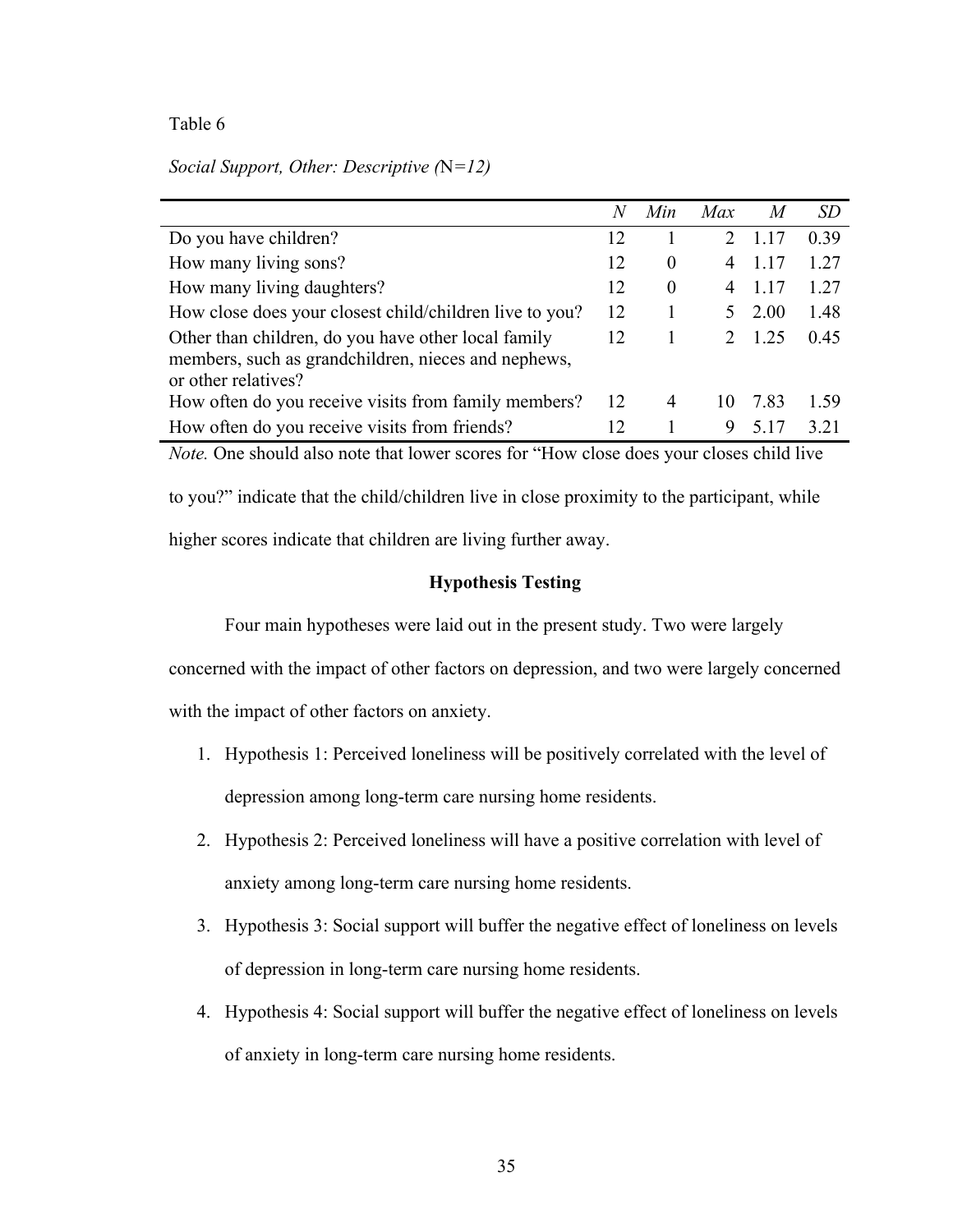In order to assess depression severity in participants, a Multiple Linear Regression (MLR) was conducted. The results of this MLR are presented in Table 7. Physical health and total time spent living in a nursing home were not found to be statistically significant in Model 1, so they were removed from further models due to the small sample size in this study. Model 2 demonstrates that loneliness and social support were not found to be significant factors on depression. Both of these factors were measured based on the participants' subjective perception, so alterative indicators of social support were included in further models. This is due to the fact that the other indicators, frequency of family visits, frequency of visits from friends, proximity to children, and having other local family members, are more objective measurements of social support. None of the alternative factors were found to be statistically significant in Models 3 through 6. However, when accounting for having local family nearby, the impact of loneliness on depression was statistically significant.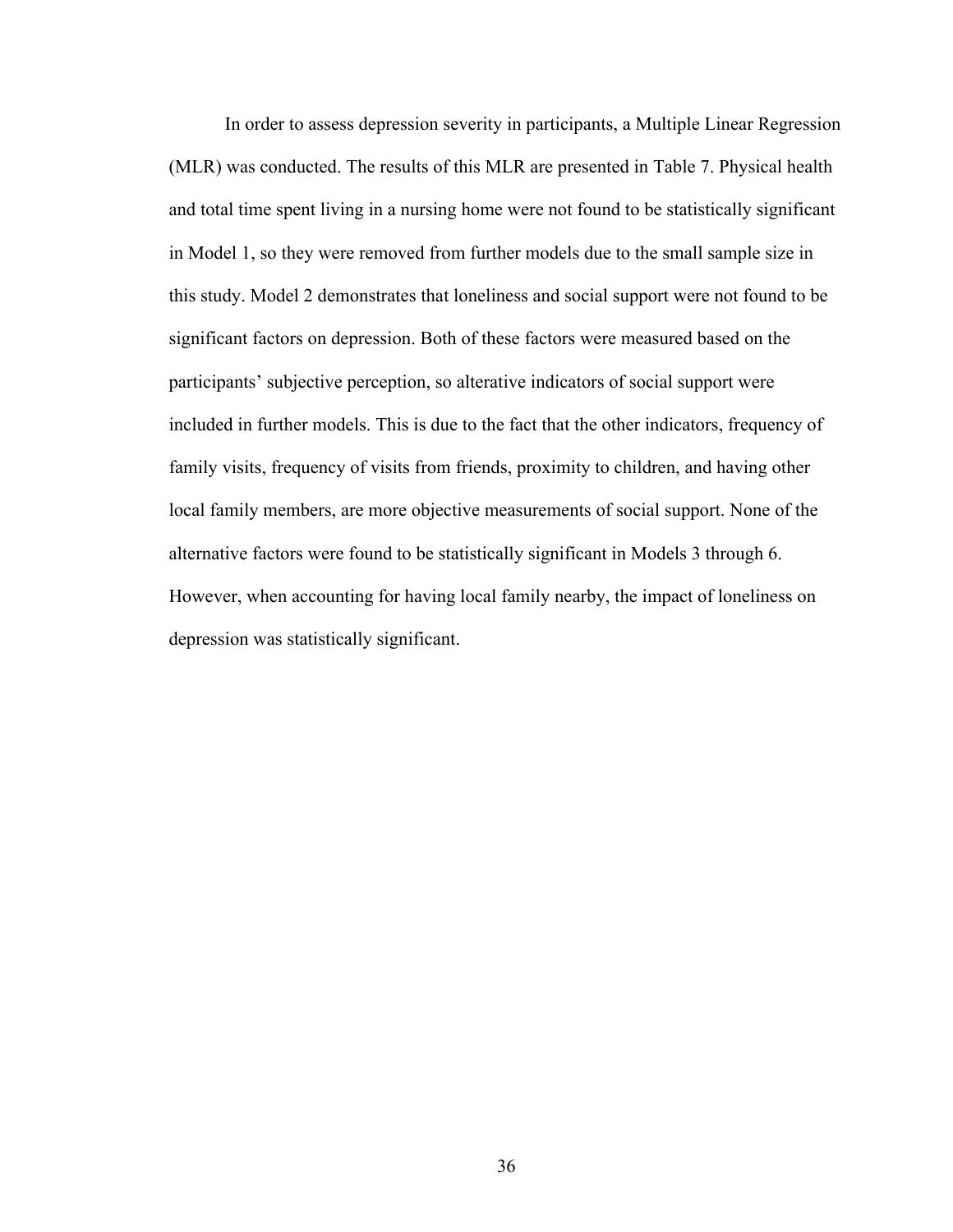|                     | Model1   |       | Model <sub>2</sub> |       | Model <sub>3</sub> |       |          | Model4 |          | Model <sub>5</sub> | Model <sub>6</sub> |          |
|---------------------|----------|-------|--------------------|-------|--------------------|-------|----------|--------|----------|--------------------|--------------------|----------|
|                     | t        | n     | t                  | Ŋ     | t                  | n     | t        | n      | t        | n                  | t                  | n        |
| Physical Health     | 0.596    | 0.570 |                    |       |                    |       |          |        |          |                    |                    |          |
| Time in NH          | $-0.564$ | 0.591 |                    |       |                    |       |          |        |          |                    |                    |          |
| LonelinessTotal     | 1.708    | 0.131 | 2.130              | 0.062 | 1.937              | 0.085 | 2.064    | 0.069  | 2.016    | 0.075              | 2.285              | $0.048*$ |
| SocialSupport       | 0.723    | 0.493 | 1.034              | 0.328 |                    |       |          |        |          |                    |                    |          |
| Mean                |          |       |                    |       |                    |       |          |        |          |                    |                    |          |
| FamilyVisit         |          |       |                    |       | 0.058              | 0.955 |          |        |          |                    |                    |          |
| (Freq.)             |          |       |                    |       |                    |       |          |        |          |                    |                    |          |
| FriendVisit         |          |       |                    |       |                    |       | $-0.485$ | 0.639  |          |                    |                    |          |
| (Freq.)             |          |       |                    |       |                    |       |          |        |          |                    |                    |          |
| CloseToChild        |          |       |                    |       |                    |       |          |        | $-0.484$ | 0.640              |                    |          |
| OtherLocalFamilyYes |          |       |                    |       |                    |       |          |        |          |                    | $-1.033$           | 0.329    |

*Multiple Linear Regression (MLR) Model of Depression Severity (*N*=12)*

*Note*. The interaction effects in all of the models were omitted because they were not statistically significant.

Table 8 presents a Binary Logistic Regression (BLR) for the categorical measure of having depressive symptoms. In the BLR, OR values suggest the likelihood of having depressive symptoms. When the OR value is greater than 1, the likelihood of having depressive symptoms increases for every 1 unit the factor increases. The control variables tested in Model 1 were not found to be statistically significant, so they were removed from further models due to the small sample size in this study. Model 2 demonstrates that loneliness and social support were not found to be significant factors on having depressive symptoms. Alterative indicators of social support were included in further models to account for the subjective nature of the loneliness and social support measures. None of the factors tested were significant on having depressive symptoms.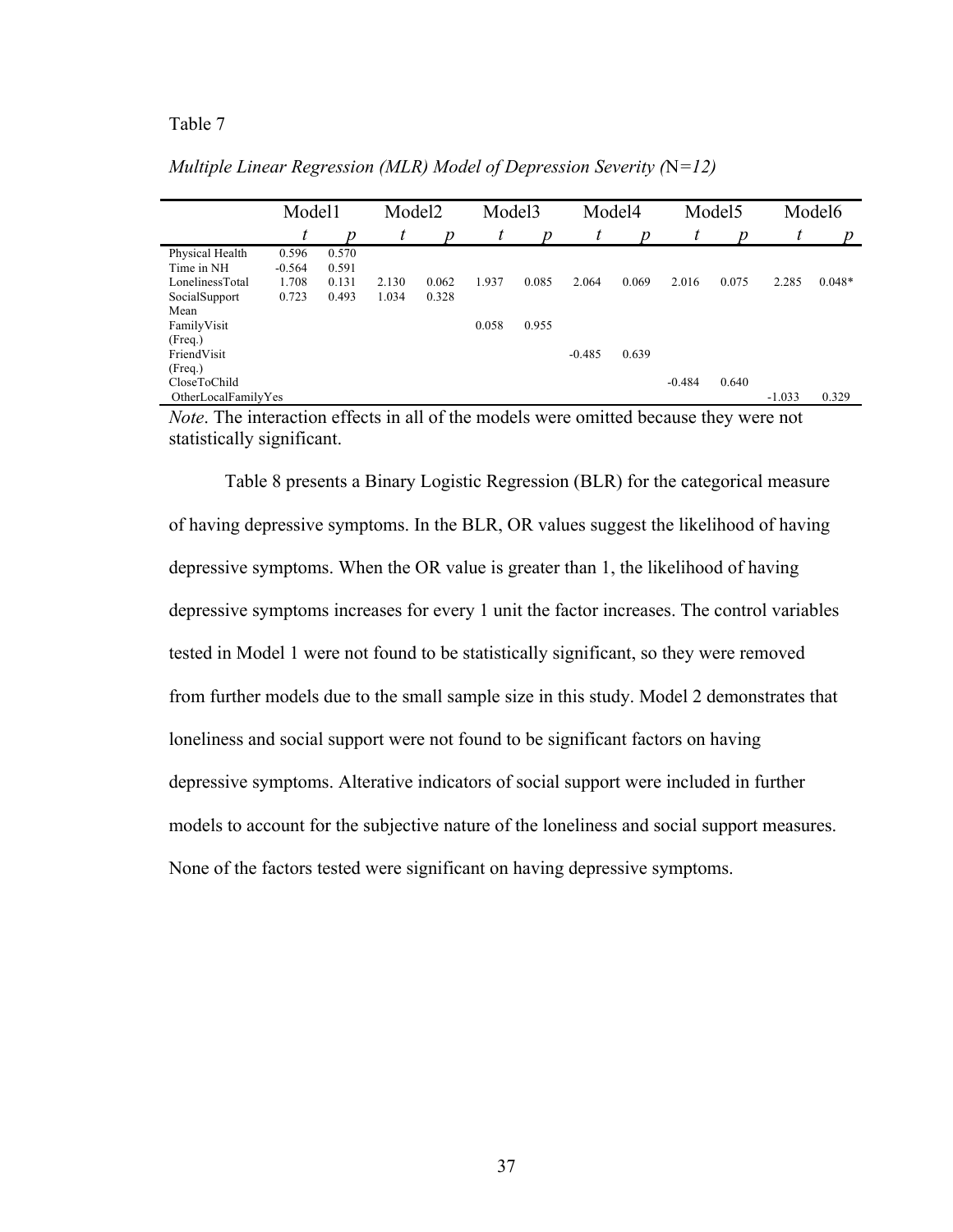|                      | Model1 |       | Model <sub>2</sub> |       |          | Model3 |          | Model4 |       | Model <sub>5</sub> | Model6 |       |  |  |
|----------------------|--------|-------|--------------------|-------|----------|--------|----------|--------|-------|--------------------|--------|-------|--|--|
|                      | OR     |       | ΟR                 |       | OR       |        |          |        |       |                    | OR     |       |  |  |
| Physical health      | 0.271  | 0.367 |                    |       |          |        |          |        |       |                    |        |       |  |  |
| Time in NH           | 0.879  | 0.150 |                    |       |          |        |          |        |       |                    |        |       |  |  |
| LonelinessTotal      | 1.376  | 0.255 | 1.074              | 0.201 | 1.511    | 0.227  | 1.071    | 0.230  | 1.172 | 0.221              | 1.088  | 0.183 |  |  |
| SocialSupportMean    | 4.901  | 0.427 | 1.302              | 0.595 |          |        |          |        |       |                    |        |       |  |  |
| Family Visit (Freq.) |        |       |                    |       | $-0.091$ | 0.188  |          |        |       |                    |        |       |  |  |
| FriendVisit (Freq.)  |        |       |                    |       |          |        | $-0.966$ | 0.867  |       |                    |        |       |  |  |
| CloseToChild         |        |       |                    |       |          |        |          |        | 0.264 | 0.190              |        |       |  |  |
| OtherLocal           |        |       |                    |       |          |        |          |        |       |                    | 0.300  | 0.477 |  |  |
| FamilyYes            |        |       |                    |       |          |        |          |        |       |                    |        |       |  |  |

*Binary Logistic Regression (BLR) Model of Having Depression Symptoms (*N*=12)*

*Note*. The interaction effects in all of the models were omitted because they were not statistically significant.

In order to assess the severity of anxiety in participants, a Multiple Linear Regression (MLR) was conducted. The results of this MLR for anxiety are presented in Table 9. Physical health and total time spent living in a nursing home were found to be statistically insignificant in Model 1. For this reason, they were removed from further models. Model 1 demonstrated that loneliness was found to have a statistically significant impact on levels of anxiety. This positive correlation between loneliness and anxiety was found to be statistically significant across all models in Table 9. The subjective measure of social support was not found to be statistically significant in Model 1 or Model 2, so alternative, more objective indicators of social support were tested in further models. These factors in Models 3 through 6 were not statistically significant.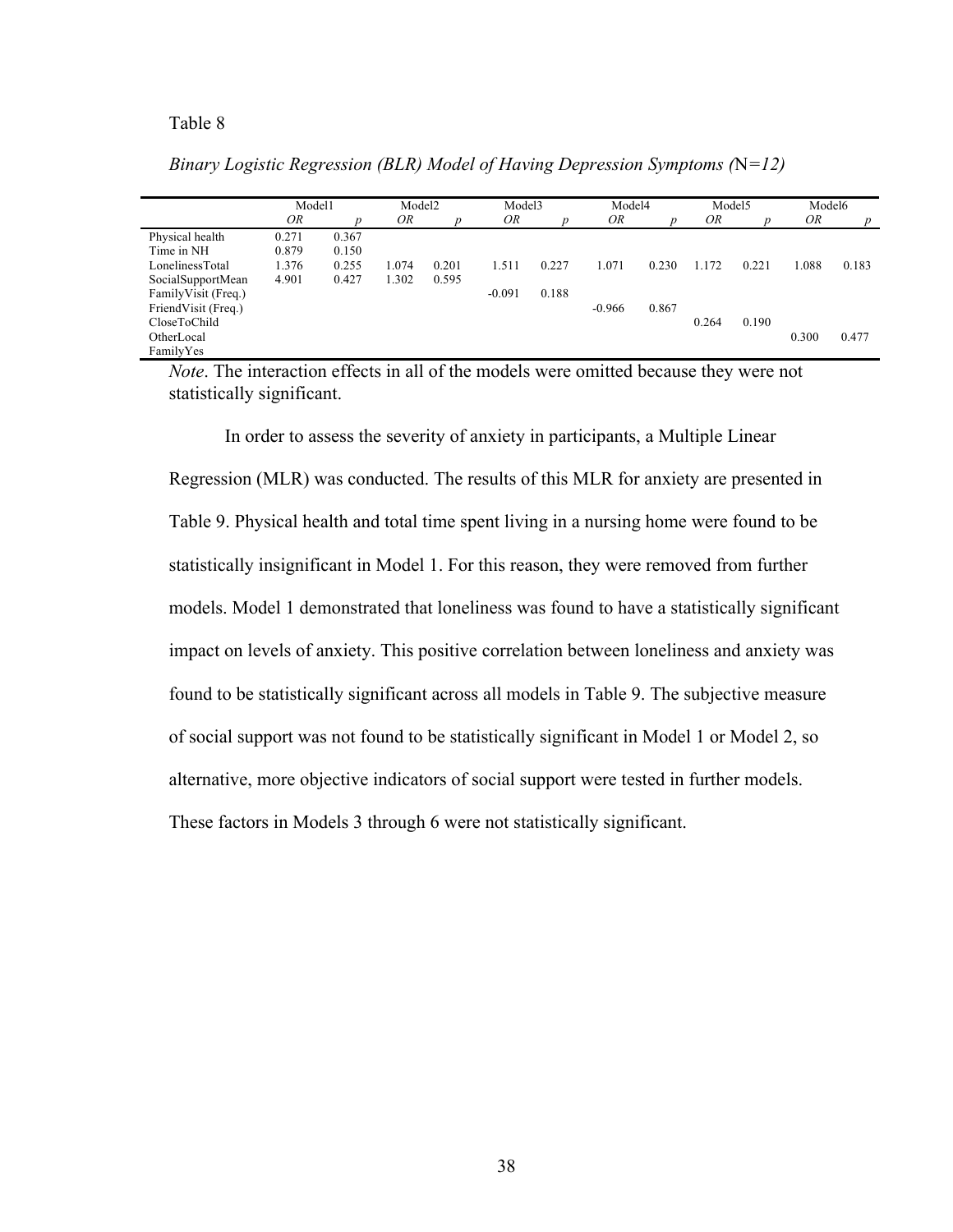| Model1   |          | Model2 |          |          | Model3   |          |          |        |          | Model6   |          |
|----------|----------|--------|----------|----------|----------|----------|----------|--------|----------|----------|----------|
|          |          |        |          |          |          |          |          |        |          |          |          |
| 1.710    | 0.131    |        |          |          |          |          |          |        |          |          |          |
| $-0.520$ | 0.619    |        |          |          |          |          |          |        |          |          |          |
| 2.812    | $0.026*$ | 2.908  | $0.017*$ | 2.385    | $0.041*$ | 2.929    | $0.017*$ | 2.562  | $0.031*$ | 2.670    | $0.026*$ |
| 0.960    | 0.369    | 1.572  | 0.151    |          |          |          |          |        |          |          |          |
|          |          |        |          | $-1.575$ | 0.150    |          |          |        |          |          |          |
|          |          |        |          |          |          | $-1.256$ | 0.241    |        |          |          |          |
|          |          |        |          |          |          |          |          | 0.526  | 0.612    |          |          |
|          |          |        |          |          |          |          |          |        |          | $-0.648$ | 0.533    |
|          |          |        |          |          |          |          |          | Model4 |          | Model5   |          |

*Multiple Linear Regression (MLR) Model of Anxiety Level (*N *= 12)*

*Note*. The interaction effects in all of the models were omitted because they were not statistically significant.

Based on the findings of the Multiple Linear Regression model of depression severity in Table 7 and the Binary Logistic Regression of having depressive symptoms in Table 8, perceived loneliness did not have a statistically significant correlation with the existence of depressive symptoms or severity of depression in long-term care nursing home residents. Therefore, the data from the present study did not support hypothesis 1. According to Table 9, the Multiple Linear Regression (MLR) model of anxiety revealed that loneliness had a statistically significant positive correlation with levels of anxiety. Thus, the findings from this study are in support of hypothesis 2. According to the regression analyses that were run in this study, the buffering effect of social support was not statistically significant on the impact of loneliness on depression or anxiety. Thus, the data were not sufficient to support hypothesis 3 or hypothesis 4.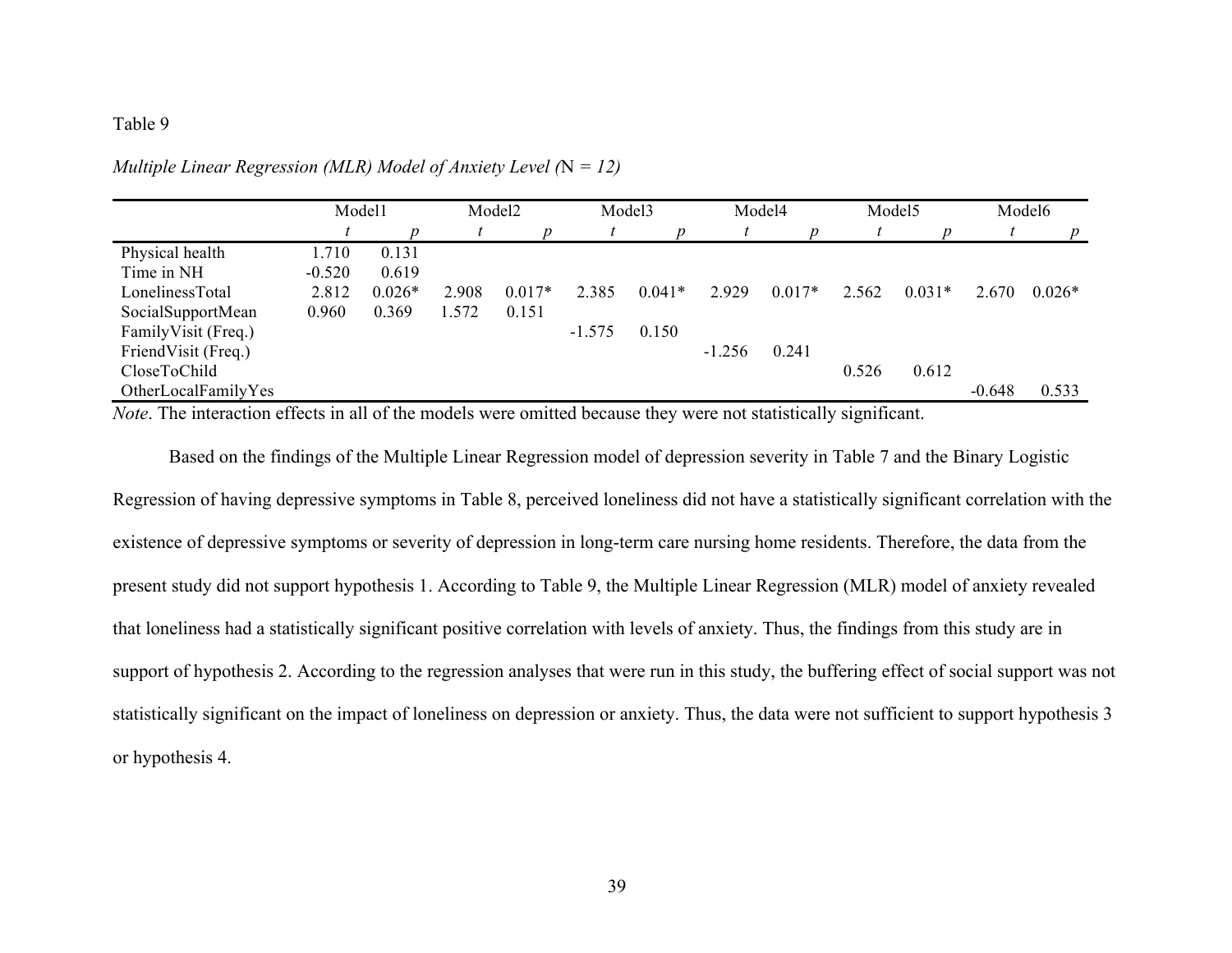### CHAPTER V

#### **DISCUSSION**

In order to address the social problem of poor mental health among nursing home residents, the researcher asked the question of whether loneliness may play a role and, if so, whether social support may mitigate its impact on depression and anxiety. Therefore, the purpose of this study was to examine the moderating effect of social support on the impact of loneliness on anxiety and depression in long-term care residents in nursing homes. Although there have been several studies that have assessed depression, anxiety, and/or loneliness in long-term care nursing home residents, there has been a lack of studies that have included social support as a moderator for the impact of loneliness on depression and anxiety.

#### **Discussion of Major Findings**

Although many of the results were not statistically significant in this study, there were several patterns within the data that should be noted. For example, the regression analyses indicated some interesting directionality that should be noted. The MLRs conducted for depression (Table 7) and anxiety (Table 9) provided interesting findings in terms of the directionality of the variable "OtherLocalFamilyYes." Although the findings were not statistically significant, the pattern suggested that the presence of other family in close proximity could have a negative association with both depression and anxiety. This would suggest that having nearby family in addition to a child or children could be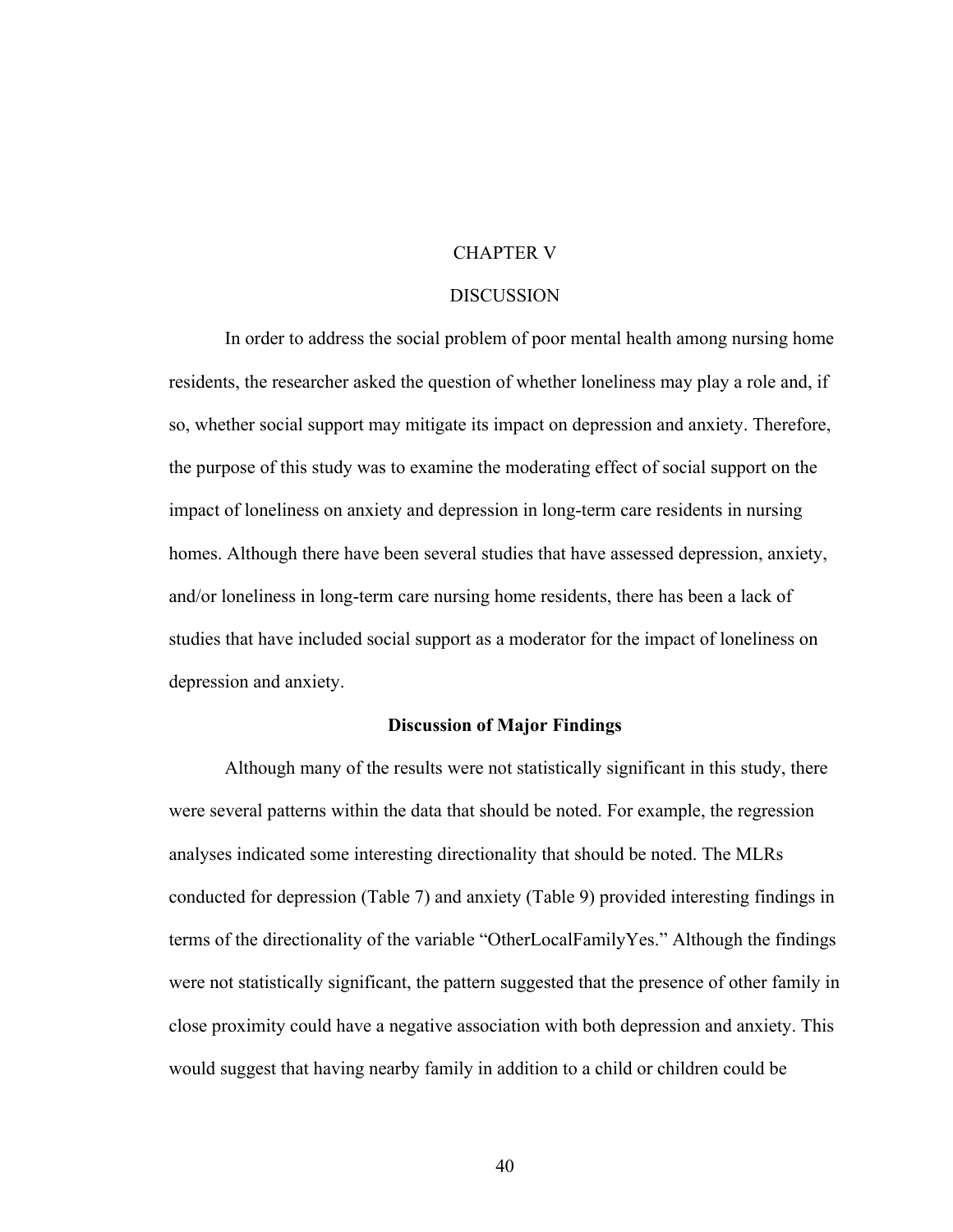associated with lower severity of depression and anxiety. Having other local family members was one of only two variables that was negative in the MLR for both depression and anxiety, in addition to the variable of length of stay in a nursing home. These findings were not statistically significant, so once cannot assume that this negative correlation exists. However, they do suggest that it is plausible that a relationship could exist between having local family members and the severity of depression and anxiety in long-term care nursing home residents.

Some of the findings in this study did not align with the expectations of the researcher based on the literature review. For example, loneliness and depression have been shown in several studies to be correlated. However, the two variables were not found to have a statistically significant correlation in this study. In the MLR model of depression severity (Table 7), several of the p-values for loneliness are low and are close to the necessary value for statistical significance ( $p < 0.05$ ). However, these values were not low enough to demonstrate statistical significance. It is plausible that this could be due to the small sample size in the present study. For this reason, it could be possible that loneliness and depression would have a statistically significant relationship in a study with more participants.

#### **Implications of Findings**

Although three of the four hypotheses tested in this study were not accepted, there are still important findings from this research. There are notable implications to the significant relationship between loneliness and anxiety as well as the statistically insignificant patterns noticed in the regression analyses. Despite the limitations identified in this study, these findings have several implications for practice, policy, and research.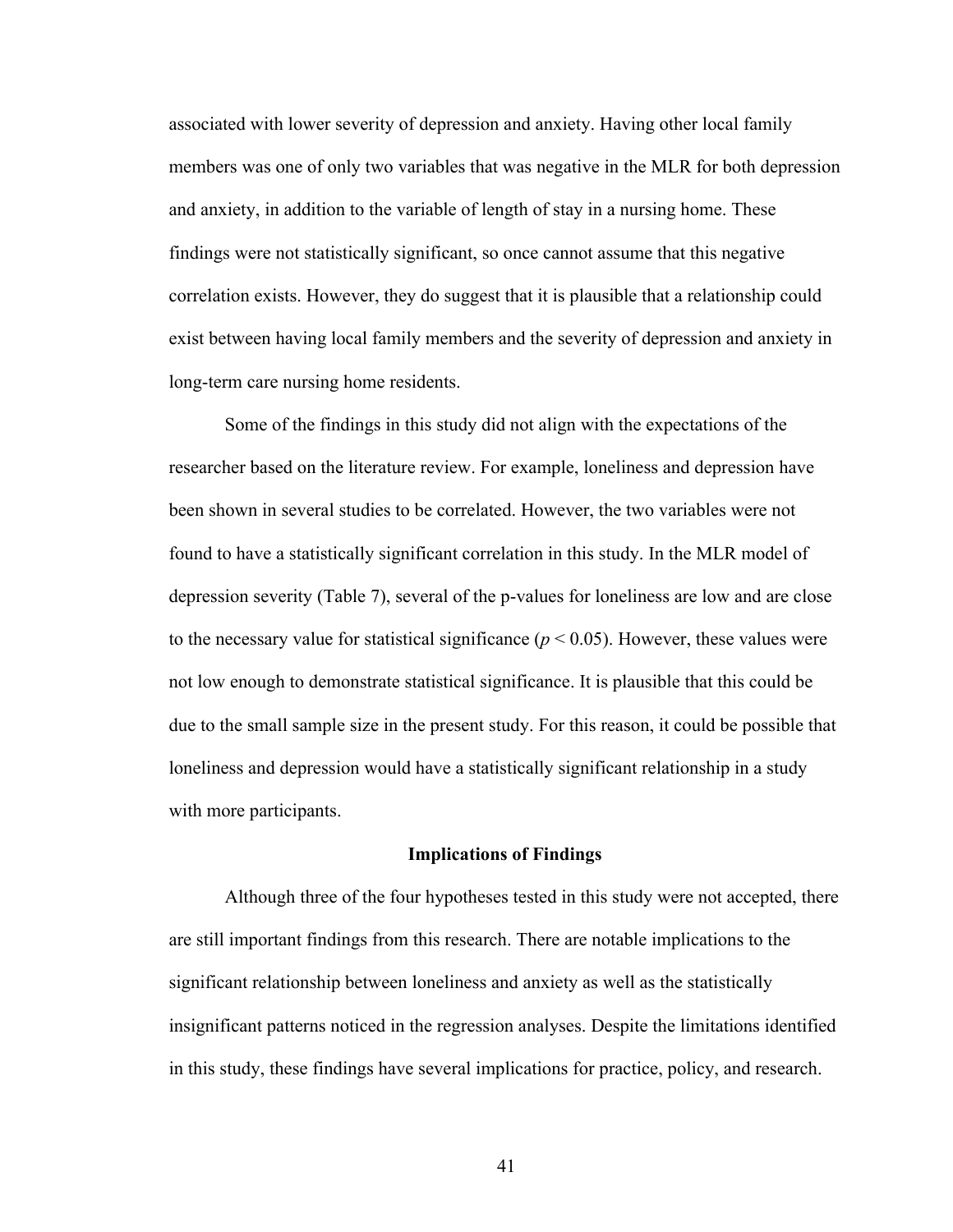### **Implications for Practice**

One of the primary implications from this study for practice is based on the finding that loneliness and anxiety were found to have a statistically significant relationship. As is shown in Table 9, all of the *t*-values in the MLR are positive, which indicates a positive association between loneliness and anxiety. This finding suggests that a relationship exists between these two factors where higher loneliness is likely associated with higher anxiety levels and lower loneliness is likely associated with lower anxiety levels. Therefore, nursing home staff members should prioritize activities and services that decrease resident loneliness. The findings of this research suggest that lower levels of resident loneliness could be correlated with lower levels of anxiety. Thus, nursing homes should emphasize taking action to decrease resident loneliness for the sake of the resident's mental health.

Although social support was not found to be statistically significant as a moderator, it is possible there could be a relationship between social support and mental health. Therefore, nursing homes should be proactive about educating families about the existing knowledge on the impact of loneliness on nursing home residents. Research in the literature review revealed that several studies have seen a significant relationship between loneliness and mental health in long-term care nursing home residents. For this reason, nursing homes should standardize the practice of providing residents and their loved ones this information upon their intake at the facility. During care plan meetings, nursing home staff should continue to educate the resident's loved ones on how they may play a role in impacting the amount of loneliness that the resident experiences. This enables the resident's loved ones to be aware of the ways in which they can help decrease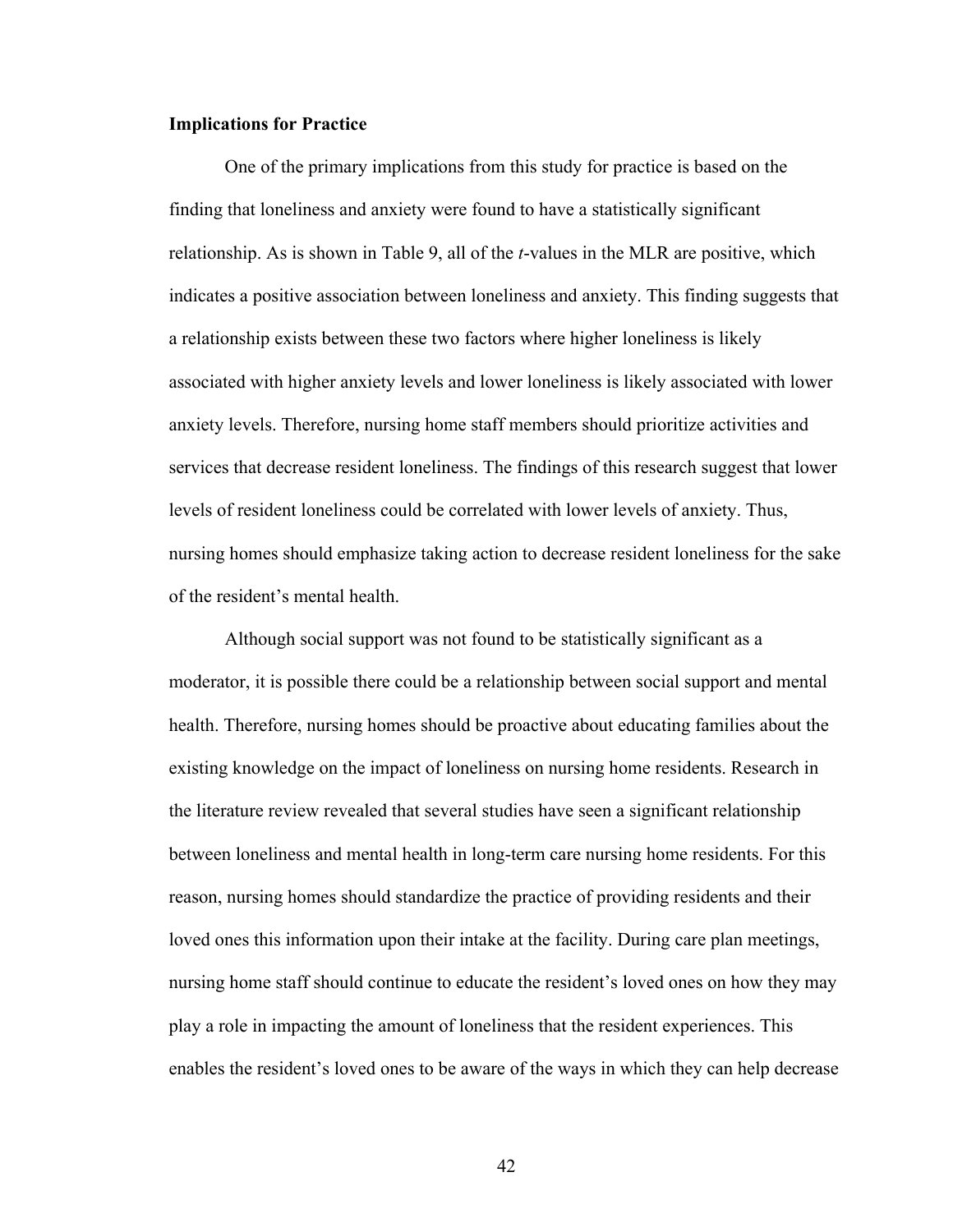the resident's loneliness and to be aware of what could happen if the resident's loneliness increases or persists.

#### **Implications for Policy**

The findings of the present study have several implications for policy at federal and agency levels. Due to the statistically significant relationship between loneliness and anxiety in the present study, federal and agency policies should be in place that prioritize the identification and treatment of anxiety in long-term care nursing home residents. One way that this could be implemented is through the inclusion of regular anxiety screenings in the required assessments for long-term care facilities.

**Federal policy**. The Centers for Medicare and Medicaid Services (CMS) federally mandate that the Patient Health Questionnaire-9 (PHQ-9) and the Brief Interview for Mental Status (BIMS) assessment must be conducted periodically throughout a resident's stay in the facility as part of their Minimum Data Set (MDS) assessments. These assessments address depression and cognition but do not account for anxiety. This may be due to the fact that depression has shown to be associated with suicidal behaviors, thus causing depression to be recognized as a more immediate threat to the physical health and wellbeing of an individual. Although anxiety may not have as dire and immediate consequences as depression, it can still have implications on an individual's health and wellbeing and should still be assessed for that reason. Assessing levels of anxiety in nursing home settings could encourage the prevention of the negative consequences of anxiety in long-term care residents.

Due to the issue of social isolation in nursing home settings, CMS should consider the impact that the loneliness of residents may have on their mental health. Based on the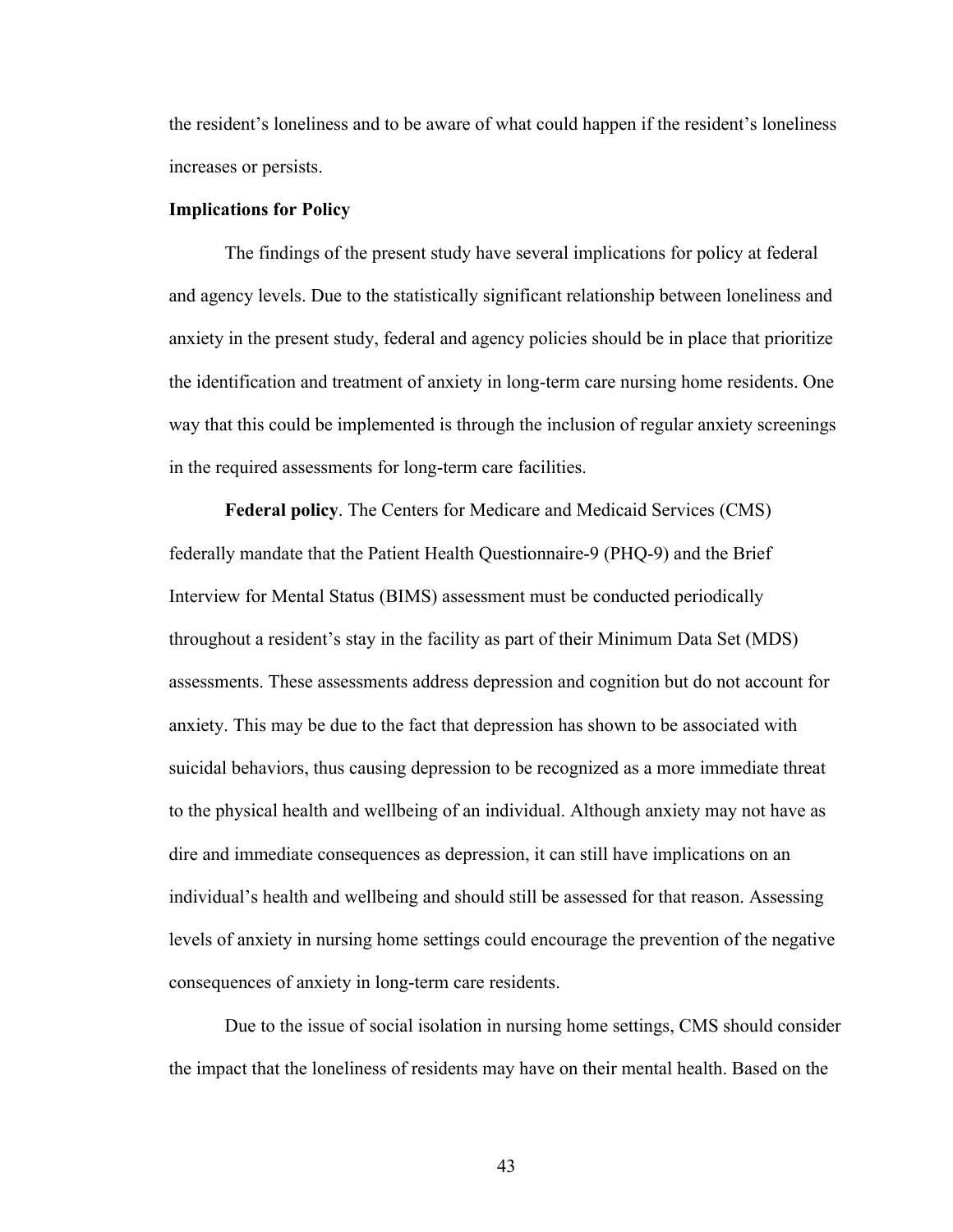present study's finding that loneliness has a statistically significant impact on anxiety, it could be beneficial for the existing policy to change in order to include the mandate of regular screenings for anxiety. Research in the literature review revealed that there is an association between anxiety and neurocognitive disorders such as dementia (Calleo et al., 2011), which impact a high number of long-term care nursing home residents. Based on the literature and the findings of the present study, it is imperative that the policy for assessments is updated to account for the high incidence of anxiety in nursing home settings.

**Agency policy.** Currently, the agency in which the data for the present study was collected solely utilizes the assessments required according to CMS guidelines. Thus, it does not have regular screenings for anxiety levels among long-term care nursing home residents. Although not required by CMS, it could be beneficial for the agency, as well as other nursing homes, to consider the inclusion of the GAD-7 as a regular assessment for their residents. This would enable staff in the facility to gain a deeper understanding of the mental health status of their residents and to be able to care for their residents in a more comprehensive, holistic manner in return. Thus, agencies should advocate for the inclusion of this assessment in their facilities in order to expand their measures for mental health despite the fact that it is not federally mandated.

### **Implications for Research**

There are several implications from the present study for further research that come from the study's findings and its limitations. This study found that there was a statistically significant relationship between loneliness and anxiety within the population. This could have implications for future research. Researchers should be sure to include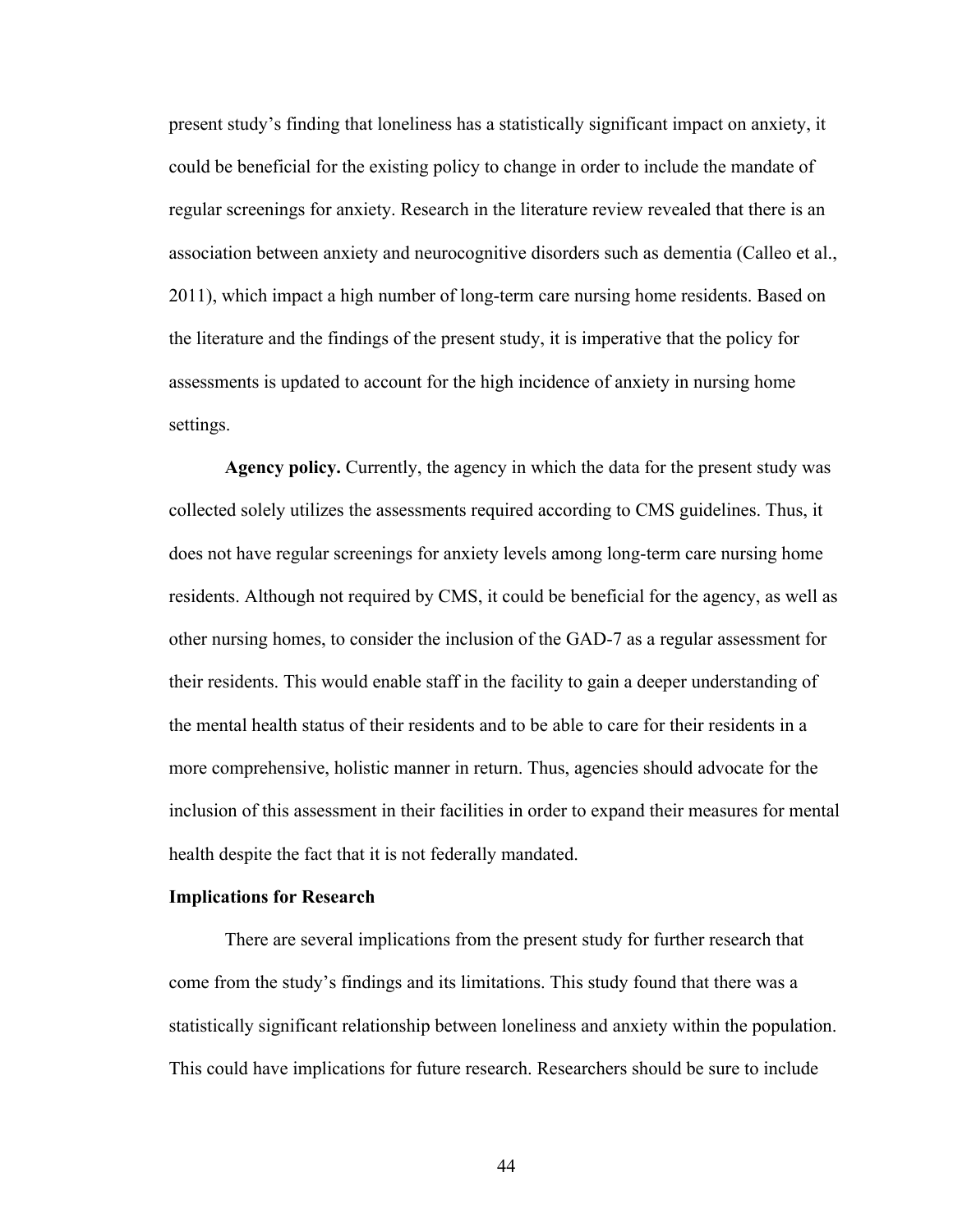both loneliness and anxiety when examining the mental health of long-term care nursing home residents and the factors that impact it. Depression is often the main focus of these types of research, but it could be beneficial to include anxiety in future studies. Further research is also needed in order to examine whether social support has a buffering effect on the impact of loneliness on depression and anxiety. The buffering effect of social support was not found to be statistically significant in this study, but it is possible that this was impacted by limitations of the study.

Due to the time and resource restraints, the small sample size was much smaller than the researcher preferred  $(N = 12)$ . This was largely due to the fact that there was only one researcher available to obtain informed consent and distribute surveys to the participants. The majority of participants needed or preferred a face-to-face interview rather than filling out their responses on paper, so a significant amount of time was spent collecting data from each participant. Although the plan was initially to collect data for this study at several nursing homes in West and North Central Texas, the researcher had a restricted window of time for data collection due to master's thesis deadlines and was only able to obtain data from one nursing home. It could be beneficial in further studies to expand the pool of possible participants to increase the number of participants in the study. Increasing the pool of possible participants in future studies would also help to address another limitation in this study: the use of convenience sampling rather than random sampling. The reason for convenience sampling was due to the already small pool of eligible participants at the facility at which the research was conducted. However, it would be beneficial to increase the number of eligible participants by increasing the number of nursing homes in the study and utilize random sampling in future studies.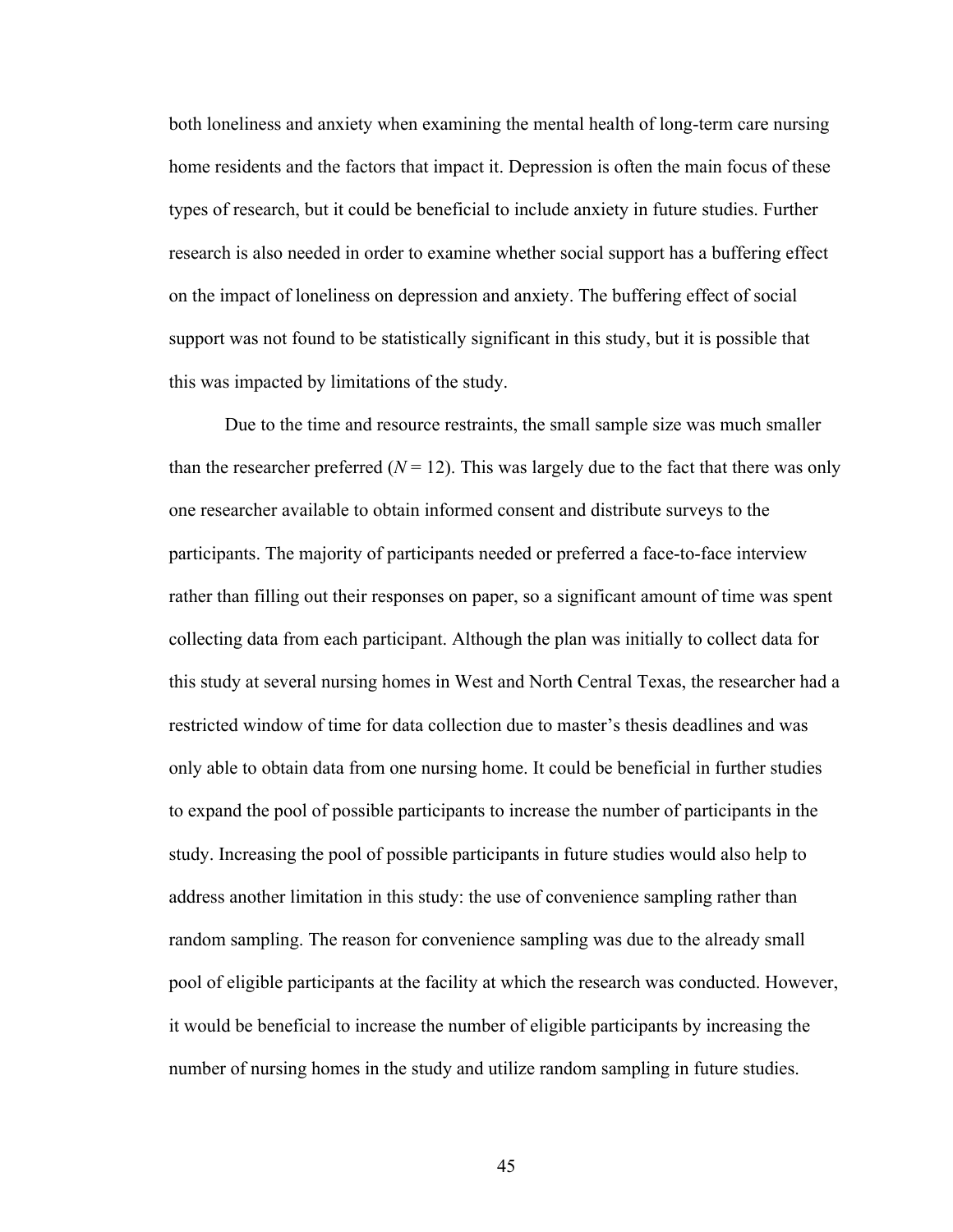Due to the small sample size, the sample was not a representative sample. Every participant expressed having a Christian faith, and all participants identified as Caucasian. Although one participant identified as being Hispanic, the rest of the participants classified their ethnicity as non-Hispanic. The large majority of participants identified as female, and no residents identified as male, although two chose options that were neither male nor female. Based on this lack of diversity within the sample, it is possible that the findings of this research would not generalize well to other populations. It is possible that members of other religious, cultural, racial, or ethnic groups may have different levels of acceptability and perceptions of mental health. These perceptions could have an impact on survey responses. Thus, the lack of a representative sample may result in a bias towards non-Hispanic, Caucasian, Christian women in this study. Although it is possible that the study population simply was not representative, it is also possible that the facility as a whole may not be representative since residents from only one facility were surveyed in this research. Therefore, future researchers should be intentional to collect data from many residents from several facilities in order to gain a more representative sample.

A notable limitation of this study was the length of the survey. Including demographic questions, the entire survey was comprised of 63 items. When explaining the survey and attempting to obtain informed consent, the length of the survey was a deterrent for several potential participants. The researcher was aware of the long survey length but chose to move forward with them. This was largely to the support in the literature of the validity and reliability of the measurement scales used. However, it could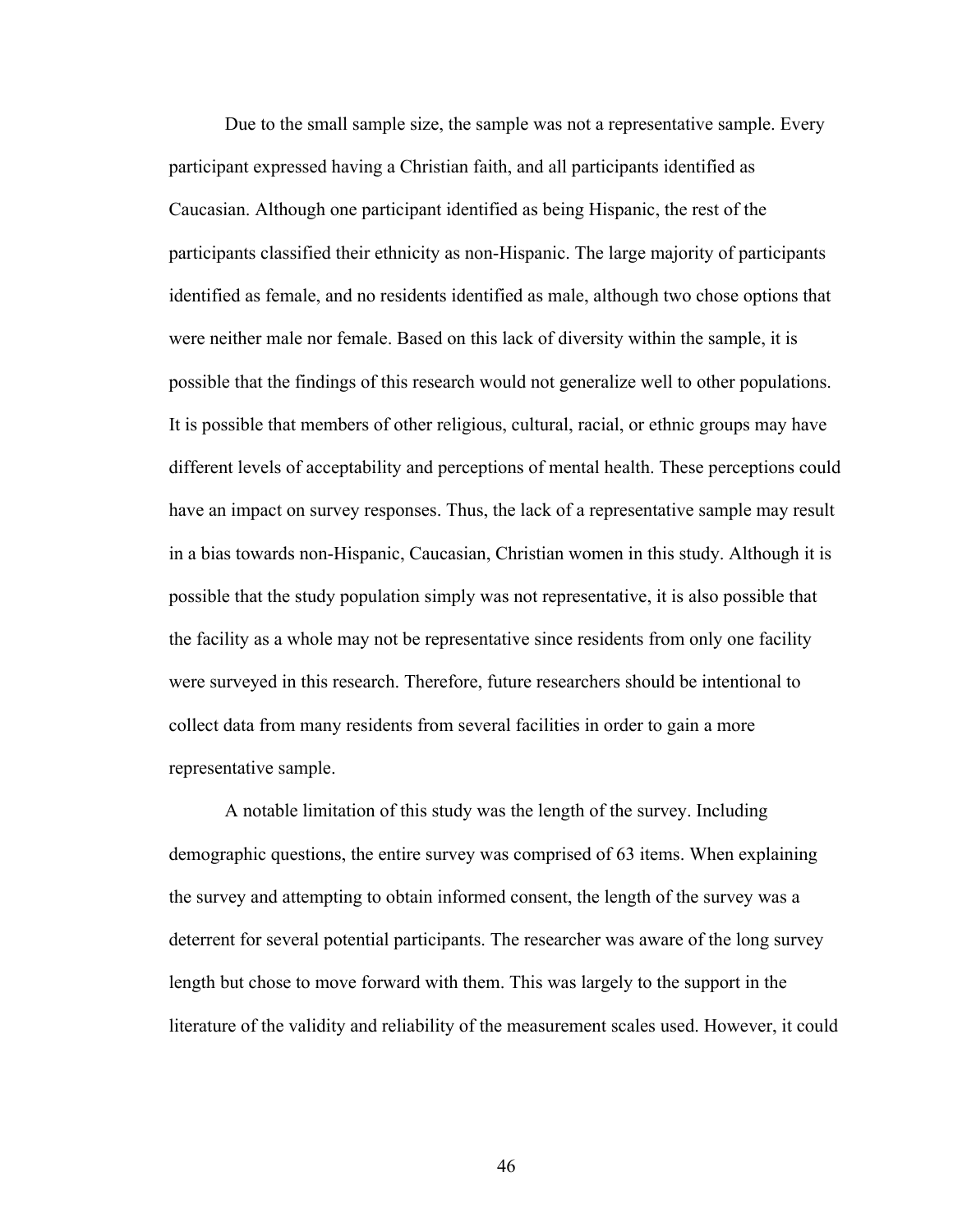be beneficial in future studies to utilize shorter instruments in order to increase the participant response rate.

An additional limitation of this study is that it is comprised of cross-sectional data. This is due to the time restraints placed on this research, as the present study was conducted as a master's thesis and had a restricted timeline. It could be beneficial to utilize longitudinal data to examine the impact of social support and loneliness over time in future studies. This would enable researchers to see the ways in which the impact of loneliness on mental health may change over time and may be moderated by social support. Furthermore, it may be possible to conduct research that observes the moderating effect of social support on the impact of loneliness on mental health while having a control group and a group that receives treatment, such as a regular group activity at the nursing home. Social support from nursing home staff was not measured in this research, so this may enable future researchers to examine the issue of social support from an angle that was not able to be addressed in the present study.

Due to the fact that the majority of participants chose or needed a face-to-face interview in order to complete the survey, the issue of social desirability is another possible limitation in this study. The topics of loneliness, social support, and mental health are considered taboo by some, so it is possible that the participants responded in ways that are "socially acceptable." Further, one item in the depression scale asks how often the participant has experienced thoughts of self-harm or suicide. In order to prioritize the safety of the participants, the researcher informed the participants during the process of obtaining informed consent that a positive response to that question would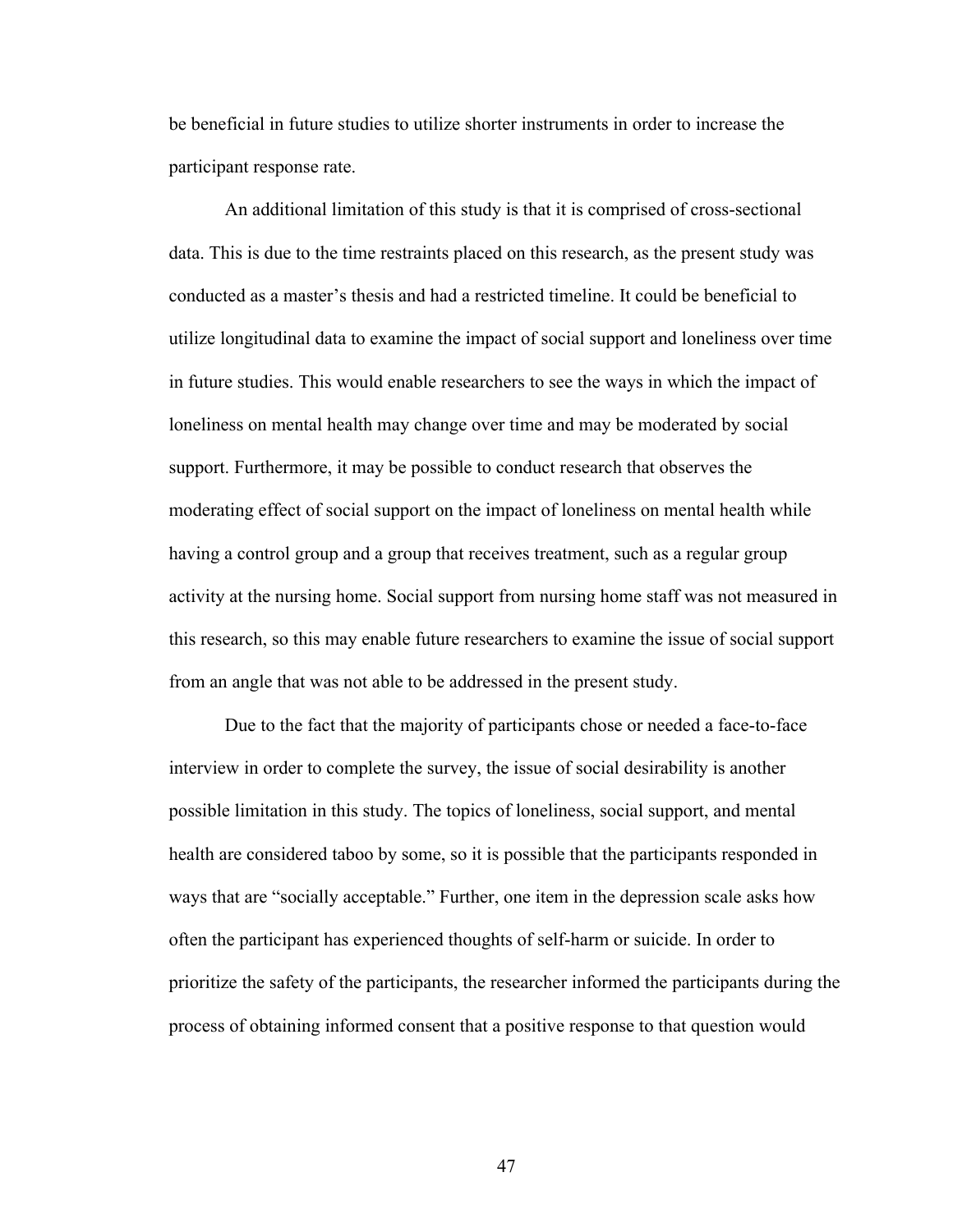result in a mandatory report to the facility's social worker. Thus, it is plausible that social desirability may have influenced participants' answers to certain items in the survey.

The moderating effect of social support was not found to be statistically significant in this research. It is plausible that this is due to the small, unrepresentative sample size utilized in this study. However, this could also indicate that, rather than having a moderating effect, social support has a more direct effect on depression and anxiety in long-term care nursing home residents. Further research is needed to determine the existence, strength, and directionality of the relationships between these variables.

### **Conclusions**

The present study sought to examine the buffering effect of social support on the impact of loneliness on depression and anxiety in long-term care nursing home residents. Data was collected at a nursing home in West Texas in March 2020. In order to collect data, the researcher distributed a survey comprised of depression, anxiety, loneliness, and social support scales, additional social support measures added by the researcher, and some demographic questions. In order to analyze the data, Multiple Linear Regressions (MLR) and Binary Logistic Regressions (BLR) were conducted. When the data was analyzed, the findings indicated that the only variable that had a consistent, statistically significant impact on other factors was loneliness in its impact on anxiety. The moderating effect of social support was not found to be statistically significant in this study. Several other patterns were noted between more objective measures of social support, but they were not found to have a statistically significant impact. Due to the limitations of this study, further research is needed to evaluate whether social support has a moderating effect. Based on the findings of this study, nursing home facilities should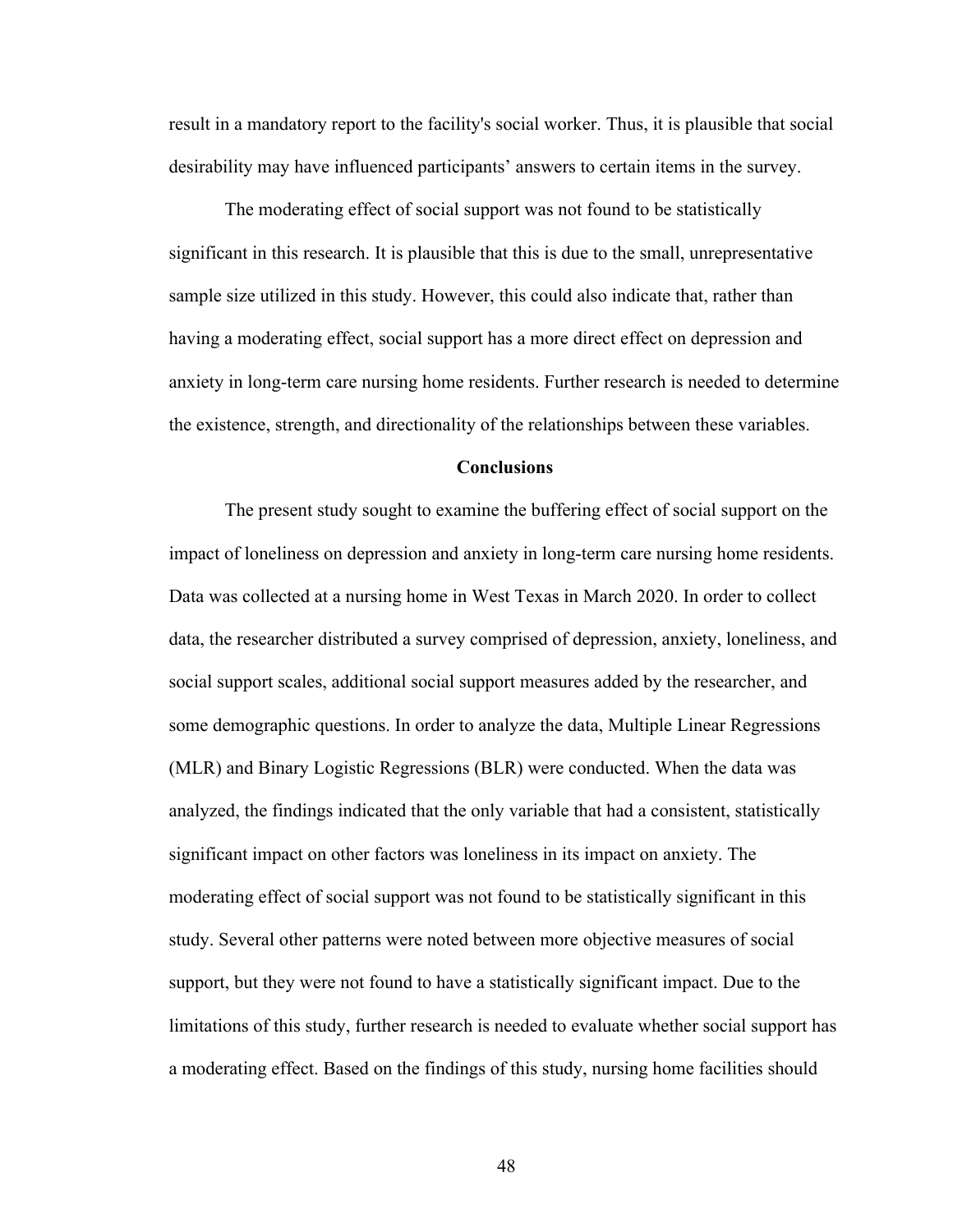remember that the impact of loneliness on anxiety could have important implications for both policy and practice with long-term care nursing home residents.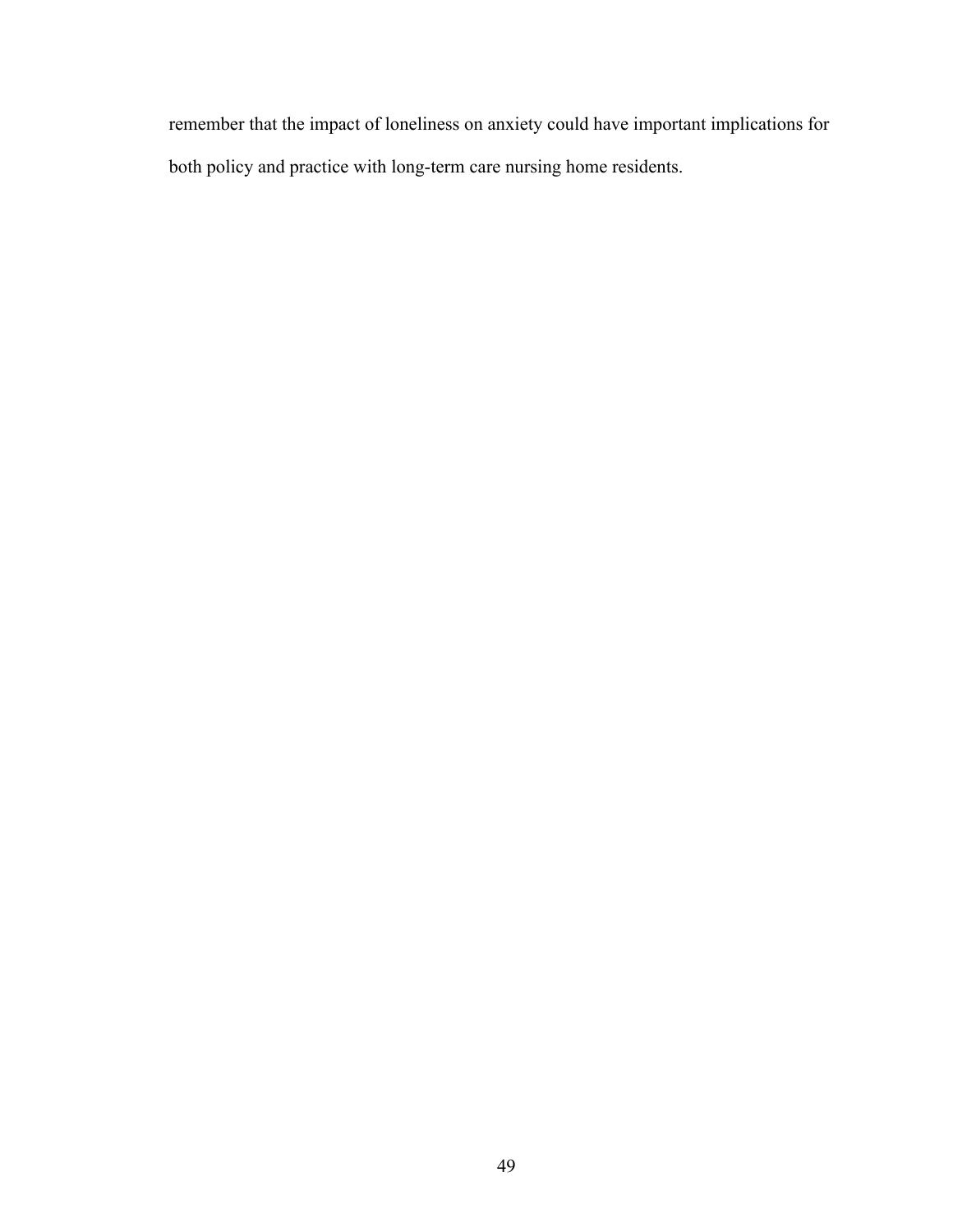### REFERENCES

American Psychiatric Association. (2013). *Diagnostic and statistical manual of mental disorders* (5th ed.). Washington, DC.

https://doi.org/10.1176/appi.books.9780890425596

- Boen, H., Dalgard, O. S., & Bjertness, E. (2012). The importance of social support in the associations between psychological distress and somatic health problems and socio-economic factors among older adults living at home: a cross sectional study. *BMC Geriatrics, 12*, 27. http://dx.doi.org/10.1186/1471-2318-12-27
- Calleo, J. S., Kunik, M. E., Reid, D., Kraus-Schuman, C., Paukert, A., Regev, T., … Stanley, M. (2011). Characteristics of generalized anxiety disorder in patients with dementia. *American Journal of Alzheimer's Disease and Other Dementias, 26*(6), 492–497. doi:10.1177/1533317511426867
- Carney, M. T., Fujiwara, J., Emmert, B. E., Liberman, T. A., & Paris, B. (2016). Elder orphans hiding in plain sight: A growing vulnerable population. *Current Gerontology & Geriatrics Research*, 1–11. https://doi.org/10.1155/2016/4723250
- Chan, A., Raman, P., Ma, S., & Malhotra, R. (2015). Loneliness and all-cause mortality in community-dwelling elderly Singaporeans. *Demographic Research, 32*, 1361- 1382. Retrieved from https://www.jstor.org/stable/26350155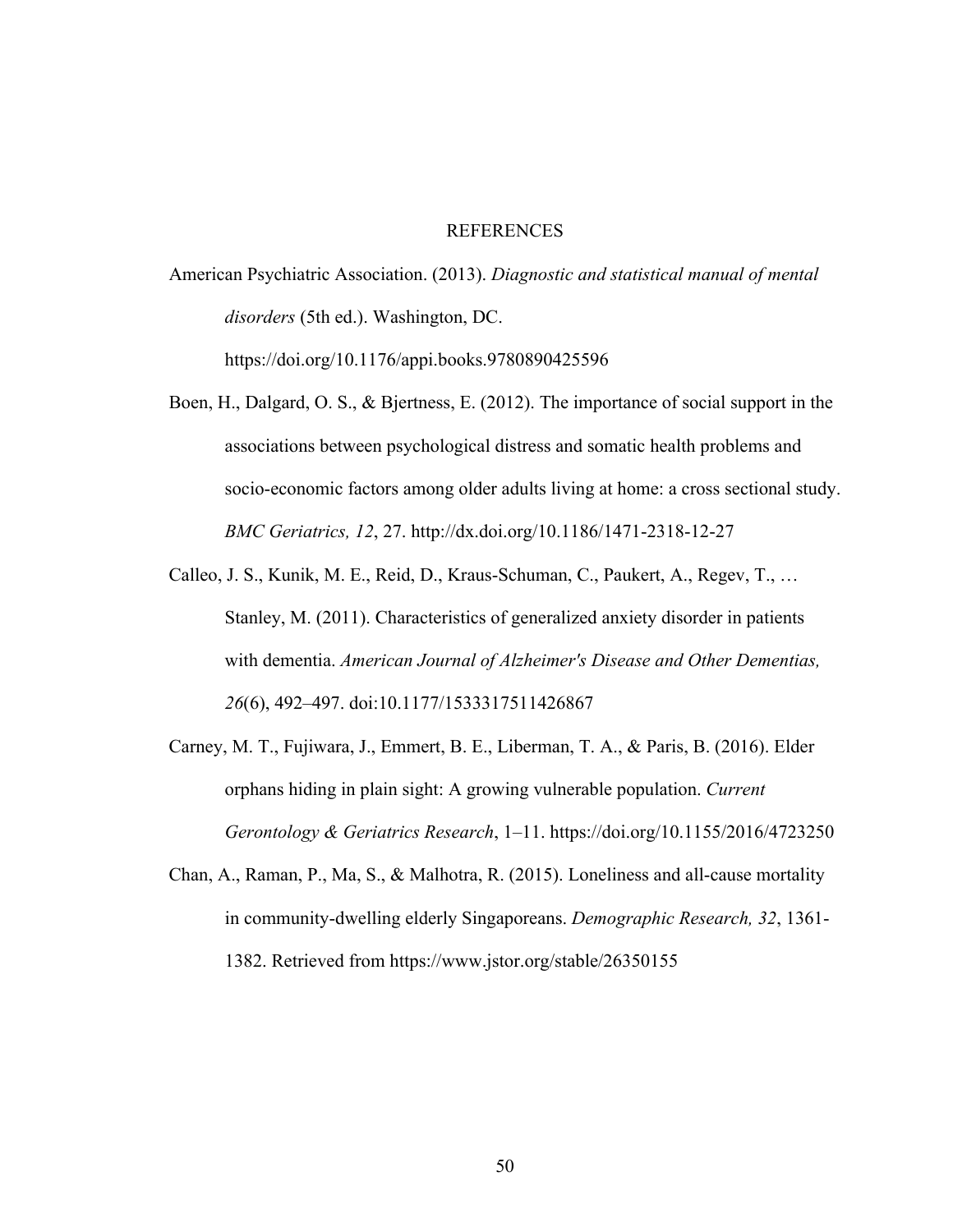- Chen, R., & Austin, J. P. (2019). Depression as a moderator and a mediator of marital quality's effect on older adults' self-rated physical health. *Archives of Gerontology and Geriatrics, 83*, 50–54. https://doi.org/10.1016/j.archger.2019.03.026
- Djernes, J. K. (2006). Prevalence and predictors of depression in populations of elderly: A review. *Acta Psychiatrica Scandinavica, 11*3(5), 372–387. https://doi.org/10.1111/j.1600-0447.2006.00770.x
- Domènech-Abella, J., Mundó, J., Haro, J. M., & Rubio-Valera, M. (2019). Anxiety, depression, loneliness and social network in the elderly: Longitudinal associations from The Irish Longitudinal Study on Ageing (TILDA). *Journal of Affective Disorders, 246*, 82–88. https://doi.org/10.1016/j.jad.2018.12.043
- Drageset, J., Kirkevold, M., & Espehaug, B. (2011). Loneliness and social support among nursing home residents without cognitive impairment: A questionnaire survey. *International Journal of Nursing Studies, 48*(5), 611–619. https://doi.org/10.1016/j.ijnurstu.2010.09.008
- Elder Options of Texas. (n.d.). *Texas nursing home Medicaid eligibility: Long term care limits in Texas*. Retrieved from https://www.elderoptionsoftexas.com/texasmedicaid-eligibility-requirements.htm
- Fuller-Iglesias, H. R., & Antonucci, T. C. (2016). Familism, social network characteristics, and well-being among older adults in Mexico. *Journal of Cross-Cultural Gerontology, 31*(1), 1–17. https://doi.org/10.1007/s10823-015-9278-5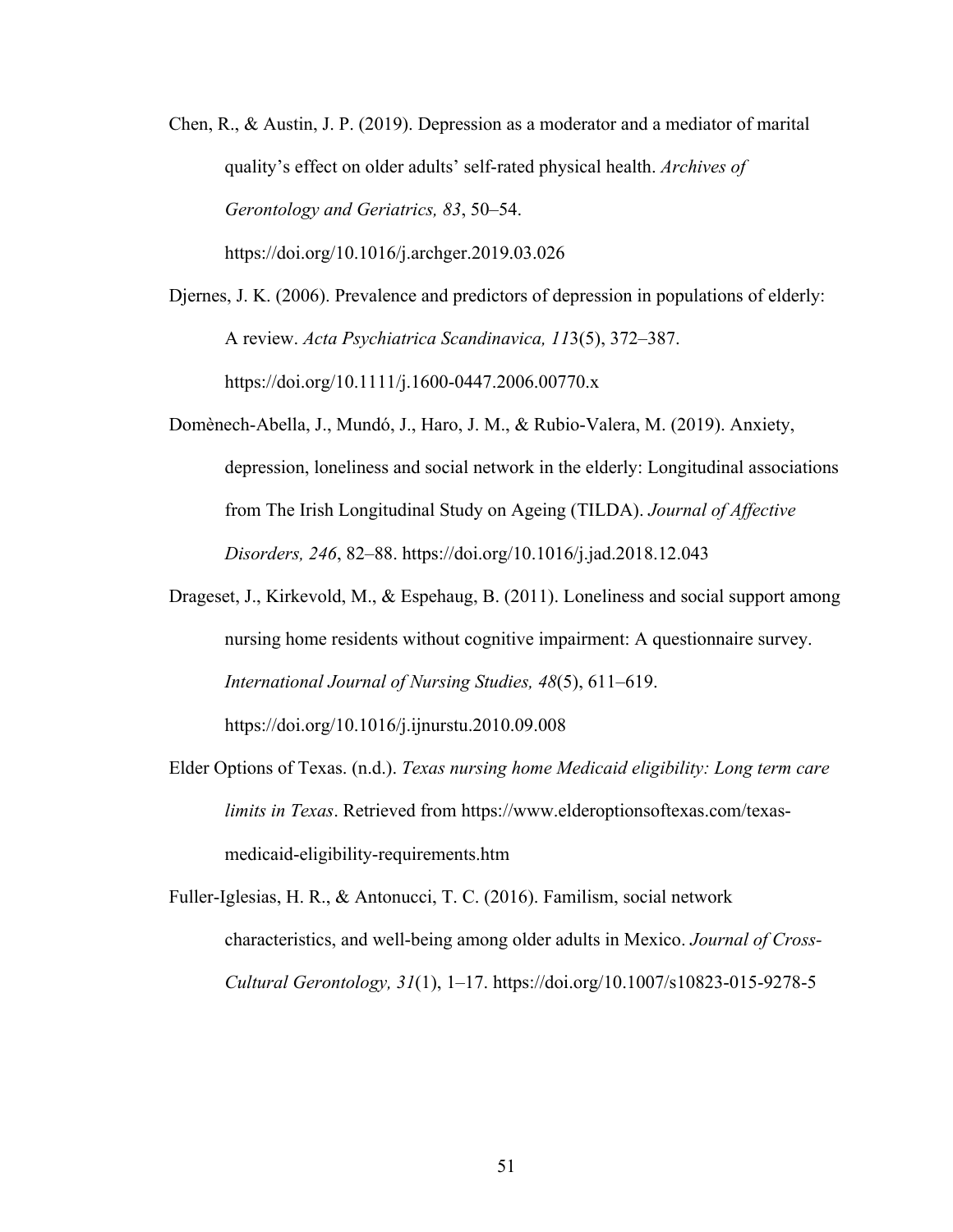- Grover, S., Avasthi, A., Sahoo, S., Lakdawala, B., Dan, A., Nebhinani, N., … Suthar, N. (2018). Relationship of loneliness and social connectedness with depression in elderly: A multicentric study under the aegis of Indian Association for Geriatric Mental Health. *Journal of Geriatric Mental Health, 5*(2), 99-106. https://doi.org/10.4103/jgmh.jgmhpass:[\_]26\_18
- Hayes, A.F. (2013). *Introduction to mediation, moderation, and conditional process analysis: a regression-based approach*. New York, NY: Guilford Press.
- Holt-Lunstad, J., Smith, T. B., & Layton, J. B. (2010). Social relationships and mortality risk: A meta-analytic review. *PLoS Medicine, 7*(7), 1–20. https://doi.org/10.1371/journal.pmed.1000316
- House, J. S., Landis, K. R., & Umberson, D. (1988). Social relationships and health. *Science, 241*(4865), 540-545. Retrieved from https://www.jstor.org/stable/1701736
- Julsing, J. E., Kromhout, D., Geleijnse, J. M., & Giltay, E. J. (2016). Loneliness and allcause, cardiovascular, and noncardiovascular mortality in older men: The Zutphen elderly study. *The American Journal of Geriatric Psychiatry, 24*, 475–484. https://doi.org/10.1016/j.jagp.2016.01.136
- Karakaya, M.G., Bilgin, S.Ç., Ekici, G., Köse, N., Otman, A.S., (2009). Functional mobility, depressive symptoms, level of independence, and quality of life of the elderly living at home and in the nursing home. *Journal of the American Medical Directors Association, 10*(9), 662–666. https://doi.org/10.1016/j.jamda.2009.06.002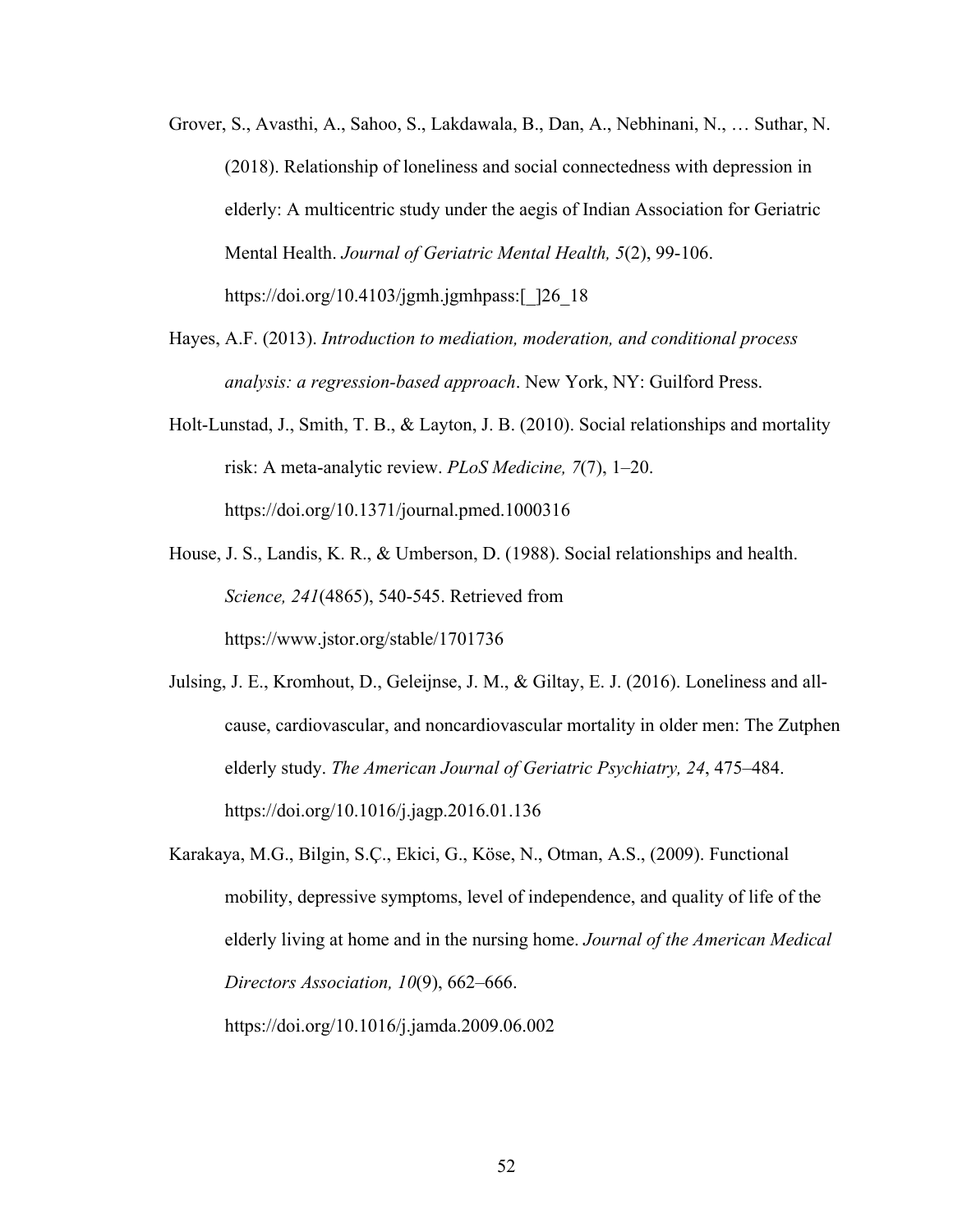- Kazarian, S. S., & McCabe, S. B. (1991). Dimensions of social support in the MSPSS: Factorial structure, reliability, and theoretical implications. *Journal of Community Psychology, 19*(2), 150–160. https://doi.org/10.1002/1520-6629(199104)19:2 <150::AID-JCOP2290190206>3.0.CO;2-J
- Ko, H., Park, Y.-H., Cho, B., Lim, K.-C., Chang, S. J., Yi, Y. M., … Ryu, S.-I. (2019). Gender differences in health status, quality of life, and community service needs of older adults living alone. *Archives of Gerontology & Geriatrics, 83*, 239–245. https://doi.org/10.1016/j.archger.2019.05.009
- Kroenke, K, & Spitzer, R. L. (2002). The PHQ-9: A new depression and diagnostic severity measure. *Psychiatric Annals, 32*(9), 509–515. https://doi.org/10.3928/0048-5713-20020901-06
- Kroenke, K., Spitzer, R. L., & Williams, J. B. (2001). The PHQ-9: Validity of a brief depression severity measure. *Journal of General Internal Medicine, 16*(9), 606– 613. doi:10.1046/j.1525-1497.2001.016009606.x
- Lei, P., Xu, L., Nwaru, B. I., Long, Q., & Wu, Z. (2016). Social networks and healthrelated quality of life among Chinese old adults in urban areas: Results from 4th National Household Health Survey. *Public Health*, *131*, 27–39. https://doi.org/10.1016/j.puhe.2015.10.009
- Leigh-Hunt, N., Bagguley, D., Bash, K., Turner, V., Turnbull, S., Valtorta, N., & Caan, W. (2017). An overview of systematic reviews on the public health consequences of social isolation and loneliness. *Public Health, 152*, 157–171. https://doi.org/10.1016/j.puhe.2017.07.035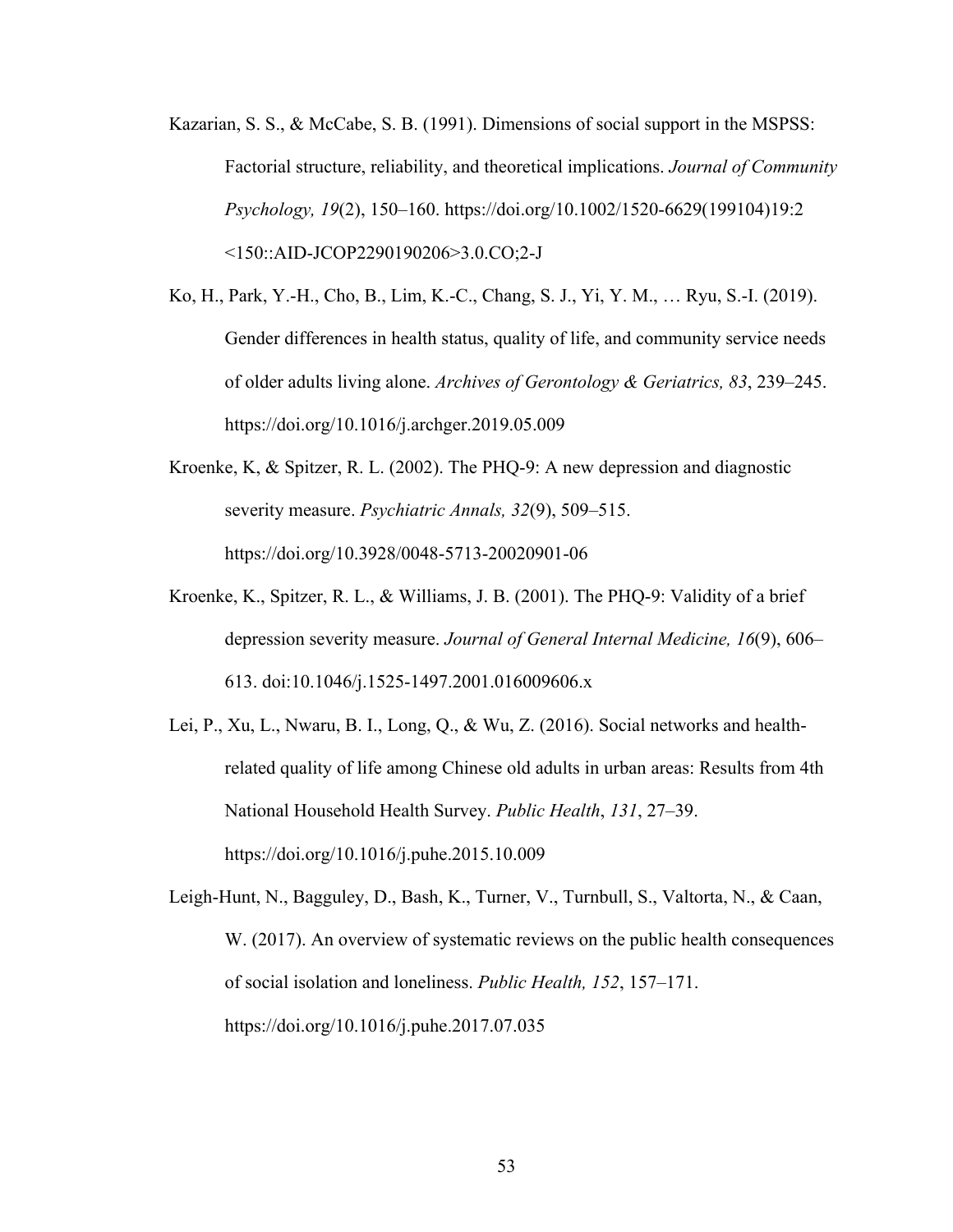- Li, H., Ji, Y., & Chen, T. (2014). The roles of different sources of social support on emotional well-being among Chinese elderly. *PLoS ONE*, *9*(3), 1–8. https://doi.org/10.1371/journal.pone.0090051
- Mathur, S. (2015). Social support network analysis of the elderly: Gender differences. *International Journal of Humanities & Social Science Studies*, *2*(1), 168-175.

Nauert, R., & Johnson, P. (2011). Novel activity reduces nursing home depression. *Texas Public Health Journal, 63*(3), 11-14. Retrieved from https://cdn.ymaws.com/www.texaspha.org/resource/resmgr/docs/Journal\_Files/TP HJ Volume 63 Issue 3.pdf

- Phelan, E., Williams, B., Meeker, K., Bonn, K., Frederick, J., Logerfo, J., & Snowden, M. (2010). A study of the diagnostic accuracy of the PHQ-9 in primary care elderly. *BMC family practice, 11,* 63-71. doi:10.1186/1471-2296-11-63
- Richard, A., Rohrmann, S., Schmid, M., Eichholzer, M., Vandeleur, C. L., & Barth, J. (2017). Loneliness is adversely associated with physical and mental health and lifestyle factors: Results from a Swiss national survey. *PLoS ONE, 12*(7), 1–18. https://doi.org/10.1371/journal.pone.0181442
- Russell, D. W. (1996). UCLA Loneliness Scale (version 3): Reliability, validity, and factor structure. *Journal of Personality Assessment, 66*(1), 20. https://doi.org/10.1207/s15327752jpa6601\_2
- Scocco, P., & Nassuato, M. (2017). The role of social relationships among elderly community-dwelling and nursing-home residents: findings from a quality of life study. *Psychogeriatrics, 17*(4), 231–237. https://doi.org/10.1111/psyg.12219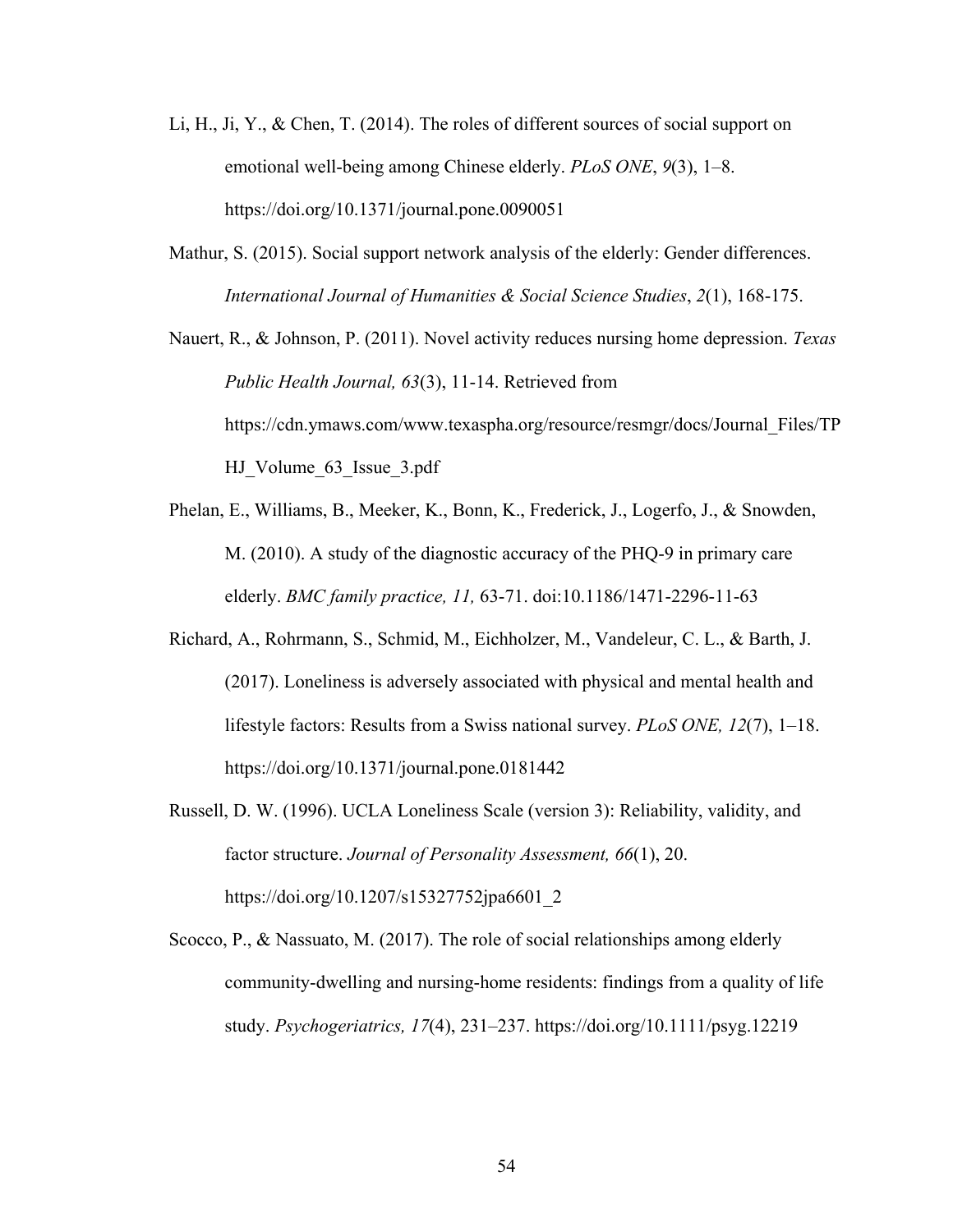- Spitzer, R. L., Kroenke, K., Williams, J., & Löwe, B. (2006). A brief measure for assessing generalized anxiety disorder. The GAD-7. *Arch Internal Medicine, 166*, 1092–1097. https://doi.org/10.1001/archinte.166.10.1092
- Tanskanen, J., & Anttila, T. (2016). A prospective study of social isolation, loneliness, and mortality in Finland. *American Journal of Public Health, 106*(11), 2042– 2048. https://doi.org/10.2105/AJPH.2016.303431
- Taube, E., Kristensson, J., Sandberg, M., Midlöv, P., & Jakobsson, U. (2015). Loneliness and health care consumption among older people. *Scandinavian Journal of Caring Sciences, 29*(3), 435–443. https://doi.org/10.1111/scs.12147
- Vink, D., Aartsen, M. J., & Schoevers, R. A. (2008). Risk factors for anxiety and depression in the elderly: A review. *Journal of Affective Disorders, 106*(1), 29– 44. https://doi.org/10.1016/j.jad.2007.06.005
- Xu, D., Mou, H., Gao, J., Zhu, S., Wang, X., Ling, J., & Wang, K. (2019). Quality of life of nursing home residents in mainland China: The role of children and family support. *Archives of Gerontology & Geriatrics*, 83, 303–308. https://doi.org/10.1016/j.archger.2019.04.009
- Yeginsu, C. (2018, January 17). UK appoints a minister for loneliness. *New York Times*. Retrieved from https://www.nytimes.com/

Zhang, J., Xu, L., Li, J., Sun, L., Ding, G., Qin, W., … Xie, S. (2018). Loneliness and health service utilization among the rural elderly in Shandong, China: A crosssectional study. *International Journal of Environmental Research and Public Health*, 15(7), 1468. https://doi.org/10.3390/ijerph15071468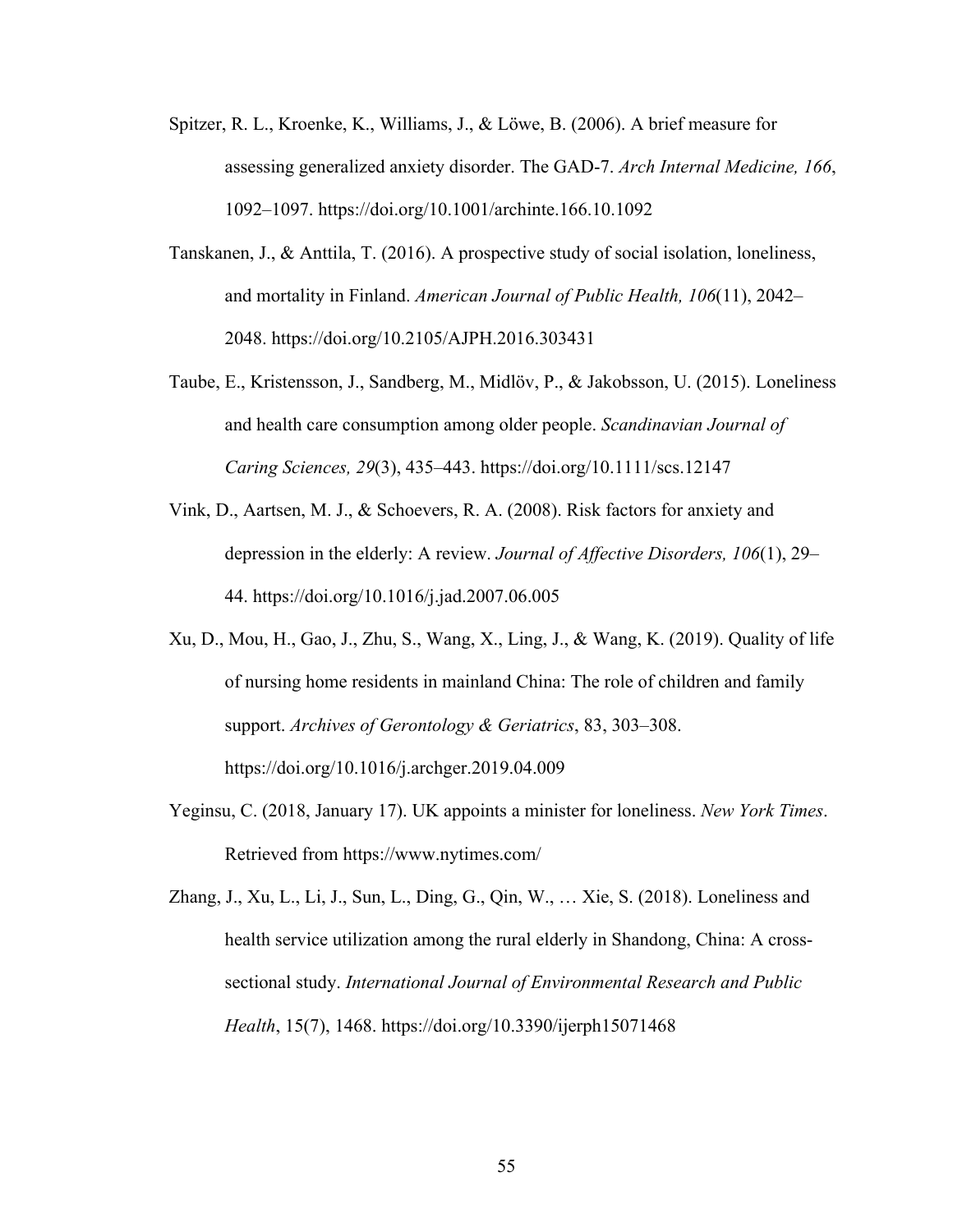Zhao, X., Zhang, D., Wu, M., Yang, Y., Xie, H., Li, Y., … Su, Y. (2018). Loneliness and depression symptoms among the elderly in nursing homes: A moderated mediation model of resilience and social support. *Psychiatry Research*, *268*, 143– 151. https://doi.org/10.1016/j.psychres.2018.07.011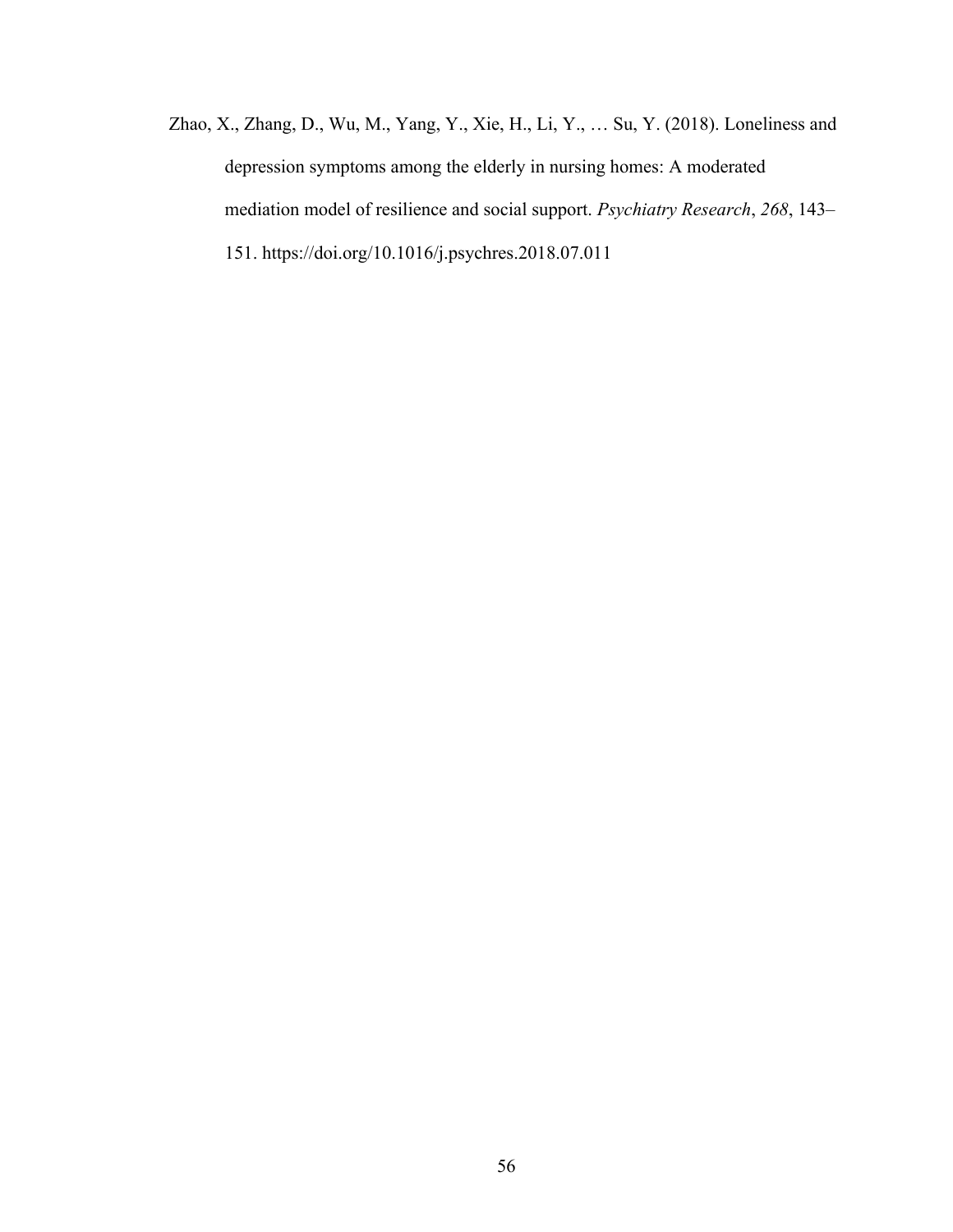## APPENDIX A

### IRB Approval Letter

### **ABILENE CHRISTIAN UNIVERSITY**

Educating Students for Christian Service and Leadership Throughout the World Office of Research and Sponsored Programs<br>320 Hardin Administration Building, ACU Box 29103, Abilene, Texas 79699-9103<br>325-674-2885



February 19, 2020

**Lindsay Stivers** Department of Social Work Abilene Christian University

Dear Lindsay,

On behalf of the Institutional Review Board, I am pleased to inform you that your project titled

(IRB# 19-160) ) is exempt from review under Federal Policy for the Protection of Human Subjects.

If at any time the details of this project change, please resubmit to the IRB so the committee can determine whether or not the exempt status is still applicable.

I wish you well with your work.

Sincerely,

Megan Roth

Megan Roth, Ph.D. Director of Research and Sponsored Programs

Our Promise: ACU is a vibrant, innovative, Christ-centered community that engages students in authentic spiritual and intellectual growth, equipping them to make a real difference in the world.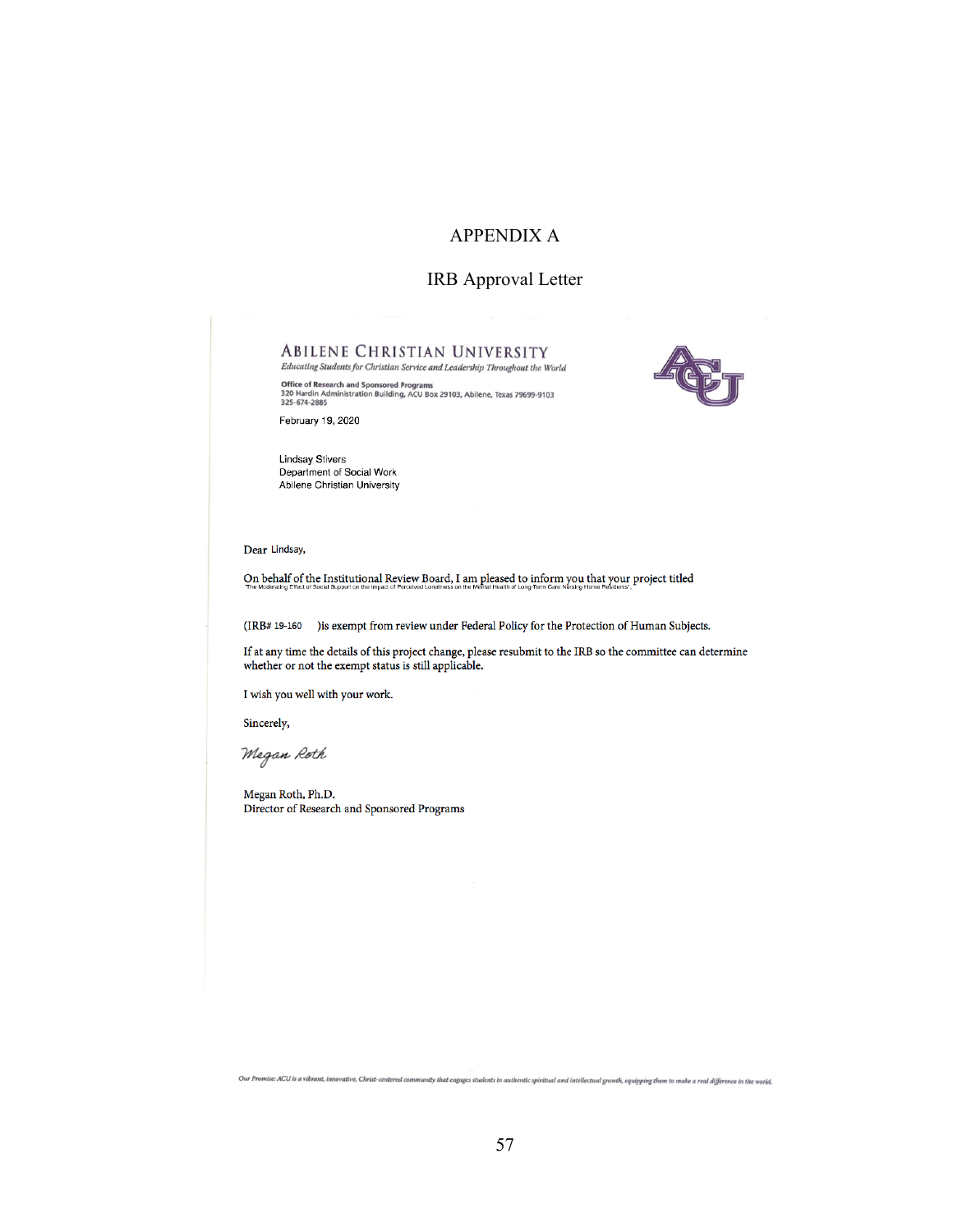### APPENDIX B

### Survey

#### **Assessment of Mood, Feelings of Isolation, and Social Relationships**

The purpose of this study is to explore factors impacting long-term care nursing home residents. In this survey, we are interested in learning how your emotional and mental wellbeing is being impacted by other factors. The findings of this study will be used to make recommendations for future practice and policy that will positively impact longterm care nursing home residents. This survey will include questions about your mood, feelings of isolation, and social relationships.

### **Mood Assessment**

Over the last two weeks, how often have you been bothered by the following problems?  $(0 = Not at all, 1 = Several days, 2 = More than half of the days, 3 = Nearly every day)$ 

|     | 1. Little interest or pleasure in doing things                                                                                                                                   |                |                | $0 \t1 \t2 \t3$ |               |
|-----|----------------------------------------------------------------------------------------------------------------------------------------------------------------------------------|----------------|----------------|-----------------|---------------|
|     | 2. Feeling down, depressed, or hopeless                                                                                                                                          |                |                | $0 \t1 \t2 \t3$ |               |
|     | 3. Trouble falling or staying asleep, or sleeping too much                                                                                                                       |                |                | $0 \t1 \t2 \t3$ |               |
|     | 4. Feeling tired or having little energy                                                                                                                                         |                |                | $0 \t1 \t2 \t3$ |               |
|     | 5. Poor appetite or overeating                                                                                                                                                   |                |                | $0 \t1 \t2 \t3$ |               |
|     | 6. Feeling bad about yourself or that you are a failure or have let<br>yourself or your family down                                                                              |                |                | $0 \t1 \t2 \t3$ |               |
| 7.  | Trouble concentrating on things, such as reading the newspaper<br>or watching television                                                                                         |                |                | $0 \t1 \t2 \t3$ |               |
| 8.  | Moving or speaking so slowly that other people could have<br>noticed. Or the opposite -- being so fidgety or restless that<br>you have been moving around a lot more than usual. |                |                | $0 \t1 \t2 \t3$ |               |
| 9.  | Thoughts that you would be better off dead, or of hurting yourself $\begin{pmatrix} 0 & 1 & 2 & 3 \end{pmatrix}$                                                                 |                |                |                 |               |
| 10. | Feeling nervous, anxious, or on edge                                                                                                                                             |                |                | $0 \t1 \t2 \t3$ |               |
| 11. | Not being able to stop or control worrying                                                                                                                                       |                |                | $0 \t1 \t2 \t3$ |               |
| 12. | Worrying too much about different things                                                                                                                                         | $\overline{0}$ | $\overline{1}$ | 2               | $\mathcal{R}$ |
|     |                                                                                                                                                                                  |                |                |                 |               |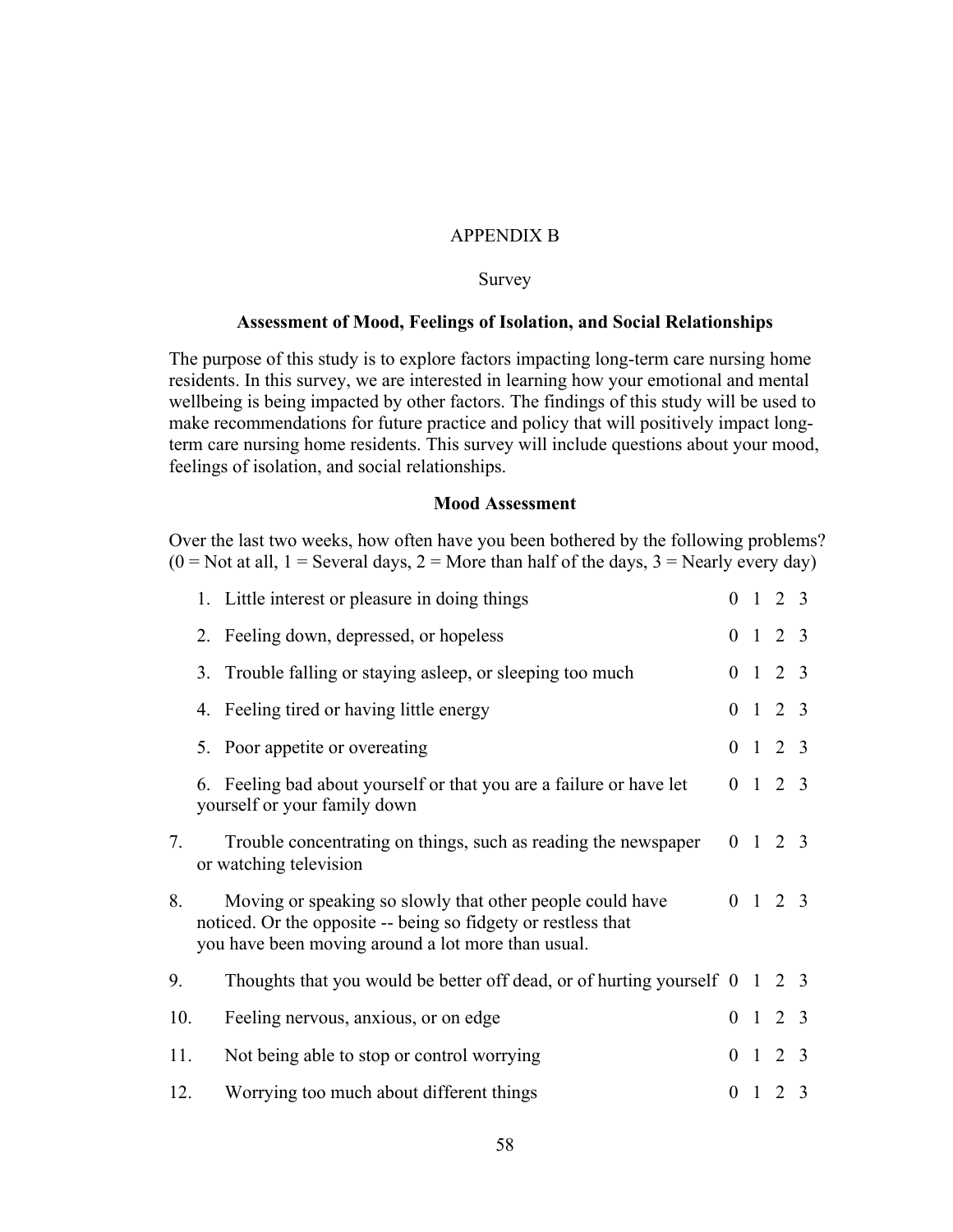| 13. Trouble relaxing                              |  | $0 \t1 \t2 \t3$ |  |
|---------------------------------------------------|--|-----------------|--|
| 14. Being so restless that it's hard to sit still |  | $0 \t1 \t2 \t3$ |  |
| 15. Becoming easily annoyed or irritable          |  | $0 \t1 \t2 \t3$ |  |
| 16. Feeling afraid as if something might happen   |  | $0 \t1 \t2 \t3$ |  |

# **Assessment of Feelings of Isolation**

Please indicate how often each of the statements below is descriptive of you.  $(0 = I$  never feel this way,  $1 = I$  rarely feel this way,  $2 = I$  sometimes feel this way,  $3 = I$  often feel this way)

|     | $1_{\cdot}$ | How often do you feel that you are "in tune" with the people<br>around you?                | 3 2 1 0 |
|-----|-------------|--------------------------------------------------------------------------------------------|---------|
| 2.  |             | How often do you feel that you lack companionship?                                         | 3 2 1 0 |
| 3.  |             | How often do you feel that there is no one you can turn to?                                | 3 2 1 0 |
| 4.  |             | How often do you feel alone?                                                               | 3 2 1 0 |
| 5.  |             | How often do you feel part of a group of friends?                                          | 3 2 1 0 |
| 6.  |             | How often do you feel that you have a lot in common with the<br>people around you?         | 3 2 1 0 |
| 7.  |             | How often do you feel that you are no longer close to anyone?                              | 3 2 1 0 |
| 8.  |             | How often do you feel that your interests and ideas are not<br>shared by those around you? | 3 2 1 0 |
| 9.  |             | How often do you feel outgoing and friendly?                                               | 3 2 1 0 |
| 10. |             | How often do you feel close to people?                                                     | 3 2 1 0 |
| 11. |             | How often do you feel left out?                                                            | 3 2 1 0 |
| 12. |             | How often do you feel that your relationships with others<br>are meaningful?               | 3 2 1 0 |
| 13. |             | How often do you feel that no one really knows you well?                                   | 3 2 1 0 |
| 14. |             | How often do you feel isolated from others?                                                | 3 2 1 0 |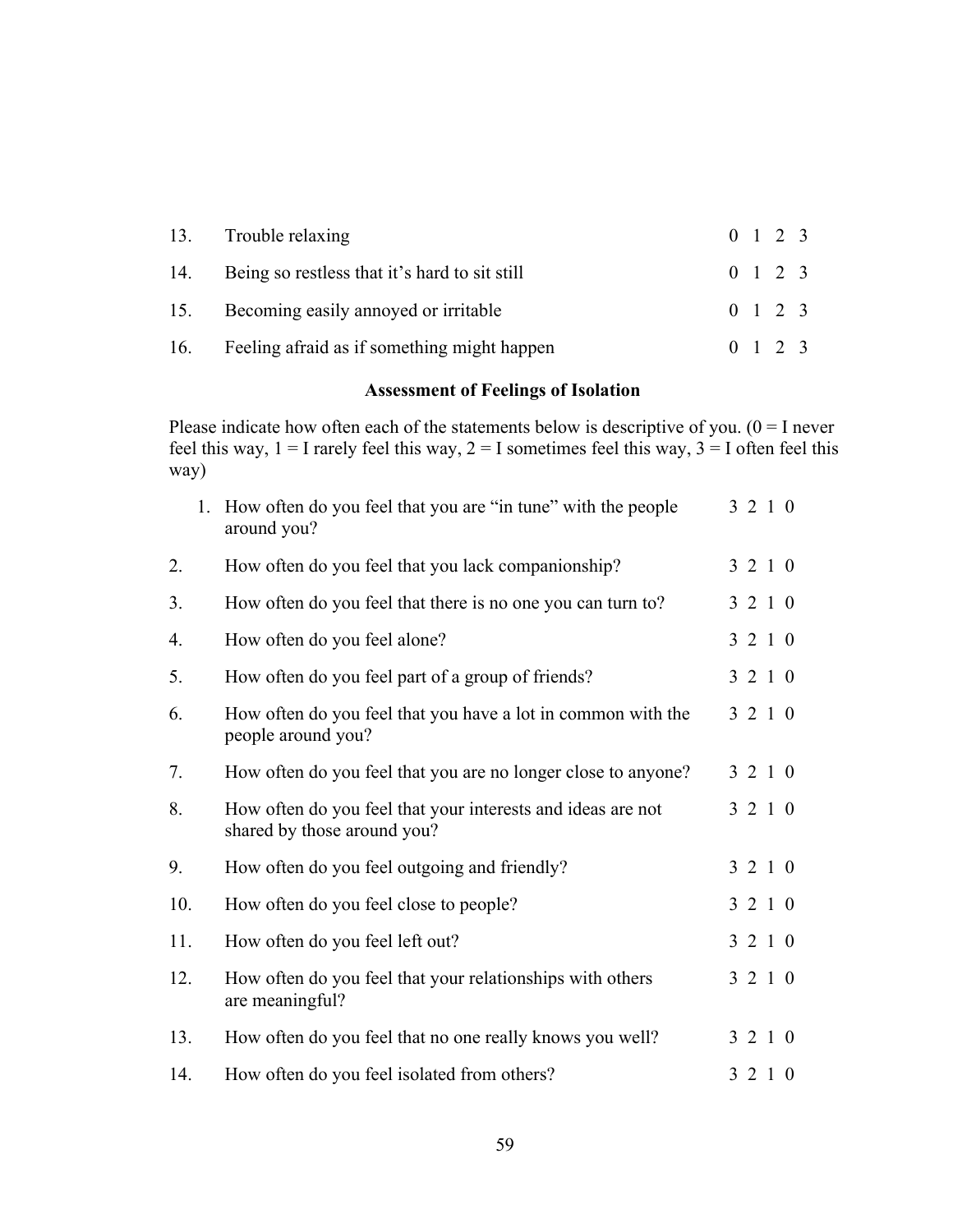| 15. | How often do you feel you can find companionship when<br>you want it?     | 3 2 1 0 |  |
|-----|---------------------------------------------------------------------------|---------|--|
| 16. | How often do you feel that there are people who really<br>understand you? | 3 2 1 0 |  |
| 17. | How often do you feel shy?                                                | 3 2 1 0 |  |
| 18. | How often do you feel that people are around you but not<br>with you?     | 3 2 1 0 |  |
| 19. | How often do you feel that there are people you can talk to?              | 3 2 1 0 |  |
| 20. | How often do you feel that there are people you can turn to?              | 3 2 1 0 |  |

# **Assessment of Social Relationships**

We are interested in how you feel about the following statements. Listen to each statement carefully. Indicate how you feel about each statement. Select "1" if you very strongly disagree, "2" if you strongly disagree, "3" if you mildly disagree, "4" if you are neutral, "5" if you mildly agree, "6" if you strongly agree, and "7" if you very strongly agree.

|     | 1. There is a special person who is around when I am in need.              | 1234567 |
|-----|----------------------------------------------------------------------------|---------|
|     | 2. There is a special person with whom I can share my joys and<br>sorrows. | 1234567 |
| 3.  | My family really tries to help me.                                         | 1234567 |
| 4.  | I get the emotional help and support I need from my family.                | 1234567 |
| 5.  | I have a special person who is a real source of comfort to me.             | 1234567 |
| 6.  | My friends really try to help me.                                          | 1234567 |
|     | 7. I can count on my friends when things go wrong.                         | 1234567 |
|     | 8. I can talk about my problems with my family.                            | 1234567 |
| 9.  | I have friends with whom I can share my joys and sorrows.                  | 1234567 |
| 10. | There is a special person in my life who cares about my feelings.          | 1234567 |
| 11. | My family is willing to help me make decisions.                            | 1234567 |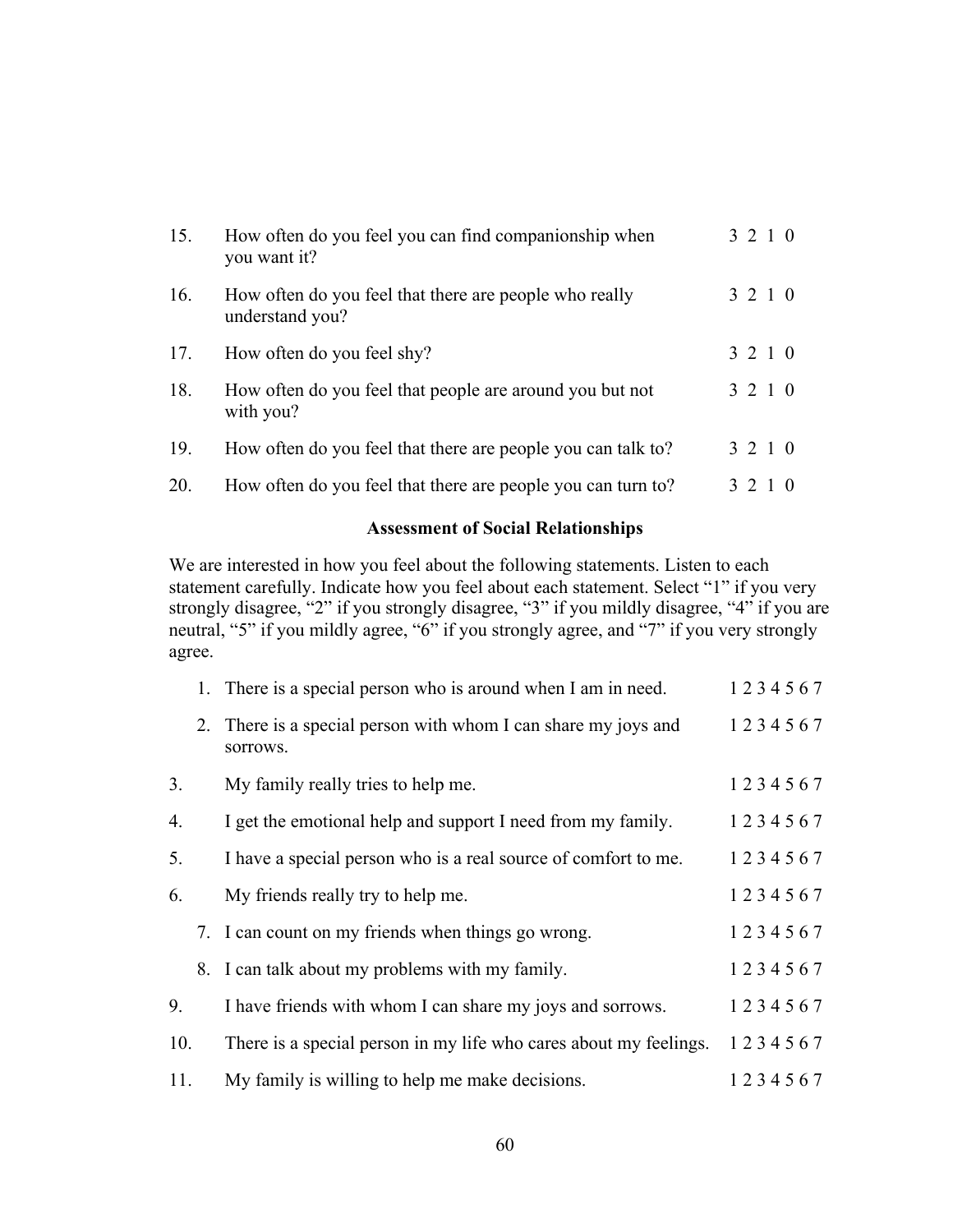12. I can talk about my problems with my friends. 1 2 3 4 5 6 7

- 13. How often do you receive visits from family members?
	- a. Every day
	- b. Several times a week
	- c. Once a week
	- d. Once every 2 weeks
	- e. Once every month
	- f. Once every few months
	- g. About twice a year
	- h. Once a year
	- i. Once every few years
	- j. Never
	- k. Prefer not to answer
- 14. How often do you receive visits from friends?
	- a. Every day
	- b. Several times a week
	- c. Once a week
	- d. Once every 2 weeks
	- e. Once every month
	- f. Once every few months
	- g. About twice a year
	- h. Once a year
	- i. Once every few years
	- j. Never
	- k. Prefer not to answer

### **Demographic Information**

Please provide an answer for each of the following questions. If you do not wish to answer a question, please leave it blank and move on to the next question.

- 1. Age:
- 2. Gender
	- a. Male
	- b. Female
	- c. Other:
	- d. Prefer not to answer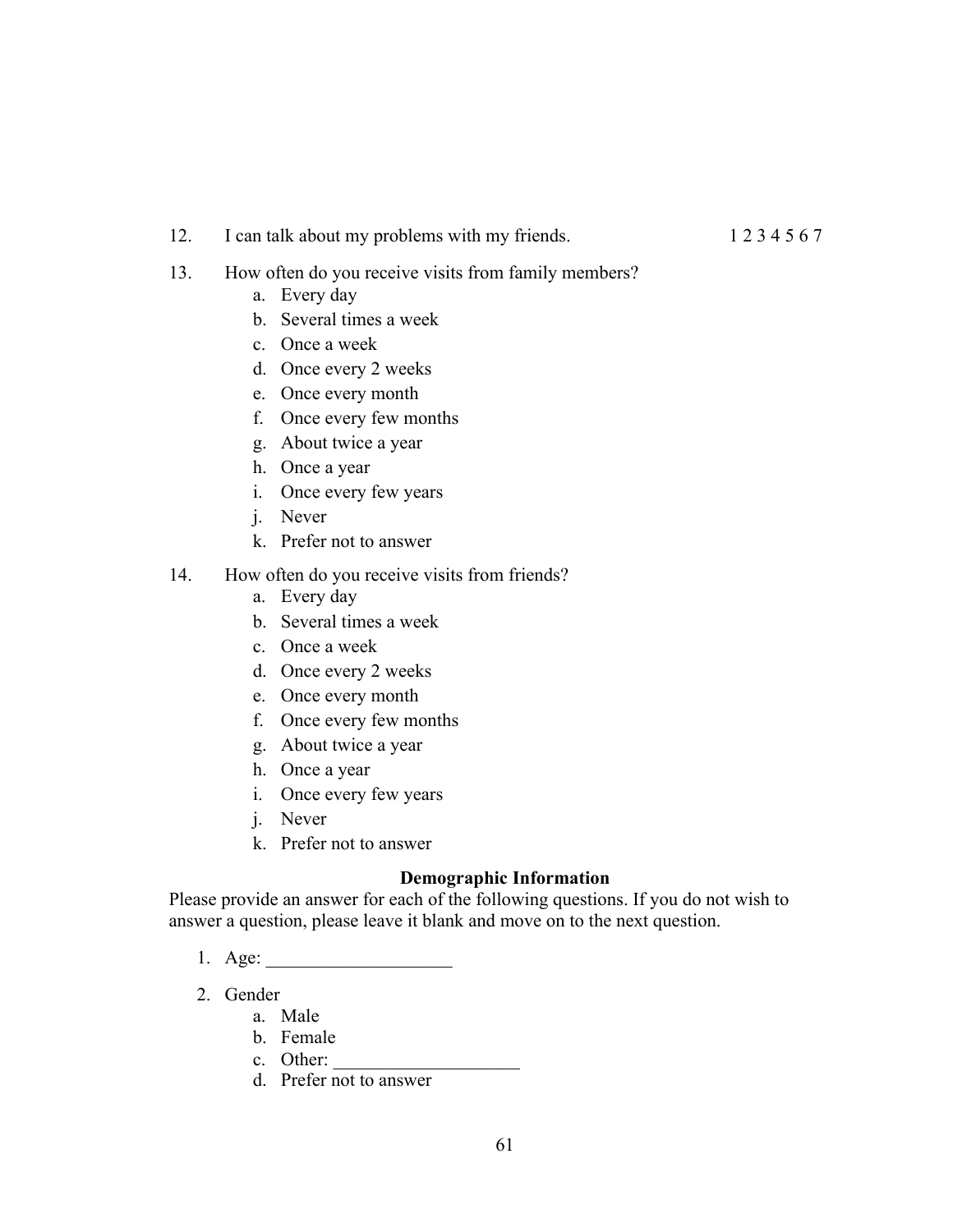- 3. Race
	- a. African American/Black
	- b. American Indian/Alaska Native
	- c. Asian
	- d. Caucasian
	- e. Mixed Race
	- f. Native Hawaiian or Other Pacific Islander
	- g. Other:
	- h. Prefer not to answer
- 4. Ethnicity
	- i. Hispanic
	- j. Non-Hispanic
	- k. Prefer not to answer
- 5. What is your marital status?
	- a. Single (Never Married)
	- b. Married
	- c. Widowed
	- d. Divorced
	- e. Separated
	- f. Prefer not to answer
- 6. Do you have children? Yes / No / Prefer not to Answer
	- a. How many living sons?
	- b. How many living daughters?
	- c. How close does your closest child/children live to you?
		- i. In Abilene
		- ii. In the West Texas Region
		- iii. In Texas (Outside of West Texas)
		- iv. Out of State
		- v. I do not have children.
		- vi. Prefer not to answer
	- d. Other than children, do you have other local family members, such as grandchildren, nieces and nephews, or other relatives?
		- i. Yes
		- ii. No
		- iii. Prefer not to answer